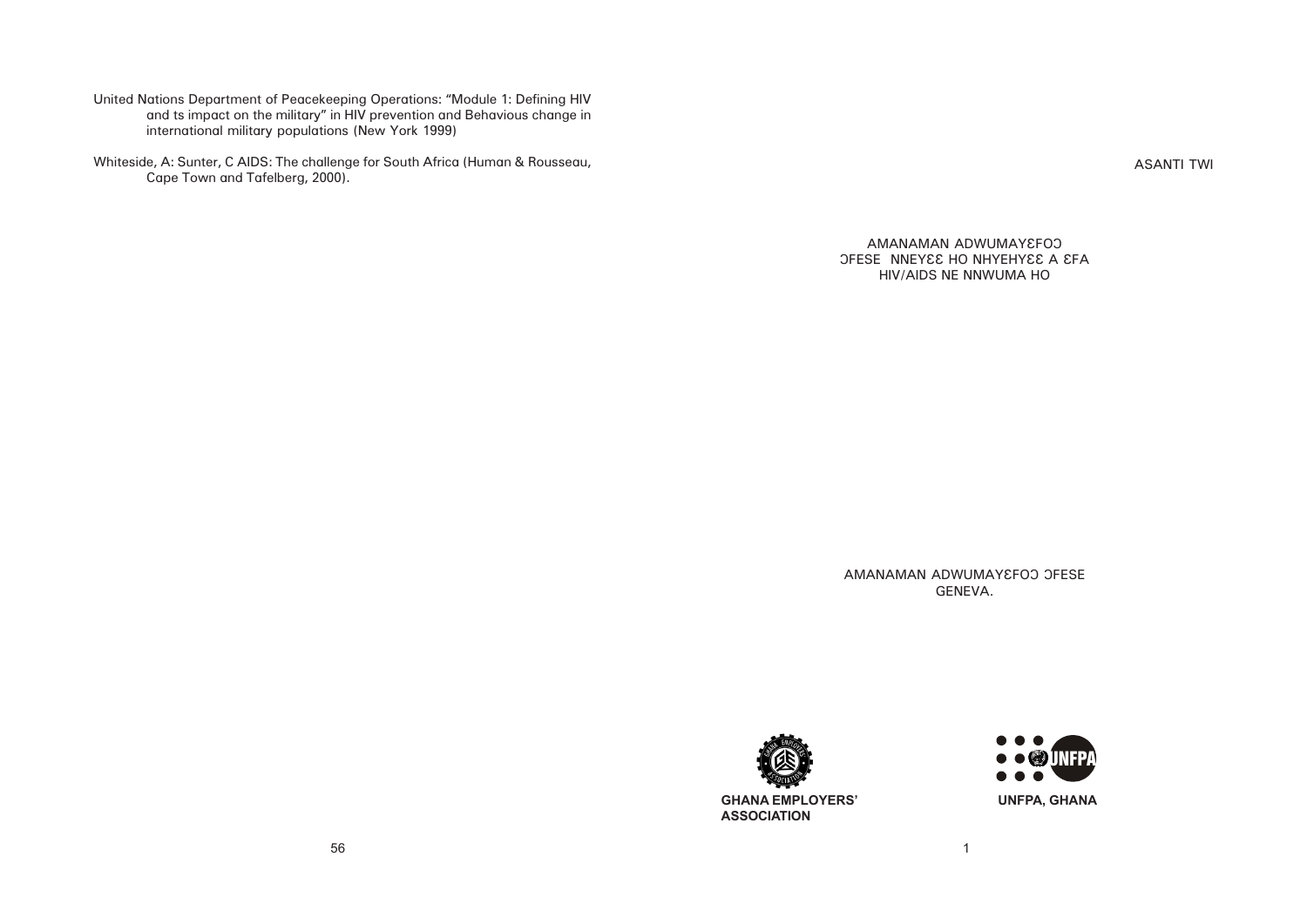#### **ASANTE TWI**

Wotweraa nwoma yi no, Amanaman Adwumayafoo Ofese a awo Geneva no na wodii kan tintimees. Edin a wode too nwoma yi so ne, Amanaman Adwumayɛfoɔ Ofese (ILO) Nneyεε Ho Nhyehyεε A εfa HIV/AIDS ne Nnwuma Ho.

Nwomatwera Ho Tumi (Copyright) (c) 2001 Amanaman Adwumayafoo Kuo

Dea awo Twi Kasa Mu No Ho Tumi (Twi Translations copyright) (c) 20...

Amanaman Adwumayafoo Kuo, 2002.

Womaa won ho kwan ansa na worekyera asea afiri Borofo Kasa mu ako

Twi

kasa mu na woatintim.

Nsam a woagying Amansan Nkabom Kuo (UN) nhyehyaa so ada no adi wo Amanaman Adwumayɛfoɔ Ofese (ILO) nwoma yi mu, ne kwan a wɔafa so ahyehyɛ emu nsam no, nkyera sa, Amanaman Adwumayafoo Ofese (ILO) no reda won adwenkyera a afa Oman, Mantam anaa Mpasua bi mu mmara ne tumi a wowo ho adi anaa sa worebu won animtiaa kwan biara so.

Adwenkyera ne nsusuiia a atwerafoo bada no adi anaa wobatintim afa saa nwoma yi mu nsam ho no nkyera sa Amanaman Adwumayafoo Ofese no gye tom na mmom no, atwerafoo no ara na wobafa ho asodie biara. Sa woboNnwumakuo ne adwadea bi din, anaa woka kwan a wofa so yo saa adwadea no ho asam wo won nwoma mu a na  $anky$ er $\varepsilon$  s $\varepsilon$  Amanaman Adwumay $\varepsilon$ foo Ofese no gye tom, saa ara nso na sa woammo Nnwumakuo ne adwadea bi din anaa sa woanka kwan a wofa so yo saa adwadea no ho asam wo won nwoma mu a, ankyera sa, Amanaman Adwumayafoo Ofese no nnye ntom.

### **NKEKAHO VII**

# **Nkyerskyers** ne Ntetees ho Akades Titire ne Eho Nsam Afoforo Bi

American Federation of Government Employees: An AFGE guide: Women and HIV/AIDS (Washington, DC, undated).

American Federation of Labor and Congress of Industrial Organizations (AFL-CIO): AIDS in the workplace A steward's manual (Washington, DC undated).

American Federation of Labor and Congress of Industrial Organizations (AFL-CIO) :AIDS in the workplace Labou's concern (Washington,DC, undated).

American Federation of Teachers: HIV/AIDS education project: (Washington. DC, undated)

Canadian AIDS Society/Canadian Union of Public Employees. ACT NOW: Managing HIV/AIDS in the Canadian workplace – A policy develoment and education manual (1990).

Canadian Union of Public Employees: Information kit on HIV/AIDS and the workplace (Ontario, 2000).

Communications Workers of America: CWA and US West respond to AIDS (1994).

Leather S. "Why AIDS is a trade union issue" in Scientific World, 1992, Vol.36, No.2

National Union of Namibian Workers (NUNW): Hiv/AIDS basic training Manual (Namibia, 1995).

Rosskam, E. AIDS and the workplace, one module of Your health and Safety at work. A modular training package (ILO), Geneva, 1996).

Public Services International Focus (Ferney-Voltaire). Vol. 8. No.1

Service Employees International Union: AIDS education project (undated).

Service Employees International Union: HIV/AIDS book Information for workers (1991)

South African Motor Corporation (Pty) Ltd. Handbook on HIV/AIDS (2000). The Building Trades Group of Unions Drug and Alcohol Committee: AIDS Get real, get safe (Sydney undated).

UNAIDS, HIV/AIDS and the workplace: Forging innoiative business Responses, UNAIDS Best Practice Collection (Geneva, 1998)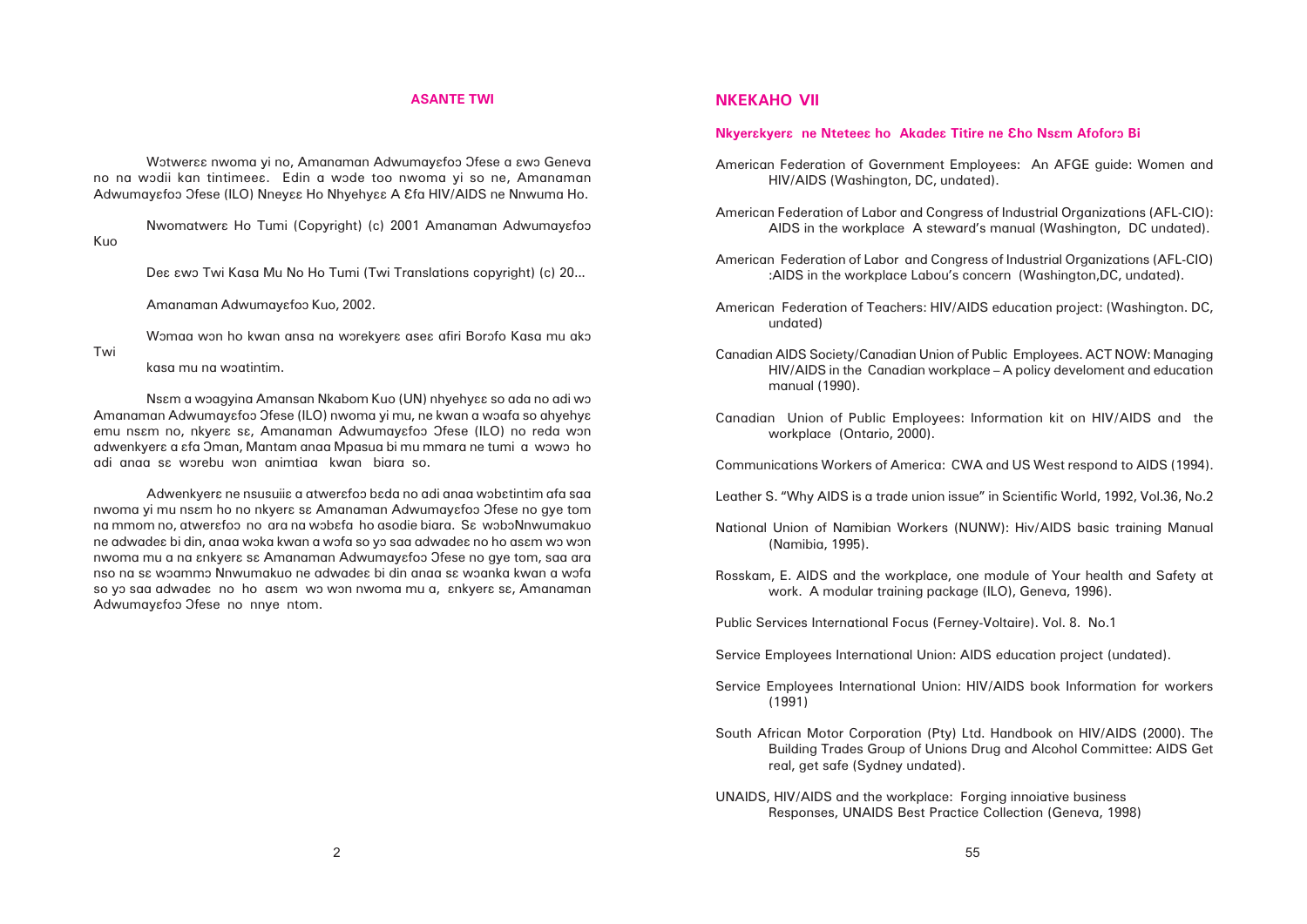# **NNIANIMU**

HIV/AIDS nsaneyades no abaya kontonkurowi abada Amansan kon mu. Âyâ yadeâ a âtumi twe Amanhodoô kankorô ne wôn mpôntuo sane akyire. Aman a yadea yi atu atese pa ara wo so no so mpo dea, aresae agyapadea ahodoo a wode mfea bebree apa no nyinaa, aretoto won sikasam ase, ama wonni ahobammo papa bi na afei atoto aho asomdwoea ase. Wo Abibirem Anafoo Amanhodoo so mpo dea, nsaneyadea yi adi awu ara ama abaya ohaw kasea ama won.

Sa yayi ateetee a ade ba ankorankora ne abusuahodoo so no to nkyan a, nsaneyadea yi toto Amanhodoo yi asetenam ne won sikasam ase koraa. HIV/AIDS ya ohaw kasea pa ara ma nnwumahodoo: areha mmabunu a asa sa woya adwuma boa no na  $a$ retoto won sikas $\epsilon$ m ase, afei  $\epsilon$ siane s $\epsilon$  adwumay $\epsilon$ foo ntumi ny $\epsilon$  adwuma sadea asa nti no, ade aka abato nnwumahodoo no so. Enya yei nko, ama aka a nnwumahodoo yi bo wo adwumayafoo ho no ako soro, na afei nso ama wohwere adwumayafoo a woakwadare adwumaya no mu yie no. Bio, HIV/AIDS toto adwumayɛfoɔ kyɛfa a wɔwɔ wɔ nnwumam ase, ne titire ɛfa nyiyimu ne fɛw a wɔdi adwumayafoo ne nnipa a woanya HIV/AIDS ho no.

Yei nti na Amanaman Adwumayɛfoɔ Əfese no, asi nkete sɛ wɔbɛfa nneyɛɛ ho nhyehyɛɛ a ɛfa HIV/AIDS ne Nnwumahodoo ho so akasa atia no. Saa nhyehyɛɛ yi baboa asi nsaneyadea yi asetra ano, abra ohaw a ade ba adwumayafoo ne won abusuafoo so no ano ase na ama won asetenam ahobammo sononko ama woatumi adi yadea no so. Saa nhyehyaa yi kasa fa nyinasosam sa ebia, sadea wobagye atom sa HIV/AIDS ya ohaw mapa wo nnwumam , sadea anni sa woya won a worefa won wo nnwuma mu nyiyimu, sadea anni sa woya mmaa ne mmarima mu nyiyimu, sadea anni sa woda mmogya mu nhwehwamu bi a wobaya mu nsam adi kyera obiara, sadea wobahwa ama nkutahodiepa adi mu, na wobama yadea no anosie, ohwa mapa ne aho mmoa aya fapem a wobagyina so apa yadea no ano aduro wo nnwuma ahodoô mu.

Enam nsawosodie a Amanaman Adwumayafoo Ofese ne won nkorabata ahodoo diia, ne mmoa a wonya firii won mfafoo ho so na saa nhyehyaa yi too dwa. Âbâboa wôn a wôhyehyâ adwumayâ ho dwumadie, adwumawuranom ne adwumayafoo ne atuhoakya akuhodoo ama woahyehya adwumaya ho mmara a  $\epsilon$ ssa, yadea no anosie ne aho ohwa dwumadie ahodoo, na woahwa aya nhyehyaa a âbâboa wôn a wôyâ wôn ankasa nnwuma ama wôde adi dwuma. Yei yâ Amanaman Adwumayafoo Ofese no nso mmoa a wode reboa Wiase Aman nyinaa mmoden a worebo de ako atia HIV/AIDS no. Saa nhyehyaa yi baboa asi akwansidea biara adwumayɛfoɔ hyia wɔ wɔn nnwuma mu no ano. Wɔnam akwanhodoɔ a wɔrefa so apa yadea yi nnanuagubera no so anya osuahunu mapa a wode badi saa ohaw vi ho dwuma. Aman binom atumi abra nsaneyadea yi asetra ano ase, na woatumi asi

Nsaneyadeâ yi ne âho ôhaw tia mmaa ne nkwadaa pa ara na yei ma adwene a omanfoo wo sa mmarima di mu sene mmaa no ase tim na ama ohaw a âwô nkwadaa adwumadenyô ho no kô soro.

- International Federation of Chemical, Energy, Mine and General Workers' Unions (ICEM), Report and conclusions of workshop on HIV/AIDS (Johannesburg, 2001)
- United States Agency for International Development (USAID): AIDS Briefs, minning sector (Washington, DC, undated)
- World Bank/International Finance Corporation (IFC): HIV/AIDS and Mining, IFC website.

### Aban Nnwuma Ne Asraafoô Nnwuma

- Civil-Military Alliance (CMA)/UNAIDS: Winning the war against HIV and AIDS : A handbook on planning monitoring and evaluation of HIV Prevention and care programme in the uniformed service (Geneva, 1999).
- Vancouver Health Department : AIDS in the workplace, education program For civic employees (Vancouver, 1990)
- Public Services International : Policy and programme on HIV/AIDS for PSI Affiliates and public sector workers (Ferney-Voltaire, 2000).
- UNAIDS: AIDS and the military : UNAIDS point of vieu ; UNAIDS Best Pratice Collection (Geneva, 1998)
- United Nations Military Planners and Commanders/United Nations Department of Peacekeeping, Operations and Civil Military Alliance to Combat HIV/AIDS; Policy guidelines on HIV/AIDS Prevention nd control for United Nations militaary planners And commanders (Geneva, Feb. 2000).
- United States Agency for International Development (USAID): AIDS Briefs, military populations (Washington, DC, undated).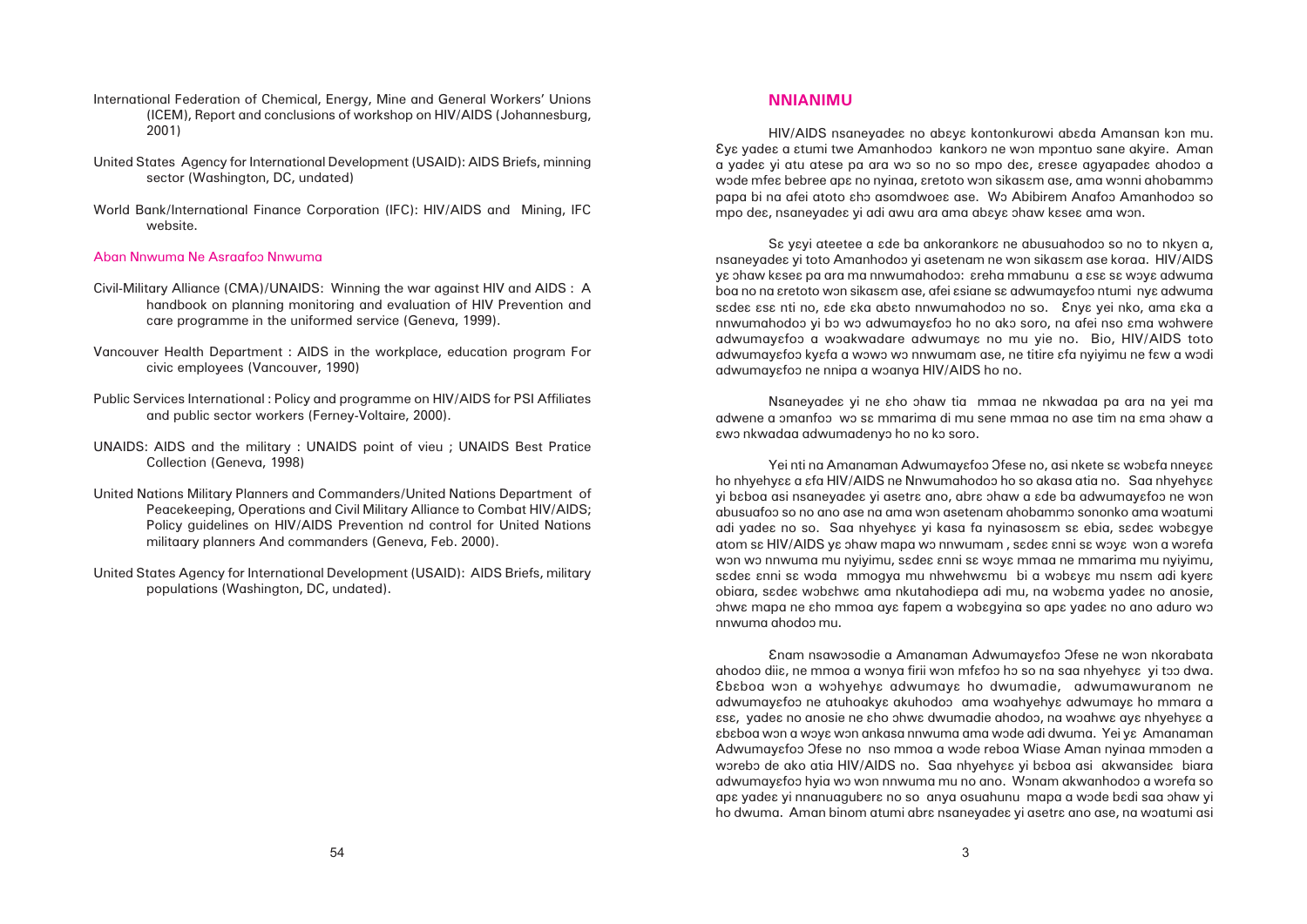ohaw a  $\epsilon$ de ba ankorankor $\epsilon$  ne nkuro so no ano. Anammon pa a woatu wo yade $\epsilon$ yi ho bi ne, oman mu mpanimfoo tu a woatu won ho asi ho, di a nnwuma ahodoo di won-ho-won-ho nkutaho,di a wone omamfoo di nsawosoo ( a won a woanya HIV/ AIDS no fra mu bi) ne yadea no ho nkyerakyera.

Woada yei nyinga adi wo nhyehyaa yi nnyinasosam no mu, na yei so na wobagyina aboaboa omamfoo ano ahwa ama dwumadie no adi mu. Yei ya nwoma sononko a ahwa siesie ohaw a awo ho seesei na atoto nnooma yie de twan ohaw biara a nsaneyadea yi de baba nnwuma ahodoo so daakye. Enam saa nhyehyaa yi so, Amanaman Adwumayɛfoɔ Ofese bɛkɔ so aboa Amanaman ne Nkuro wɔ anammɔn a woretu de abo kyafa ne nidie a adwumayafoo ne won a woanya HIV/AIDS no ho ban.

Geneva, Ayawohomumo, 2001

Juan Somavia Okwankyerafoo Panin.

hospitality industry (Geneva' and Paris, 1999). Moomaw P. "When an employee says, "Boss, I have AIDS", in Restaurant U.S.A. (National Restaurant Association, Washington, DC). Mar.1996.

United States Agency for International Development (USAID): AIDS briefs, Tourism sector (Washington, DC, undated)

WHO Report of the Consulation on international travel and HIV infection Geneva, Mar. 1987).

WHO Statement on screening of international travellers for infection with Human immunodeficiency virus (Geneva, 1988).

#### Âpo so Akwantuo

Neurobeharioural testing of HIV infected aviators. Draft position Paper

transport workers and their unions (international Transport Workers

International maritime and Uniformed Service Sector STD/HIV/AIDS

- Aerospace Medical Association Human Factors Committee (AsHFC): (Alexandria, 1996).
- Bikaako-Kajura W. AIDS and transport: The experience of Ugandan road And rail Federation, London, 2000).
- International Transport Workers' Federation: Proposals for a policy on HIV/AIDS prevention and care for transport workers in Uganda (London, 2000).
- Nueva Era en Salud/Civil Military Alliance to Combat HIV/AIDS. The Panamarian Project, executive summary (1998).
- Philippine Seamen's Assistance Program (PSAP)/ITF Seafarers' Trust PSAP education programme for Filipino seafarers (Rotterdam, Undated).
- WHO/ILO: Consensus statement from the Consultation on AIDS and Seafarers (Geneva, Oct, 1989).
- Yeager, R Inter-Organization Policy Meeting on the Development of HIV/AIDS
- Yeager, R. Norman, M. "HIV and the maritime Seafarers and seaport workers. A NH) , Oct. 1997. Vol.3, No.4

Prevention in the Maritime Sector, Background paper (London, Oct, 1997).

hidden population at risk" in Civil-Military Alliance Newsletter (Hanover,

#### Fagudeâtuo ne Anyinam Ahoôden

Anglo American Corporation of South Africa Limited HIV/AIDS policy (1993).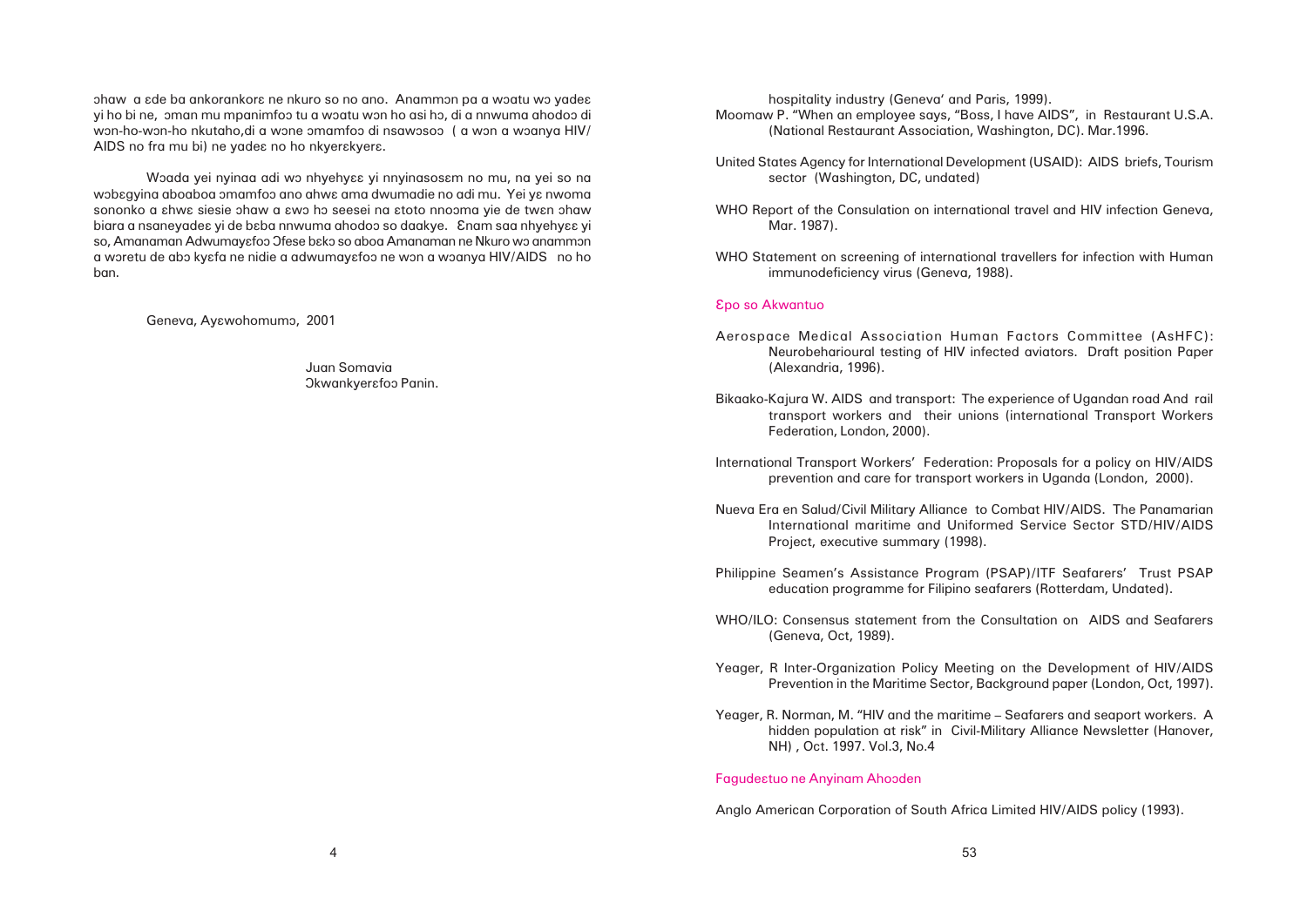| University of Queensland; "HIV policy and guidelines" in Handbook of University                                                                                                                                        |                 | <b>DEE EWO NWOMA YI MU</b>                                                  |     |
|------------------------------------------------------------------------------------------------------------------------------------------------------------------------------------------------------------------------|-----------------|-----------------------------------------------------------------------------|-----|
| policies and procedures (Brisbane, 2000).                                                                                                                                                                              | <b>NNIANIMU</b> | <b>A 10</b>                                                                 |     |
| World Consultation of Teachers International Organizations: Consensus statement<br>on AIDS in schools (undated).                                                                                                       | Ί.              | <b>BOTAE&amp;</b><br>$\sim$<br>$\sim 100$<br>$\sim 100$<br>10,000           | 8   |
| Apomuden                                                                                                                                                                                                               | 2.              | <b>DWUMA A ESE SE WODE DI</b><br>$\sim$ $\sim$                              | 8   |
| Centers for Disease Control and Prevention: "Recommendations for Prevention of<br>HIV transmission in health-care settings", in Morbiility and Mortality Weekly<br>Report (MMWR) (Atlanta), 21 Aug. 1987, Vol.36, No.2 | 3.              | DEE NHYEHYEE YI FA HO NE NSEMFUA<br>TITIRE BI A WOAKYERE ASEE<br>$\sim 100$ | 8   |
| Centers for Disease Control and Prevention "Guidelines for prevention of                                                                                                                                               | 3.1             | Des nhyehyss yi fa ho<br>$\sim$<br>$\sim 100$                               | 8   |
| Transmission of human immunodeficiency virus and hepatitis B virus To<br>health-cara and public safety workers", in Mortuality and Mortuality Weekly                                                                   | 3.2             | Nsemfua titire bi a woakyers ases<br>$\sim$ 10 $\pm$                        | 9   |
| Report (MMWR) (Alanta), 23 June 1989, Vol. 38, No. 5-6                                                                                                                                                                 | 4               | <b>NNYINASOSEM TITIRE NO</b><br>$\cdots$                                    | 11  |
| Centres for Diseease Control and Prevention. "Public health service guide-lines for<br>the management of health care worker exposures to HIV and<br>recommendations for post-exposure prophylaxis", in Morbidity and   | 4.1             | Hunu a ese se wohunu HIV/AIDS se eye<br>Nnwuma mu ohaw mapa.                | 11  |
| Mortuality Recommendations and Reports (Atlanta, 1998) Vol.47<br><b>No. RR-7</b>                                                                                                                                       | 4.2             | Ye a enni se woye nyiyimu                                                   | 11  |
| Garner, J.S. Guidelines for isolation precuations in hospitals, Hospital Infection                                                                                                                                     | 4.3             | Ye a Mmaa ne Mmarima nyinaa ye pe<br>$\cdots$                               | 11  |
| Control Practices Advisory Control Committee, CDC (Atlanta, 1996)                                                                                                                                                      | 4.4             | Nnwumayobea a Eho Tes na Akwanhyia nni ho<br>$\sim$<br>$\sim$               | 11  |
| ICN (International Council of Nurses): Reducing the impact of HIV/AIDS on Nursing-<br>midwifery personnel (Geneva, 1996).                                                                                              | 4.5             | Nkutahodiepa<br>$\ldots$<br>$\sim$ $\sim$                                   | 12  |
|                                                                                                                                                                                                                        | 4.6             | Mmogya mu nhwehwemu a emma wonnye obi                                       |     |
| United State Agency for International Development (USAID) AIDS briefs, Health<br>sector (Washington, DC, undated).                                                                                                     |                 | Wo adwumam<br>$\sim$                                                        | 12. |
| WHO/ILO: Statement from the Consultation on action to be taken after                                                                                                                                                   | 4.7             | Kokoamsem                                                                   | 12  |
| Occupational exposure of health care workers to HIV (Geneva, Oct.1989                                                                                                                                                  | 4.8             | Adwumays mu nkutahodie ntoasoo<br>$\sim 100$                                | 12  |
| Ahohogyebea, Aduanenoabea ne Nsrahwa                                                                                                                                                                                   | 4.9             | Anosie<br>$\sim$ $\sim$                                                     | 12  |
| Caribbean Epidemiology Centre (CAREC) HIV/AIDS in the workplace - A Programme<br>for the tourism industry, Caribbean Tourism Health, Safety and Resource                                                               | 4.10            | <b>Ohwepane Mmoa</b><br>$\sim 100$<br>$\sim$                                | 12  |
| Conservation Project (CTHSRCP) (Trinidad and Tobago, 2000).                                                                                                                                                            | 5.              | <b>KYEFA NE ASEDEE AHODOO</b><br>$\sim$<br>$\sim 100$<br>$\sim 100$         | 13  |
| Evans, C. Private clubs and HIV/AIDS: A guide to help private clubs cope With the<br>effects of HIV/AIDS, Premier Club Services Department, Club Managers                                                              | 5.1             | Abanhodoo ne won Asoes a sdi mu<br>$\cdots$<br>$\sim 100$                   | 13  |
| Association of America (Alexandria, undated)                                                                                                                                                                           | 5.2             | Adwumawuranom ne won akuhodoo<br>$\sim 100$<br>$\sim 100$                   | 16  |
| International Hotel and Restaurant Association Pacific Asia Travel Association/<br>UNAIDS : The challenge of HIV/AIDS in the workplace. A guide for the                                                                | 5.3             | Adwumaysfoo ne won akuhodoo<br>$\sim$                                       | 18  |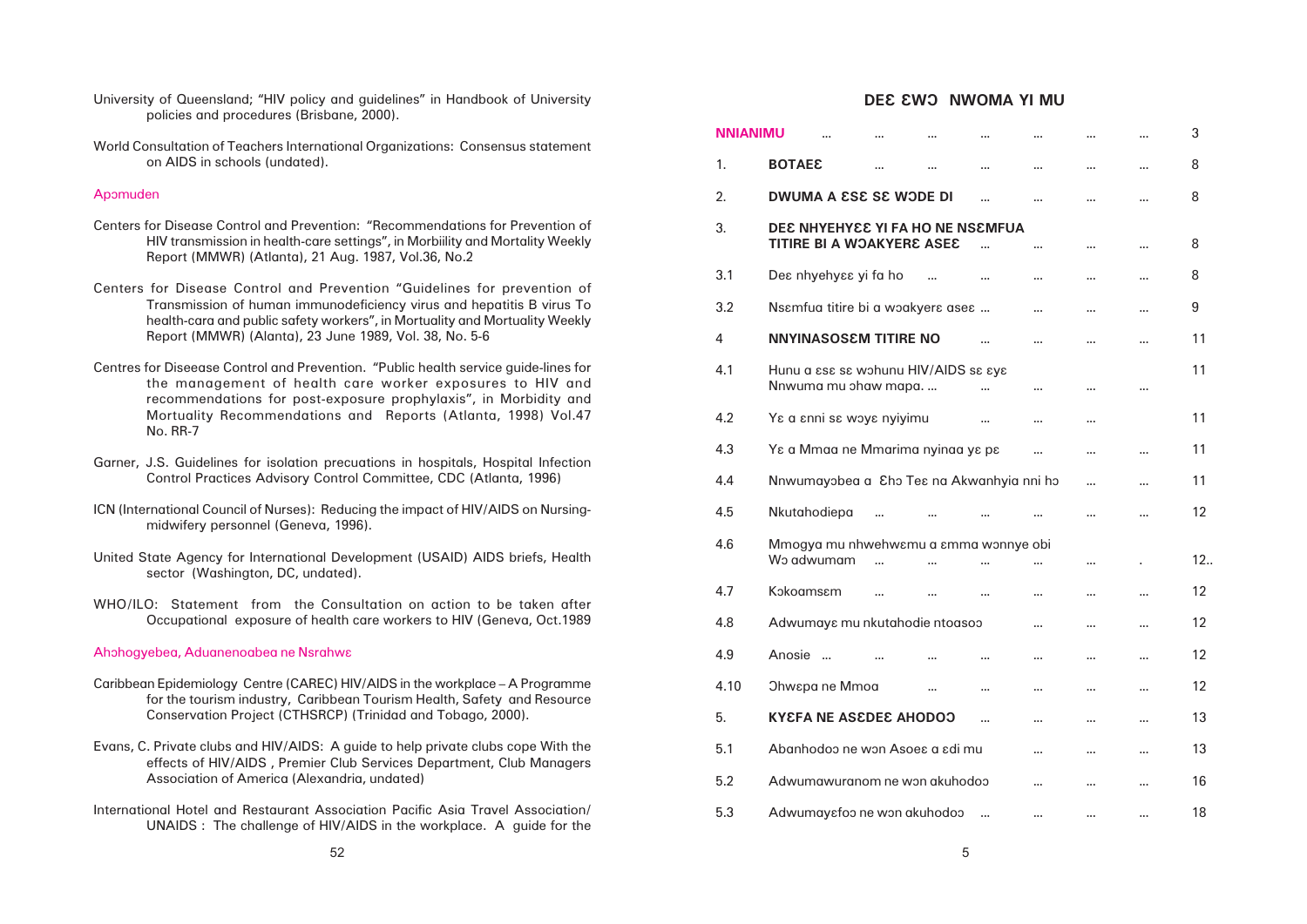| 6.  | SE WOBEFA DAWUROBO NE NKYEREKYERE SO ASI ANO                                                 |  | 20 |
|-----|----------------------------------------------------------------------------------------------|--|----|
| 6.1 | Dawurobo ne kwan a wobefa so ama omamfoo ani aba<br>won ho so                                |  | 21 |
| 6.2 | Nkyerskyers Dwumadie Ahodoo                                                                  |  | 21 |
| 6.3 | Dwumadie Potee a sfa Mmaa anaa Mmarima ho.                                                   |  | 22 |
| 6.4 | So Ayonkofa a sda yades no ne Apomuden Dwumadie<br>ahodoo ntam<br>$\ddotsc$                  |  | 23 |
| 6.5 | Mhyehyee ahodoo a ebeboa asesa omamfoo nneyee                                                |  | 23 |
| 6.6 | Mmontene so Dawurobo Dwumadie Ahodoo                                                         |  | 24 |
| 7   | <b>NTETEE&amp;</b>                                                                           |  | 24 |
| 7.1 | Ntetees a woys ma adwumam mpanimfoo, ahwssofoo<br>ne won a wohwe adwumayefoo yiedie so.      |  | 25 |
| 7.2 | Ntetees a woys ma won a woma won atipsnfoo nkyerskyers                                       |  | 25 |
| 7.3 | Ntetees a woys ma adwumaysfoo anamusifoo                                                     |  | 26 |
| 7.4 | Ntetees a woys ma apomuden adwumaysfoo ne won a<br>wohwe se akwanhia nsi wo nnwuma mu.       |  | 26 |
| 7.5 | Ntetees a woys ma nnwuma a woys adwades /<br>adwumaysfoo so ahwsfoo                          |  | 27 |
| 7.6 | Ntetees a woys ma adwumaysfoo a won dwumadie fa<br>Nnipa mmogya anaa nipadua mu nsuhodoo ho. |  | 28 |
| 8   | <b>MMOGYA MU NHWEHWEMU</b>                                                                   |  | 28 |
| 8.1 | Akwansie a zwo adwumahwehwe ne adwumaye mu                                                   |  | 28 |
| 8.2 | Akwansie a zwo asetenam ahotosoo nhyehyzz mu.                                                |  | 29 |
| 8.3 | Ma a wobema ani ako Nsaneyades no ho.                                                        |  | 29 |
| 8.4 | Mmogya mu nhwehwemu a efiri opepa mu                                                         |  | 29 |
| 8.5 | Mmogya mu nhwehwemu ne ayaresa a wode ma<br>ssiane adwumays mu akwanhyia nti                 |  | 30 |

# **NKEKAHO VI**

# ASOE AHODOO NHYEHYEE, WON AKWANKYERE NE DAWUROBO HO NSEM

#### **Kuαγε**

AIDS brief for sectoral planners and managers (Geneva,GPA/UNAIDS,

- Barnett, 1: "Subsistence agriculture" in Barnett, A. Blas, E. Whiteside, A (eds) 1996).
- Du Guerny, J. AIDS and agriculture in Africa Can agricultural policy make a Difference? FAO Sustainable Development Department (Rome, 1999).
- Schapink, D et al. Strategy to involve rural workers in the fight against HIV / AIDS HIV/AIDS Intiatives, 2000).
- Southern Africa AIDS Information Dissemination Service (SAFAIDS): AIDS And African smallholder agriculture (Zimbabwe, 1999).

#### **Nwomasua**

through community mobilisation programs, draft for review. Paper discussed at a regional workshop on community participation And HIV/AIDS, June 2000, United Republic of Tanzania (Washington, DC, World Bank Rural

Committee. Action guideline for FIU employees, HIV/AIDS Information

- Education International AIDS. Save the children and teachers, Executive Board resolution on HIV/AIDS and education (Brussels, 2000).
- Florida International (University (FIU) Health Care and Wellness Centre/FIU AIDS (Florida, 1999)
- FIU Health Care and Wellness Centre et al: Action guidelines for students, HIV/ AIDS information (Florida 1999).
- Kelly, M.J. "What HIV/AIDS can do to education, and what education can Do to HIV/AIDS" (Lusaka, 1999), in Best Practice Diggest, UNAIDS Website.
- Sexuality Information and Education Council of the United States (SIECUS) "HIV/ Issue 5
- UNAIDS School health education to prevent AIDS and STD: A resource Package for curriculum planners (Geneva, 1999)

AIDS peer education New York City schools" in SHOP Talk (School Health Opportunities and Progress) Bullentins (Brooklyn) 16 Aug. 1996, Vol.1.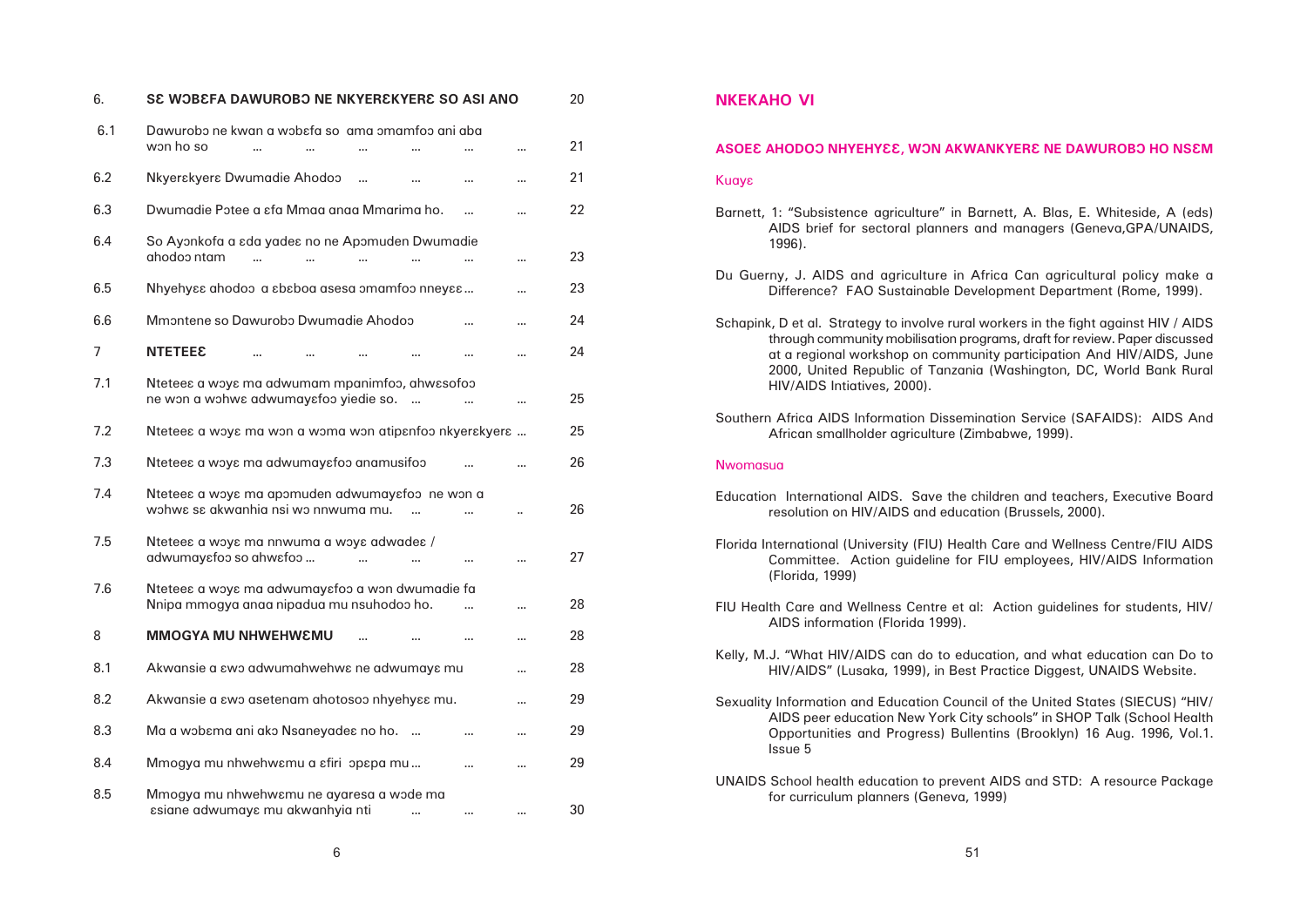| <b>OHWE NE MMOA</b>                                                           |  |  | 30 |
|-------------------------------------------------------------------------------|--|--|----|
| Ys a HIV/AIDS ne yades afoforo a smu ys den ys ps                             |  |  | 31 |
| Afotuo                                                                        |  |  | 31 |
| Adwumays mu Apomuden ho mmoa ne apomuden<br>ho mmoa afoforo bi                |  |  | 32 |
| Nsawosodie a εda εne mmoa kuo ne mpotam<br>akuhodoo ntam<br>$\sim$            |  |  | 32 |
| Mfasoo                                                                        |  |  | 32 |
| Sika ho mmoa a Aban de ma obi  a wapon adwuma                                 |  |  | 32 |
| Da a ɛnni sɛ wɔda emu nsɛm adi                                                |  |  | 33 |
| Mmoa ahodoo a swo ho ma adwumaysfoo ne won<br>Abusuafoo ho dwumadie           |  |  | 33 |
| O                                                                             |  |  |    |
| Nokwasem a efa nsaneyadee no ne eho nsunsuasoo ho.                            |  |  | 35 |
| Yades no anosie wo nnwuma mu.                                                 |  |  | 41 |
| Des wobshws so ays ntotoes afa HIV/AIDS ho na wode<br>adi dwuma wo nnwuma mu. |  |  | 43 |
| Amanaman Adwumayefoo Jfese (ILO) no nwoma ahodoo                              |  |  | 45 |
| Amanaman ne nkuro akwankyers a sfa HIV/AIDS ho                                |  |  | 48 |
| Asoes ahodoo nhyehyss, won akwankyers, ne won<br>dawurobo ho nsem             |  |  | 49 |
| Nkyerskyers ne ntetees ho akades titire ne sho<br>nsem afoforo bi             |  |  | 50 |

| Companies do? (Harare Organization of African Trade Union Unity, 1997).                                                                                                                            | 9              | <b>OHWE NE MMOA</b>                                                                                                | 30 |
|----------------------------------------------------------------------------------------------------------------------------------------------------------------------------------------------------|----------------|--------------------------------------------------------------------------------------------------------------------|----|
| South African Motor Corporation (Pty.) Ltd: SAMCOR Policy/Letter on HIV/AIDS<br>(1999).                                                                                                            | 9.1            | Ys a HIV/AIDS ne yades afoforo a smu ys den ys ps<br>$\cdots$                                                      | 31 |
|                                                                                                                                                                                                    | 9.2            | Afotuo<br>$\cdots$                                                                                                 | 31 |
| UNAIDS/The Global Business Council on HIV & AIDS/The Prince of Wales Business<br>leaders Forum (PWBLF). The business response to HIV/AIDS Impact and<br>lessons learned (Geneva and London, 2000). | 9.3            | Adwumays mu Apomuden ho mmoa ne apomuden<br>ho mmog afoforo bi                                                     | 32 |
| UNAIDS: PHILACOR Corporation Private sector HIV/AIDS response (Phillippines),<br>Best Practice Collection (Geneva, 1999).                                                                          | 9.4            | Nsawosodie a ada ane mmoa kuo ne mpotam<br>akuhodoo ntam<br>$\cdots$                                               | 32 |
| United States Office of Personnel Management HIV/AIDS policy Guidelines                                                                                                                            | 9.5            | Mfasoo<br>$\cdots$                                                                                                 | 32 |
| (Washington, DC, 1995)                                                                                                                                                                             | 9.6            | Sika ho mmoa a Aban de ma obi a wapon adwuma                                                                       | 32 |
| <b>ADWUMAYEFOO KUO</b>                                                                                                                                                                             | 9.7            | Da a snni se woda emu nsem adi                                                                                     | 33 |
| America Federation of Labour and Congress of Industrial Organizations (AFL-CIO):                                                                                                                   | 9.8            | Mmoa ahodoo a swo ho ma adwumaysfoo ne won<br>Abusuafoo ho dwumadie                                                | 33 |
| Resolutions on HIV/AIDS (1991 and 1993).                                                                                                                                                           |                |                                                                                                                    |    |
| Canadian Labour Congress: National policy statement on AIDS and the Workplace.                                                                                                                     | <b>NKEKAHO</b> |                                                                                                                    |    |
| A guide for unions and union members (Ottawa, 1990).                                                                                                                                               |                | Nokwasem a efa nsaneyadee no ne eho nsunsuasoo ho.                                                                 | 35 |
| Caribbean Congress of Labour: Role of trade unions in AIDS awareness, Objectives<br>and strategies, Statement from Caribbean seminar on Trade unions and                                           |                | Yades no anosie wo nnwuma mu.                                                                                      | 41 |
| HIV/AIDS, Sep. 1990.<br>International Confederation of Free Trade Unions (ICFTU): Congress Statement                                                                                               | Ш              | Des wobshws so ays ntotoes afa HIV/AIDS ho na wode<br>adi dwuma wo nnwuma mu.                                      | 43 |
| on fighting HIV/AIDS (Revised) (doc. 17GA/8.14, 1 Apr.2000)                                                                                                                                        | IV             | Amanaman Adwumayefoo Ofese (ILO) no nwoma ahodoo                                                                   | 45 |
| ICFTU/Botswang Federation of Trade Unions: The Gaborone trade union Declaration<br>on involving workers in fighting HIV/AIDS in the work-Place (Gaborone,                                          | $\vee$         | Amanaman ne nkuro akwankyera a afa HIV/AIDS ho                                                                     | 48 |
| Sep. 2000).<br>National Amalgamated Local and Central Government and Parastatal Manual<br>Workers Union (NALCGPMWU, Bostwana Policy and workplace guideline                                        | VI             | Asoes ahodoo nhyehyss, won akwankyers, ne won<br>dawurobo ho nsem<br>$\mathbf{m}$ .<br>$\sim 100$<br>$\sim$ $\sim$ | 49 |
| (undated).                                                                                                                                                                                         | VII            | Nkyerskyers ne ntetees ho akades titire ne sho<br>nsem afoforo bi                                                  | 50 |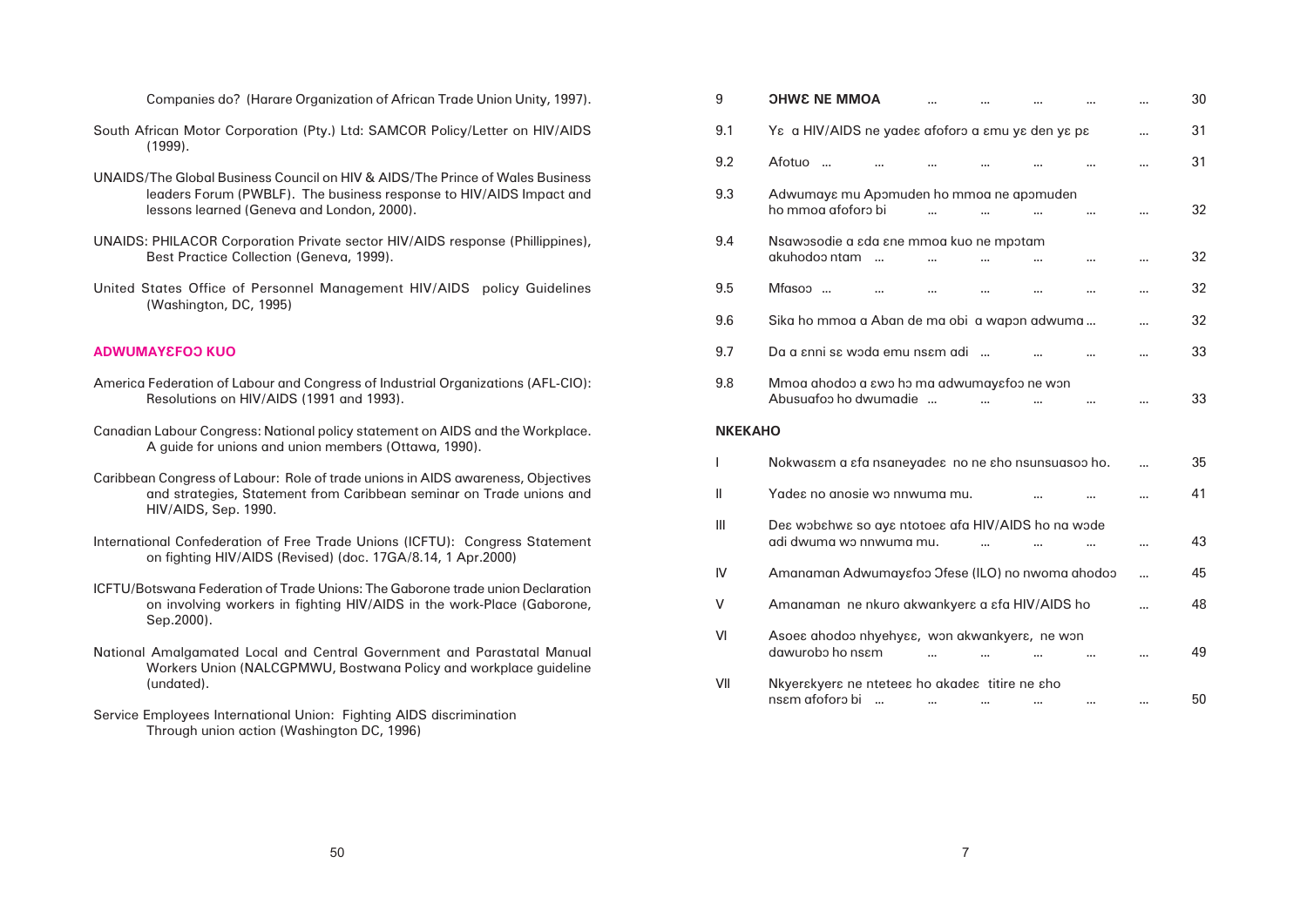# 1. **BOTAEE**

Nhyehyaa yi botaea nyinaa ne sa abama akwankyera a wonam so batumi ako atia HIV/AIDS nsaneyades no wo nnwumahodoo mu, na snam so ama nnwuma atu mpôn. Dea akwankyera yi di ho dwuma na adidi soo yi:

- (a) HIV/AIDS anosie
- (b) Ntotoes ne sadea wobabra ohaw a HIV/AIDS de ba nnwumahodoo so no ase.
- (c) Ohwe ne mmoa a ese se wode ma adwumayefoo a woanya HIV/AIDS/ won abusuafoo a woanya HIV/AIDS.

# **2.** DWUMA A ESE SE WODE DI

Esa sa wode nhyehyaa yi:

- (a) Di dwuma ma âso ba mfasoô wô nnwuma, mpôtam, mantam, asoeâ, nkuro ne amanaman nyinaa mu;
- (b) Di dwuma nam so ma nkutahodie ne nsawosodie mapa ba Abanhodoo, Adwumawuranom, Adwumayafoo ne won Anamusifoo, Apomuden Adwumayɛfoɔ, HIV/AIDS nsɛm ho abemfoɔ ɛne wɔn a yadeɛ yi ho nsɛm ya won asanhia ( a mpotam akuhodoo ne atuhoakya kuo nyinaa fra mu bie) ntam.
- (c) Fa nsawosodie a  $\epsilon$ baba Atuhoakya kuo ahodoo ntam so ma emu nsam no da adi wô deâ âdidi soô yi mu:
- wo omammara ahodoo, nhyehy $\epsilon$ a ne dwumadie nhyehy $\epsilon$ a nyinaa mu
- wô nnwuma anaa nnwuma mmara mu, ne
- nnwuma nhyehyaa ne dwumadie ntotoea ahodoo mu.

# **3. DEC NHYEHYEE YI FA HO NE NSEMFUA TITIRE BI A WOAKYERE ASEE.**

3.1 Dea nhyehyaa yi fa ho

Saa nhyehyaa yi fa dea adidi soo yi ho:

(a) Adwumawuranom nyinaa sa aya Aban anaa Ankorankora ne Adwumayafoo

# **NKURO**

# **ABAN**

prevention of opportunistic infections in persons infected with Human immunodeficiency virus", in Morbidity and Mortality Weekly Report (MMWR) (Atlanta), see Appendix "Environmental and Occupational

- Centers for Disease Control and Prevention "199 USPHS/IDSA Guidelines For the exposures", wo Aug. 1999, Vol. 48, No. RR-19, pp. 62-64.
- Citizens Commission on AIDS: Responding to AIDS. Ten principles for the Workplace (New York and Northern New Jersey, 1988).
- Minister of Public Service, Labour and Social Welfare, Zimbabwe: Labour Relations (HIV and AIDS) regulations (Zimbabwe, 1998).
- Namibian Ministry of Labour Guidelines for implementation of national code Of HIV/AIDS in employment (Namibia, 1998), No.78
- Namibian Ministry of Labour: Code of good practice Key aspects of HIV/AIDS And employment (Namibia, 2000), No. R. 1298.
- South African Department of Health/Community Agency for Social Enquiry (CASE): and STDs (Mar. 1997)
- United States Department of Health and Human Services; Small-business Guidelines: How AIDS can affect your business (Washington, DC Undated).
- Western Australia Commission: Code of practice on the management of HIV/AIDS and hepatitis at workplace (West Perth, Sep.2000)

Guidelines for developing a workplace policy programme on HIV/AIDS

# **ADWUMAWURANOM KUO**

Presentations from the Conference on HIV/AIDS/STDs in The Workplace

- Caribean Employers' Confederation: A wake up call to employers in the Caribbean, (Surname, Apr. 1997)
- Christie, A: Working with AIDS: A guide for business people (Bradford and San (Kenya, 2000).

Francisco, Employers' Advisory Service on AIDS & HIV, 1995). Federation of Kenya Employees (FKE) Code of conduct on HIV/AIDS in the Workplace

Loewenson, R (ed): Company level intervention on HIV/AIDS – I. What can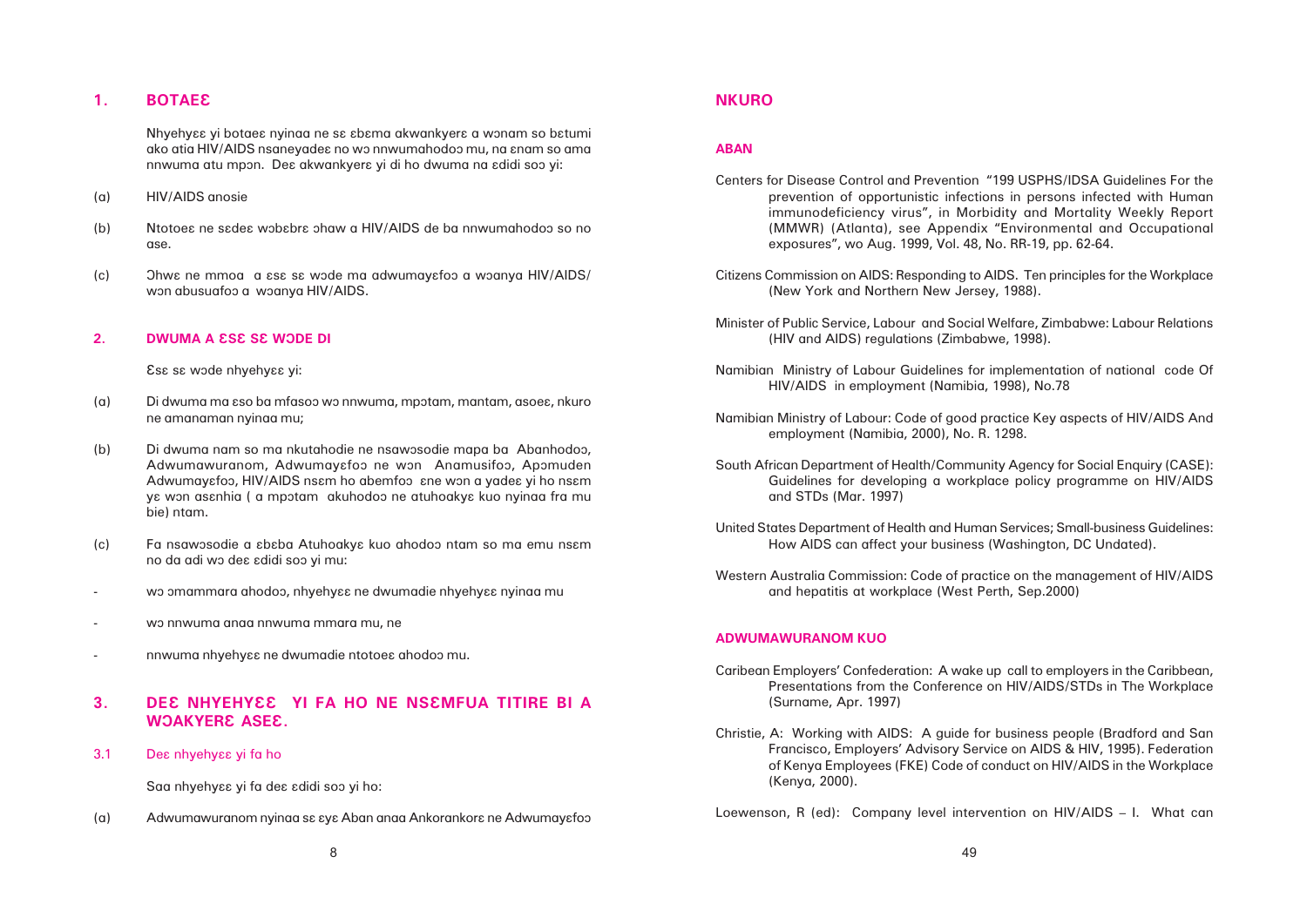HIV: (Human Immunodeficiency Virus) Mmoawamoawa bi a woko tia

Won a Akye Won (Affected Persons) : Ankorankora bi a asiane ohaw a

AIDS (Acquired Immune Deficiency Syndrome): Yaredom bi a  $\varepsilon$ ba nipadua

Nyiyimu (Discrimination): Wo saa Nhyehyaa yi mu no, sa yaka nyiyimu a  $\varepsilon$ fa HIV/AIDS ho a, na yɛrekyerɛ deɛ wɔada no adi wɔ Nyiyimu Gyinaeɛ (Adwumaya ne Adwumahwehwa) 1958 (Noma 111) mu no ara pa. Enya yei nko na mmom sa yaka nyiyimu a, na yarekyera dea woya tia obi a wosusu sa wanya HIV/AIDS (a nyiyimu a afa sa obi ya obaa anaa obarima

Won A Woadi Dam (Persons with disabilities): Wo saa nhyehyaa yi mu no, sɛ yɛka wɔn a wɔadi dɛm a, na yɛrekyerɛ deɛ wɔada no adi wɔ wɔn a woadi dam nteteea ne won adwumaya Gyinaea 1983 (Noma 159) mu no a εka sε, won a woadi dεm ne won a εsiane sε won nipadua no akwaa baabi ate kyema nti wontumi nnya, nkuta anaa ntumi nko kan wo adwuma

Adwumawura (Employer): Ankorankora anaa ekuo bi a wogyina krataa anaa Anodisam bi a aka kyafa ne asadea ho asam so fa nnipa wo won

Apomuden Ho Mmoa a wode ma wo Nnwuma mu (OHS): Wo saa nhyehy $\epsilon$ a yi mu no, sa woka Apomuden Ho Mmoa a Wode Ma a, na worekyera dea woada no adi wo Apomuden Ho Mmoa a wode ma wo Nnwuma mu Gyinae $\epsilon$ 1985 (Noma 161) a ano ne Asiane Anosie Ho Nhyehyaa a ahwa ma adwumawuranom, adwumayɛfoɔ ne wɔn anamusifoɔ afotuo fa deɛ ɛhia sɛ woyo fa so yi asiane akwa ma nnwumayobea di mu na anam so ama adwumayɛfoɔ honam ne adwene mu ahoɔden a wɔde bɛyɛ adwuma. Bio, Apomuden Ho Mmoa a wode ma wo nnwuma mu no ma afotuo fa ma a âsâ sâ wôma adwumayâfoô yâ adwuma a wôn honam ne wôn adwene mu

Anammontuo pa (Reasonable Accommodation): Yei ye nsakraee anaa anammôntuo biara a wôyâ anaa wôtu wô dwumadie anaa adwuma bi mu

# **NKEKAHO V**

#### **AMANAMAN NE NKURO AKWANKYERE A EFA HIV/AIDS HO**

#### Amanaman

- Council of Europe, European Health Committee Medical examinations Preceeding employment and /or private insurance. A proposal for European guideline (Strabourg, May 2000).
- Family Health International Private sector AIDS policy, businesses Managing HIV/ AIDS A guide for managers (Research Triangle Park, NC, 1999).
- Office of the High Commissioner for Human Rights (OHCHR/UNAIDS. HIV/AIDS and human rights International guidelines (New York and Geneva, 1998)
- Southern African Development Community (SADC): Code on HIV/AIDS And employment in the Southern African Development Community (Zambia, 1997)
- UNAIDS: Guidelines for studies of the social economic impact of HIV/AIDS (Geneva, 2000).
- UNAIDS: AIDS and HIV infection, information for United Nationas employees And their families (Geneva, 1999).
- UNAIDS/IPU (Inter-Parliamentary Union) Handbook for legislators HIV /AIDS, law and human rights (Geneva, 1999, see "Annotated International guidelines"
- United Nations: Resolution 54/283 on the review of the problem of Human immunodeficiency virus/acquired immunodeficiency Syndrome in all its aspects, adopted by the General Assembly At its 54<sup>th</sup> Session, New York, 14 Sep. 2000.
- United Nations Commission on Human Rights Discrimination against HIV-infected people or people with AIDS, Final report submitted by Mr. Varela Quiros (Geneva, 28 July 1992)
- WHO Guidelines on AIDS and first aid in the workplace: WHO AIDS Series 7 (Geneva, 1990)
- WHO/ILO: Statement from the Consultation on AIDS and the workplace (Geneva, 27-29 June-1988).

nyinaa (won a woatwera nkrataa de repa adwuma nyinaa ka ho) ne

- (b) Nnwuma nyinaa sa aya Aban anaa ankorankora bi dea.
- 3.2 Nsamfua Titire Bi a Woakyera Asea
- onipadua no ahoôden a âko tia nyarewa. Yei na âde AIDS ba no.
- nsaneyadea yi de aba won so nti, nsakraea aba won asetenam.
- no so na âde bâsi ânnâ wônnyaa ano aduro.
- ka ho bi)
- papa bi mu no.
- adwumam sadea omammara ne emu nhyehyaa tea no ara pa no..
- apomuden bama won ho kwan ama woaya nko ara ho.
	-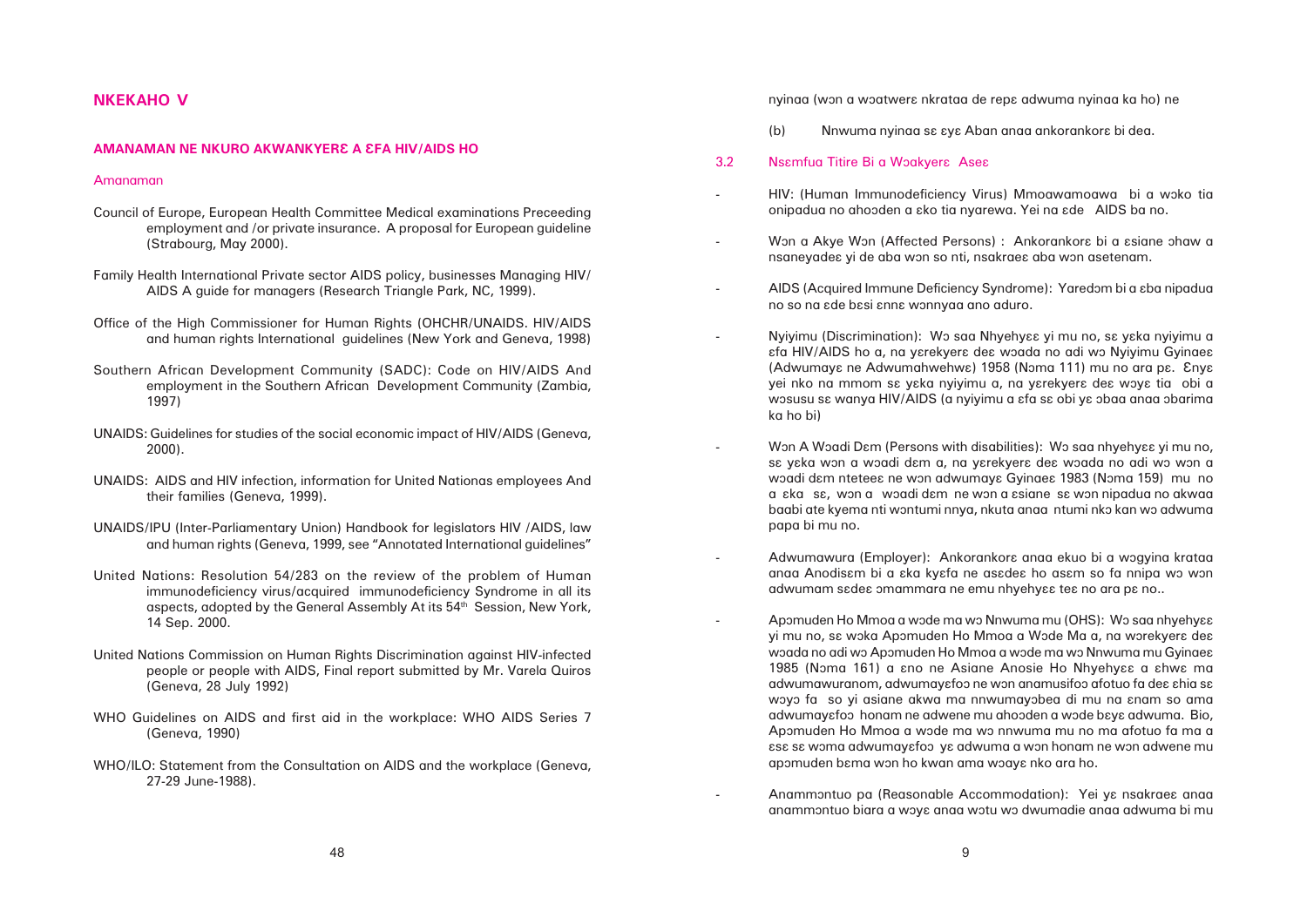fa so ma obi a wanya HIV/AIDS nya adwuma mu kwan, di dwuma bi wô adwuma mu anaa tu mpon wo adwuma mu.

- Mmogya Mu Nhwehwamu (Screening): Yei ya nhwehwamu a woma obi koya wo ne mmogya mu fa HIV ho anaa dea woya fa obi kokoam nneyaa bi ho anaa nsâm bi a wôbisabisa fa mmogya mu nhwehwâmu a obi ayâ dada anaa nnuro bi a ônom ho.
- Onipa Bobea ne Obaa anaa Obarima su (sex and gender): Yei ya abodea ne asetenam nsonoes bi a *i*da mmaa ne mmarima ntam. Sa yaka onipa bobea ho asam a, na yareka nsonoea a awo mmaa ne mmarima ntam âsiane sâdeâ wôbôô wôn nti. Saa nso na sâ yâka mmaa ne mmarima su ho asam a, na yarekyera nsonoea a awo won ntam asiane sadea asetenam nhyehyaa a afa won ho ne nkutahodie a awo won ntam tea nti. Obaa anaa Obarima su ho nneyaa no dea, wonam won daadaa nkutahodie so na wosua, na  $\epsilon$ sono s $\epsilon$ de $\epsilon$  nney $\epsilon$  yi te $\epsilon$  wo beae $\epsilon$  ahodoo . Mfe $\epsilon$  a obi adi, nipasu, baabi a obi firi, osom, baabi a oman bi wo, sikasam ne amanyosam na ade nsonoea ba Obaa anaa Obarima su ho nneyaa yi mu.
- Nyarewa a yanya firi ahyiadie mu (STI). Yeinom ne nyarewa bi te sa, chonhcno,  $z$ yeaa atenka, ekuro ne babaso a  $z$ y $\epsilon$  obaa anaa obarima bi ase no. . Nyarewa afoforo biara a yanya firi ahyiadie mu nso ka ho bi.
- Adwuma mu "Adiyie " (Termination of Employment): Se yeka adwuma mu "adiyie" ho asam a, na yarekyera dea woada no adi wo Adwuma mu "Adivie" Gyinge 1982 (Noma 158) mu no a ane sa Adwumawuranom wo ho kwan sa woyi obi adi no.
- Amansan Nyinaa Ahwayie Ho Nhyehyaa: Yei ya kwan a wofa so si mmoawammoawa a afiri obi mmogya mu tumi ko ofoforo mmogya mu no ano kwan. (Hwehwa yei nkyeraasea wo nkekaho fa a ato so mmienu ho)
- Won a w 'ankasa ya won Nnwuma. Woakyera yei ase wo nkekaho fa a adi kan ho)
- Adwumayɛfoɔ Anamusifoɔ: Yei kyerɛ deɛ wɔada no adi wɔ Adwumayɛfoɔ Anamusifoo Gyinae 1971 (Noma 135) mu a ane sa, saa nnipa yi ya won a omammara anaa emu nhyehyea hunu won saa ara pa, no amfa ho sa:
	- (a) wogyina ho ma Adwumayafoo Kuo Baatan sa ebia woya anamusifoo a Adwumayɛfoo Kuo Baatan no anaa emu nnipa atu won anaa woato aba ayi won ; anaa
	- (b) woye won a woato aba ayi won, a won ne anamusifoo a Adwumayɛfoɔ no afiri wɔn pɛ mu anaa wɔde ano korɔ agye atom ato aba ayi won sadea omammara anaa emu nhyehyaa te no ara pe, na wonni ho kwan sa wodi dwuma a awo ho sa Adwumayafoo

Worst Forms of Child Labour Convention, 1999 (No.182), and Recommendation (No. 190)

Management of alcohol and drug-related issues in the workplace. Act ILOCode od practice (Geneva, 1996)

Protection of workers personal date: An ILO code of practice (Geneva, 1997)

ILO Technical and ethical guidelines for workers health survellance. Occupational Safety and Health Series No. 72 (Geneva, 1998)

Code of practice on managing disability in the workplace (forthcoming).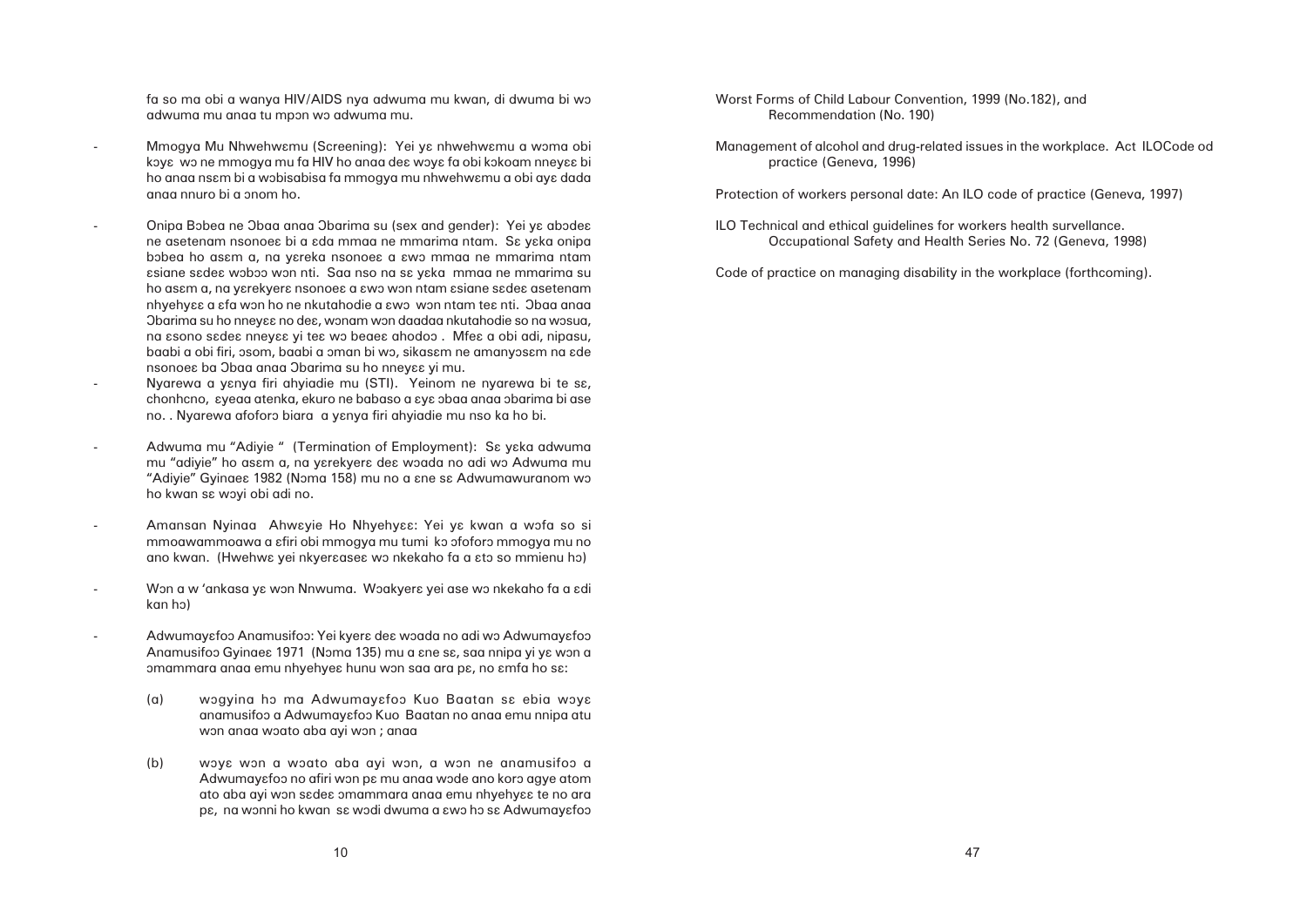Kuo Baatan nko ara na  $\epsilon$ sa sa wodi wo Oman potee bi mu no ka

# 4.1 HUNU A ESE SE WOHUNU HIV/AIDS SE EYE NNWUMA MU OHAW MAPA.

HIV/AIDS ye ohaw mapa wo nnwuma mu, yei nti ese se woma ani ko ho te sa dea woma ani ko yadea afoforo a emu ya den nyinaa ho no ara pa. Ânyâ ôhaw a âde ba adwumayâfoô so nko ara nti na âsâ sâ wôma ani kô ho na mmom  $\mathop{\text{ess}}$  sa woma ani ko ho asiane sa nnwuma yi wo mpotam ho bi nti no,  $\epsilon$ yɛ wɔn asɛdeɛ sɛ wɔde wɔn ho nu mu boa brɛ nsaneyadeɛ yi asetra ne ohaw a ade ba no ano ase.

#### 4.2 Yε α εnni sε woyε nyiyimu

# **4 NYINASOSÂM TITIRE NO**

.

Sadea abaya a adwumaya bako kan na wode nidie bama won a woanya HIV/AIDS kyɛfa a wɔwɔ nti no, ɛnni sɛ wɔyɛ nyiyimu tia wɔn a wɔanya anaa wosusu sa woanya HIV/AIDS. Nyiyimu ne faw a wodi won a woanya HIV/AIDS no bra mmoden a worebo de asi yadea no ano no ano ase.

Âsâ sâ yâhyâ nsonoeâ a âda sâdeâ HIV/AIDS si kyere mmaa anaa mmarima no nso. <sup>2</sup>taa kyere mmaa, na sho nsunsuansoo no nya won so tumi sene mmarima asiane won bobea, asetena, amammera ne sikasam ho nsam nti. Mpra dodoo a woya nyiyimu tia mmaa ne nni a wonni dibera papa biara wo asetenamu no ma HIV/AIDS kyere won mu dodoo no ara. Yei nti, hunu a wobahunu mmaa ne mmarima nyinaa sa woya pa, ne tumi a wode bama mmaa no bɛboa ama nkonimdie aba si a wɔreko de asi HIV/AIDS ano no mu, na ama mmaa a woanya bi no atumi adi yadee no so.

#### 4.4 Nnwumayobea A Eho te na Akwanhyia Nni Ho

Akwanhodoo nyinaa mu no,  $\epsilon$ sa sa woma nnwuma mu tea na won a wodi dwuma wo ho nyinaa nya ahoto sadea amma won mu biara nnya HIV/ AIDS, sadea Adwumaya mu Ahoto ne Apomuden Gyinaea mu nhyehyaa 1981 (Noma 155) kyerê no ara pê. Nnwumayobea a Eho Teê Na Ahoto wo ho no boa ma adwumayɛfoɔ nya honam ne adwene mu apomuden de ya adwuma yie asiane honam ne adwene mu apomuden a wowo nti.

#### 4.3 Yâ A Mmaa ne Mmarima Nyinaa Yâ Pâ

11 Dec. 1999), Governing Body 277<sup>th</sup> Session, Geneva 200).

- HIV/AIDS: A threat to decent work, productivity and development, Document for discussion at the Special High-Level Meeting on HIV/AIDS and the World of Work (Geneva, 2000)
- HIV/AIDS in Africa: The impact on the world of work (Geneva, 2000).

ILO/Ministry of Labour and Youth Development, United Republic of Tanzania: Report for the national tripartile seminar for chief executives on strengthening workplace management in tackling employment implications of STI/HIV/AIDS (Dar es Salaam, 2000)

Ndaba,L. Hodges-Aeberhard J.: HIV/AIDS and employment (ILO, Geneva, 1998)

Report on OATTU/UNAIDS/ILO Seminar on Trade Union Action against HIV/AIDS in Africa, Accra 26-28 July 2000.

### **B. AMANAMAN ADWUMAYEFOO OFESE ANODISEM, NSUSUIIE, NE NNEYEE HO NHYEHYEE NE AKWANKYERE**

Discrimination (Employment and Occupation) Convention, 1958 (No.111) Vocational Rehabilitation and Employment (Disabled Persons) Convention, 1983 (No. 166)

Right to Organise and Collective Bargaining Convention, 1949 (No.98).

Collective Bargaining Convention, 1981 (No,154)

- Occupational Safety and Health Convention, 198 (No.155), and Recommendation (No, 164).
- Occupational Health Services Convention, 1985 (No. 161), and Recommendation (No. 171)

Employment Injury Benefits Convention, 1964 (No. 121)

Social Security (Minimum Standards) Convention, 1952 (No. 102)

Nursing Personal Convection, 1977 (No. 149)

Migration for Employment Convention (Revised), 1949 (No.97)

Migrant Workers (Supplementary Provisions) Convention, 1975 (No. 143) Part-Time Work Convention, 1994 (No.175)

won dwumadie ho.

Won a yadea no tumi nya won (Vulnerability): Yei ka Asetena ne Oman anaa Amammera kwan so asisie, tebea a  $\epsilon$ wo nnwuma mu a ama nyarewa tumi sane adwumayafoo ne tebea a ama ho kwan ma nkwadaa ya adwumaden ho asɛm. (Wɔakyerɛ yei mu yie wɔ nkekaho fa a ɛdi kan hɔ)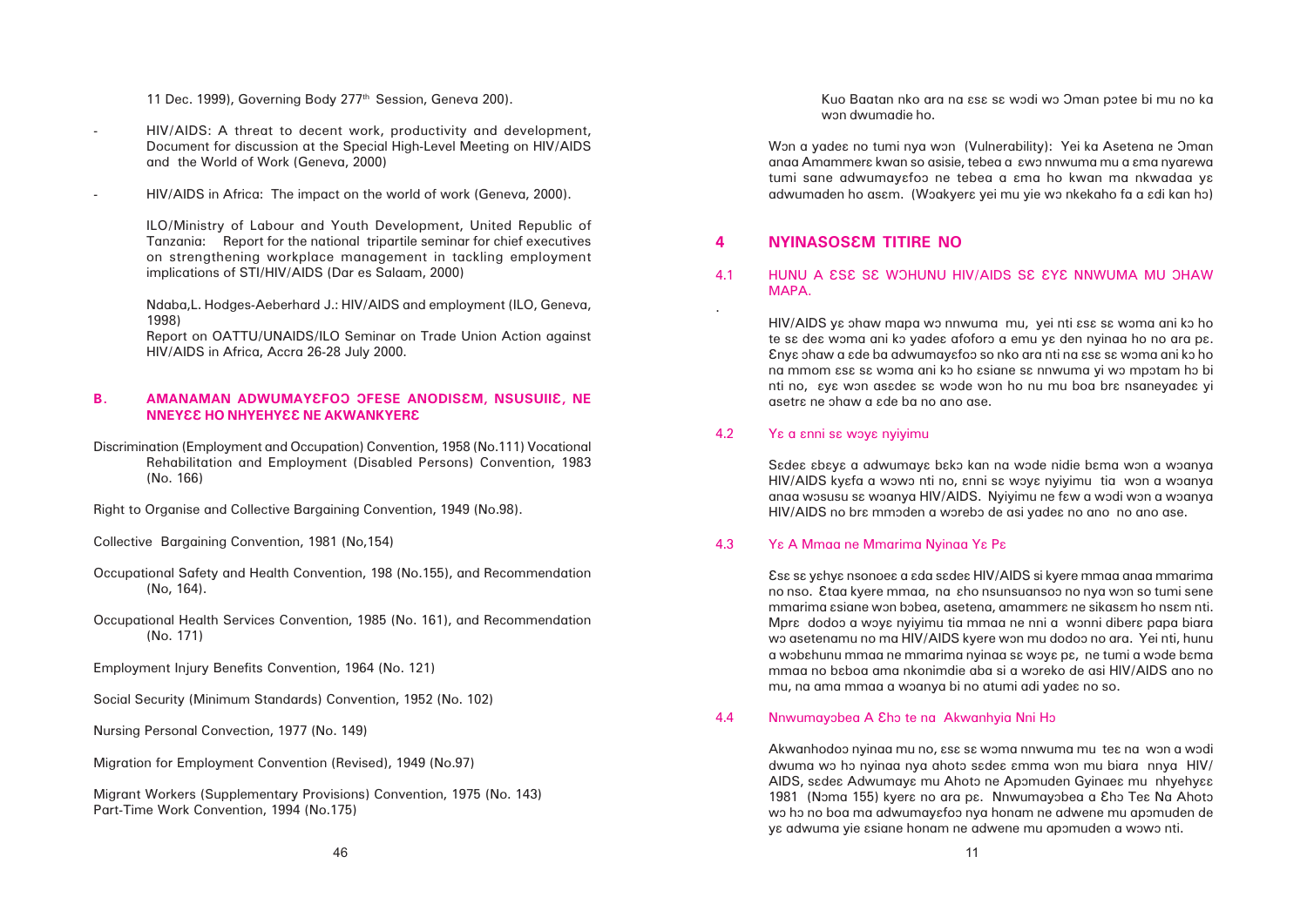#### 4.5 Nkutahodiepa

Akwanhodoo nyinaa mu no, sa HIV/AIDS anosie ho dwuma a wopa sa wodie badi mu a, abagying nkutahodiepa ne gyidie a ada nwumawuranom, adwumayɛfoɔ ne wɔn anamusifoɔ ne Aban ntam. no so Enni sɛ wɔyi wɔn a woanya HIV/AIDS no totwene wo yei yo mu.

### 4.6 Mmogya mu nhwehwamu a amma wonnye obi wo Adwumam.

Enni sa wohya won a worepa adwuma anaa won a woyo nnwuma dada no, sa wonkoya won mmogya mu nhwehwamu mfa HIV/AIDS ho.

#### 4.7 Kokoamsam

Ânyâ mmara kwan sâ, wôbâbisa obi a ôrepâ adwuma anaa ôyâ adwuma dada sɛ, ɔnna ne ho nsɛm a ɛfa HIV/AIDS ho adi. Saa ara nso na ɛnni sɛ wohye adwumayefoo ma woda won mfefoo kokoamsem adi. Ese se wogyina kokoamsam mmara a ane Amanaman Adwumayafoo Ofese mmara 1997 no siaa soo no so na  $\varepsilon$ hwehw $\varepsilon$  hunu krataa a  $\varepsilon$ kyer $\varepsilon$  obi HIV/AIDS tebea a ôwô mu.

#### 4.8 Adwumaya mu Nkutahodie Ntoasoo

Enni sa woyi obi a wanya HIV adi firi adwumam. Sadea atea wo tebea ahodoo mu no,  $\epsilon$ s $\epsilon$  s $\epsilon$  woma won a nyarewa a HIV de ba reha won no, yo adwuma bera tenten biara a wowo apomuden.

Âsâ sâ wôda nkabom, ôhwâpa ne mmoa sononko adi fa HIV/AIDS ho wô nnwuma mu. Esa sa adwumayafoo nyinaa a won a woanya HIV/AIDS ka ho bie nsa ka apomuden ho mmoa a  $\epsilon$ sa. Enni sa woya nyiyimu biara tia won a woanya HIV/AIDS anaa won abusuafoo fa sikasam ho mmoa a Aban

#### 4.9 Anosie

Wobatumi asi HIV asetra ano. Wobatumi ahwa Oman bi tebea ne n'amanmera nsam ho afa akwanhodoo so asi HIV asetra no ano.

Bio sa wobatumi asi yadea yi ano a, gye sa omamfoo sesa won nneyaa, wonya nimdea, woma ani ku aho ayaresa ho, na afei woyi mmaa ne mmarima bobea ho nyiyimu akwa firi asetenam.

Atuhoakya kuo wo tumi sononko a wobatumi de aboa yadea no anosie dwumadie ahodoo, ne titire; ne sa wobabo dawuro na woama omamfoo nkyerakyera wo yadea no ho, na woafa so ama woasesa won suban ne won nneyaa, na afei woaboa won wo won sikasam ho.

#### 4.10 Ohwapa Ne Mmoa

# **NKEKAHO IV**

# **A. AMANAMAN ADWUMAYEFOO OFESE NO NWOMAHODOO**

#### Gyinaes, Nhyiamu Sononko, Nhyiamu Ne Amannesbo

Hodges-Aeberhard, J. Policy and legal issues relating to HIV/AIDS and the world of work (H.O), Geneva,1999)

> An outline of recent development concerning equality issues in employment for labour court judges and assesors (ILO, Geneva, 1997), see "Specific

> ILO: The role of the organized sector in reproduction health and AIDS prevention. Report of a tripartie workshop for Anglophone Africa held in

> Report of the Meeting of Experts on Workers 'Health Surveillance, 2-9

Decent work, Report of the Director-General International Labour

 Action against HIV/AIDS in Africa: An initative in the contest of the world of work based on the Proceedings of the African Regional Triparite Workshop on Strategies to Tackle the Social and Labour Implications of

- developments concerning HIV/AIDS discrimination" pp.27.31
	- Kampala, Uganda, 29 Nove.-1 Dec. 1994 (Geneva 1995).
- Sep.1997. dol. GB270/6 (Geneva 1998)
- Conference 87th Session, Geneva, 1999.
- HIV/AIDS, Windlock, Namibia, 11-13 Oct. 1999 (Geneva, 1999)
- Conference, 88th Session, Geneva, 2000
- of Proceedings of the Triparite Technical Panel, Geneva, 8 June 2000.
- 
- United Republic of Tanzania (Dares Salaam, Sep.2000)
- Ababa, Dec. 2000.

Resolution concerning, HIV/AIDS and the world of work Intenational Labour

Special High-Level Meeting on HIV/AIDS and the World of Work, Summary

SIDA et milieu de travail: collecte de don'ees au Togo (Lom'e, Sep. 2000)

 The extent and impact of the HIV/AIDS pandemic and its implications for the world of work in Tanzania Resource paper for ILO mission to the

-

 Conclusions and recommendations of the ILO pre-forum triparite event on HIV/AIDS and the world of work African Development Forum 2000, Addis

 Platform for action on HIV/AIDS in the contest of the world Panel discussion, Report and conclusion of the Ninth African Regional Meeting (Abidjan 8,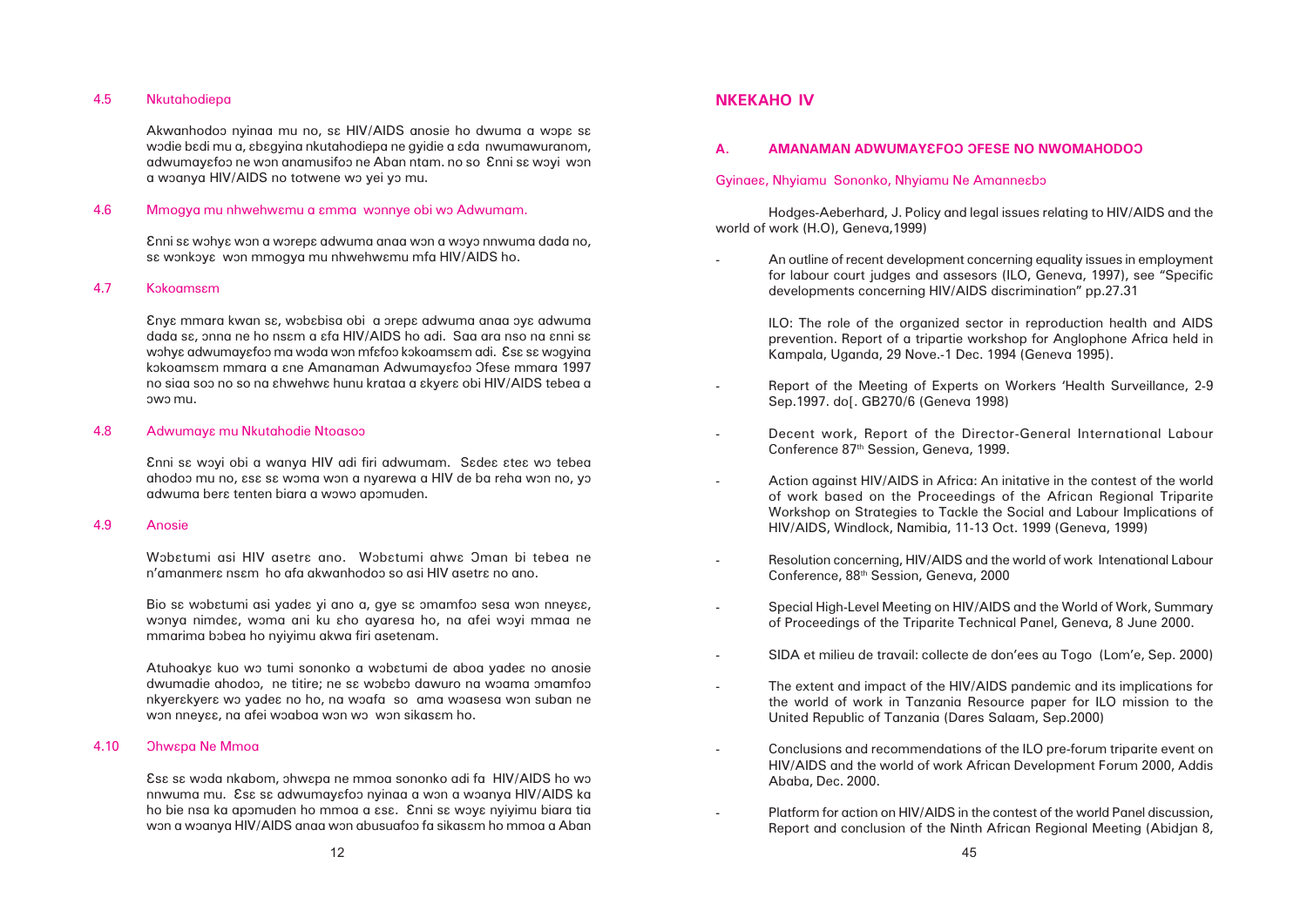Esa sa Asoea ahodoo, Aban Nnwuma, Ankorankora nnwuma, adwumayafoo ne nnwumawuranom kuo ne afoforo a HIV/AIDS dwumadie ho ns $\epsilon$ m ya won asanhia nyinaa boaboa won ho taa dwumadie a afa ahobammo ne anosie ho no akyi. Yei bama wode nnipa dodoo a wowo nnwuma mu no

**(a) Nsawôsodie:**

Esa sa Abanhodoo hwa ma nsawosodie ba wone nnwuma ntam fa HIV/ AIDS ho nhyehyaa ne aho dwumadie nyinaa ho na anni sa wobu ani gu hia a chia sa wode nnwumahodoo fra dwumadie no mu no so. Mfatoho ne sa, âsâ sâ wôte Ôman Agyinatukuo a âfa HIV/AIDS ho na wôde nnwumawuranom ne adwumayɛfoɔ anamusifoɔ, wɔn a wɔanya HIV/AIDS ne Asoea a ahwa Nnwuma Ne Asetenam Yiedie nsam so fra mu bi.

Esa sa Asoea a woakwadare wo won dwumadie mu no hya Atuhoakye kuo ahodoo no nkuran nam so ne won bo mu hyehya dwumadie ahodoo a âbâma ômamfoô ani aba wôn ho soô wô yadeâ no ho na aboa asi yadeâ no

**(b) Asoeâ Ahodoô Ntam Dwumadie.** afra dwumadie no mu.

**(c) Anoboaboa Dwumadie.** Âsâ sâ Aban hwâ boaboa nnoôma ahodoô a âma kankorô wô dwumadie no mu na  $e$ boa ma nnwumayo di mu no ano, na ohwa ma atuhoakya kuo ne won a dwumadie yi ho nsam ya won asanhia no ho ba no mfasoo. Esa sa wogyina nhyehyaa ne mmoa dwumadie a awo ho dada so na aya anoboaboa dwumadie no.

- **(d) Anosie Ne Apômuden Ho Dwumadi** asetra ano, ne titire wo nnwuma mu.
- **(e) Ayaresa Ho Akwankyerâ**

Wo Aman a  $\epsilon$ y $\epsilon$  nnwumawuranom asadea sa wohwa ma adwumayafoo nya ayaresa ho mmoa mu no, ese se Aban ma nnwumawuranom akwankyera ma wofa so de ohwapa ne HIV/AIDS ayaresa ho ntotoea di dwuma. Esa sa wogyina mmoa a awo ho dada so na adi saa dwuma yi.

- Agyinatukuo hyehya kyera sika a wobahia de adi won dwuma no, na sa aho kohia a fa so hwehwa aho mmoa firi baabi foforo a anya adwuma no mu, na afei wohwe hunu kwan koro a wobefa so anya mmoa a ese afiri mpotam ho.
- Agyinatukuo no ya dwuma a worebadi no ho nhyehyaa, kyera dea wobaya wo bera potee biara mu ne dwumadie no ho asadea.
- De nhyehyaa no ne dwuma a wobadi no ho nkrataa fomfam mmontene so, poosu, de fomfam akatua nkrataa ho, da no adi wo adwumaya mu nteteea, nkyerakyera ne nteteea sononko dwumadie ase.
- Agyinatukuo de n'ani di akyiri pa dea abafiri mu aba.
- Agyinatukuo gyina dea wobaya nhwehwamu ahunu wo yadea no ne ohaw a ade ba Nnwuma so no ne dea wobate afiri abontene so no so ya nhyehyaa no mu nsakraea bera ano bera ano.
- Esa sa wode akwanhodoo a woadi kan abobo soo yi fra Nnwuma hodoo dwumadie a woato won bo ahyehya, de di dwuma na wode ani di akyire pa ara no mu.

de ma won a woapon adwuma ne adwumaya mu sika ho mmoa a asa sa won nsa ka ho.

# **5 KYEFA NE ASEDEE AHODOO**

5.1 Abanhodoo ne won Asoea a wokwadare won dwumadie mu

**(f) Asetenam Ahobammô**

Esa sa Aban hwa ma won a woanya HIV/AIDS no nso nsa ka sika ho mmoa biara a omammara ma ho kwan sadea wode ma won a woyare yade $\epsilon$  afoforo a emu y $\epsilon$  den no ara p $\epsilon$ . S $\epsilon$  worey $\epsilon$  sika a Aban de ma obi a wapon adwuma ho nhyehyɛɛ a, ɛsɛ sɛ wɔhyɛ yadeɛ no ha a ɛha adwene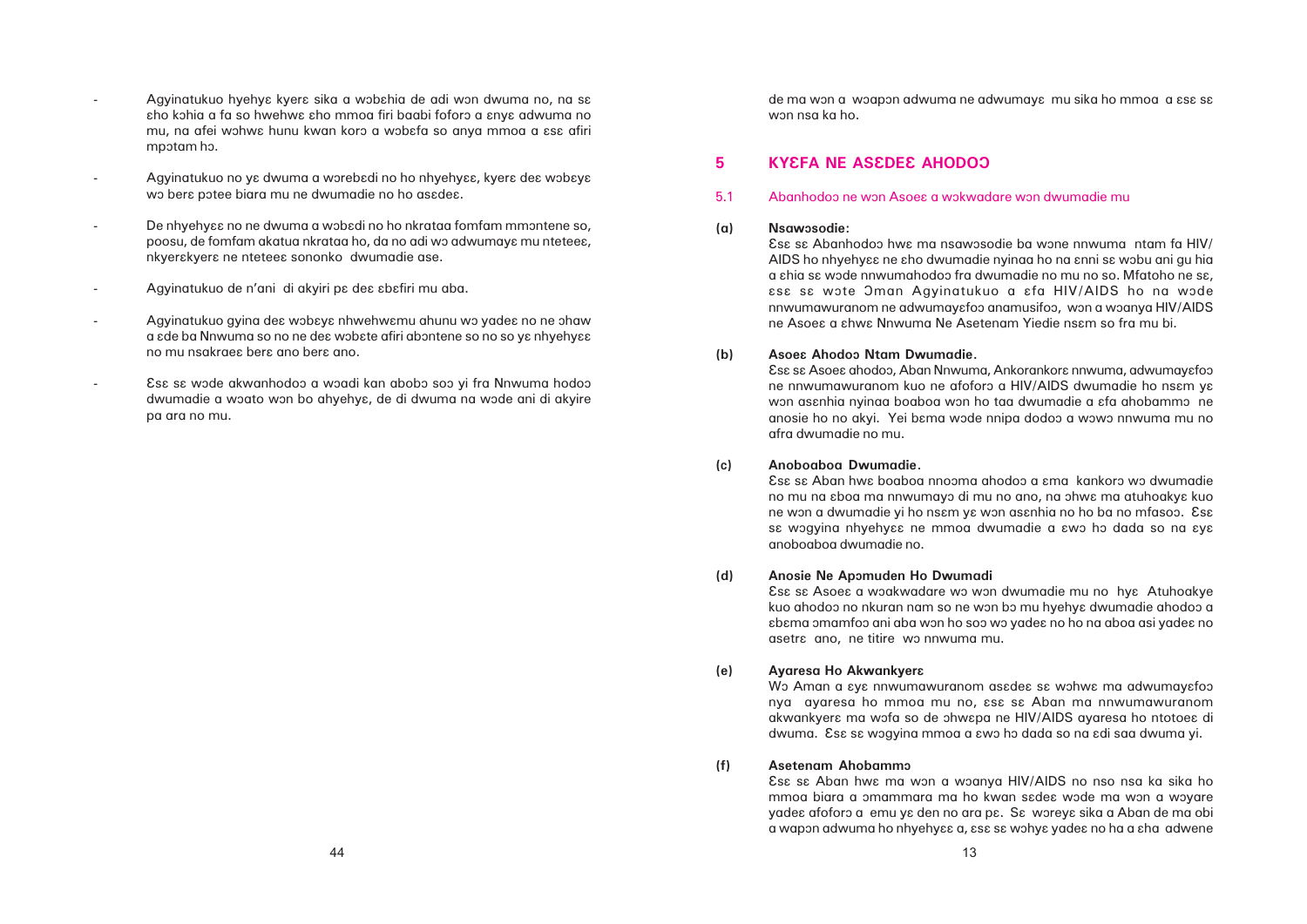ne sadea ako ara a na asane aba no nso na woya ho nhyehyaa a afata. Esa sa wodi sikasam ho nkrataa ho dwuma ntam so na ama won nsa aka sika ho mmoa bera biara a wohia.

#### **(g) Nhwehwâmu**

Esa sa Asoea a woakwadare won dwumadie mu no, ma nkuranhya, boa anaa ya nhwehwamu, na woda dea wobahunu wo nhwehwamu no mu a  $\epsilon$ ne, won a wob $\epsilon$ tumi anya yade $\epsilon$  no, kwan a wob $\epsilon$ fa so anya, nnipa dodoo a woanya bi ne aho nneyaapa adi. Sa woya yeinom a, ababoa ama nsawosodie aba Oman AIDS ho ntotoes mu, ama woaboaboa Atuhoakys kuhodoo ano, atumi abu  $\epsilon$ ka a nsaneyade $\epsilon$  yi de ba nnwuma soo no ho nkonta, na anam so aboa sika ho mmoa a Aban de ma obi a wapon adwuma ho nhyehyaa ne Oman sikasam. Enya yei nko, ababoa ntotoea a wode bako atia ohaw a yadea no die ba Oman ne ne sikasam so no. Esa sa Aban ya nhyehyaa ne mmara a abama yei awie pa yo. Esa sa wogyina nhwehwamu a nwumawuranom ne adwumayafoo kuhodoo aya fa mmaa ne mmarima ya a woya pa so na aya nhwehwamu no. Esa sa mmuaea a wobanya afiri nhwehwamu no mu no ya dea afiri Asoea ahodoo no nyinaa mu na afei woakyekya mu ko dea adidi soo yi mu: bobea, baabi a obi firi, des obi nim fa mmaa ne mmarima ntam nkutahodie ho, mfes a obi adi, adwumaya ne dibea a obi kuta, na asa sa wohwa ya ma ane oman koro amammera siaa so. Sa abaya yie a, asa sa, woya nhyehyaa a wonam so batumi ahunu mfasoo a afiri nhwehwamu no mu ba bera ano bera ano.

Sa abaya yie a, asa sa Aban hodoo, won a yadea yi ho nsam ya won asanhia ne atuhoakya kuhodoo no di nsawosoo bu aka a HIV/AIDS bo Oman no ho nkonta na wopa sika ho mmoa wo Oman no ara mu anaa Amannone de ya oman no HIV/AIDS ho nhyehyaa, na sa aho kohia a wode yɛ wɔn nhyehyɛɛ ahodoɔ a ɛfa sika a Aban de ma wɔn a wɔapɔn adwumayɛ ho.

# **DEE WOBEHWE SO AYE NTOTOEE AFA HIV/AIDS HO DE ADI DWUMA WO NNWUMA MU**

#### **(h) Sikasmâm ho mmoa:**

Esa sa Adwumawuranom, Adwumayafoo ne won akuhodoo di nsawosoo, de tema ya nhyehyaa a ababoa adi Adwumawuranom ne Adwumayafoo ahiadea a  $a$  Efa HIV/AIDS ho dwuma. Esa sa saa nhyehyaa yi a asa sa Nnwuma mu mpanimfoo taa akyire pentenn yi ya nhwasoo ma mpotam bi mufoo fa kwan a wofa so ya HIV/ AIDS ho ntotoea ho. Esa sa nhyehyaa yi botaea ya dea woabobo so wo afa 6 - 9 a ane: Dea ahia sa wohunu fa HIV/AIDS ho ne kwan a wofa so nya; aho nkyerakyera a abama woate dea obi yo a abama wanya yadea no bi ase ne kwampa a wobatumi afa so asi ano; Anosie nhyehyaa a adi mu a aboa ma woya nneyaa mu nsakraea, nhyehyaa a afa ohwa ne mmoa a awo sa wode ma adwumayafoo, sa aya won ankasa anaa won busuani bi na woanya HIV/AIDS no ne ni a anni sa wososo fawdie anaa nyiyimu biara a wôda no adi wô nnwuma mu no so.

Dea adidi soo yi ya akwanhodoo a wobatumi afa so aya ntotoea ahwa ama adwumayobea bi mu nhyehyaa a afa HIV/AIDS ho no adi mu.

- HIV/AIDS mu, se wopene so dee a.
- wowo ne won asadea ani so.
- adwuma no so/mfasoo a adwuma no benya afiri mu.
- Agyinatukuo no hwa hunu ohaw a HIV nsaneyadea no de ba adwuma no woda saa nhwehwamu yi mu nsam adi ma obi hunu.
- dada, se ewo adwumayobea anaa mpotam ho.
- ho, na afei woye mu nsakraee de di dwuma.

Wobayiyi ananmusifoo afiri won a wodidi soo yi mu de won ate HIV/AIDS Agyinatukuo: Akwankyerafoo, Ahwasofoo, Adwumayafoo, Nnwumahodoo kuo baatan, Adwumam Nkorabata a shwe Adwumayefoo Yiedie so, Ntetees Nkorabata, nkorabata a ahwa Adwumayafoo ne abontensofoo ntam nkutahodie so, Adwumaya Apomuden Nkorabata, Won a wohwa Apomuden ne sa obi nhyia Nkwanhyia wo Adwumam Agyinatukuo mu ne won a woanya

Esa sa Agyinatukuo no ankasa dwene hunu dwuma a wobadie no, tumi a

Pansampansam Omammara mu hunu sa sinto bi wo mu a ade ohaw baba

so ne adwumayɛfoɔ a HIV/AIDS akye wɔn anaa akye wɔn ho nnipa bi no ahiadea, Kwan a wobafa so, ne sa wobaya nhwehwamu wo ho. Enni sa

Agyinatukuo no hwa hunu apomuden ne banbo ho "nnooma" a awo ho

Agyinatukuo ya nhyehyaa de to krataa so, kyekya ma wokyera adwene wo

#### **(i) Mmara:**

Sadea abaya a wobatumi ayi nyiyimu a woda no adi wo nnwuma mu akwa na woahwa ama anosie ne asetenam ahobammo adi mu nti no, asa sa Abanhodoo ne atuhokya kuo ne HIV/AIDS dwumadie ho abemfoo di nsawosoo fa so ya nhyehyaa a asa na sa aho kohia a, woaya nsakraea wo Adwumaya mmara ne aho nhyehyaa nyinaa mu.

### **(k) DEE ABAN BEHWE HO ABOA:**

Sa Abanhodoo bo fotoo ma Oman bi Amannone nnwuma a, ansa na wobama won nsa aka emu sika no, asa sa wohwa hunu sa saafoo yi di won oman mmara so, na afei wohya won kutupa ma wodi saa nhyehyaa yi ne mmara anaa nhyehy $\epsilon$  foforo biara a  $\epsilon$ ne saa nhyehy $\epsilon$ e yi mu ns $\epsilon$ m siaa soo so.

# **NKEKAHO III**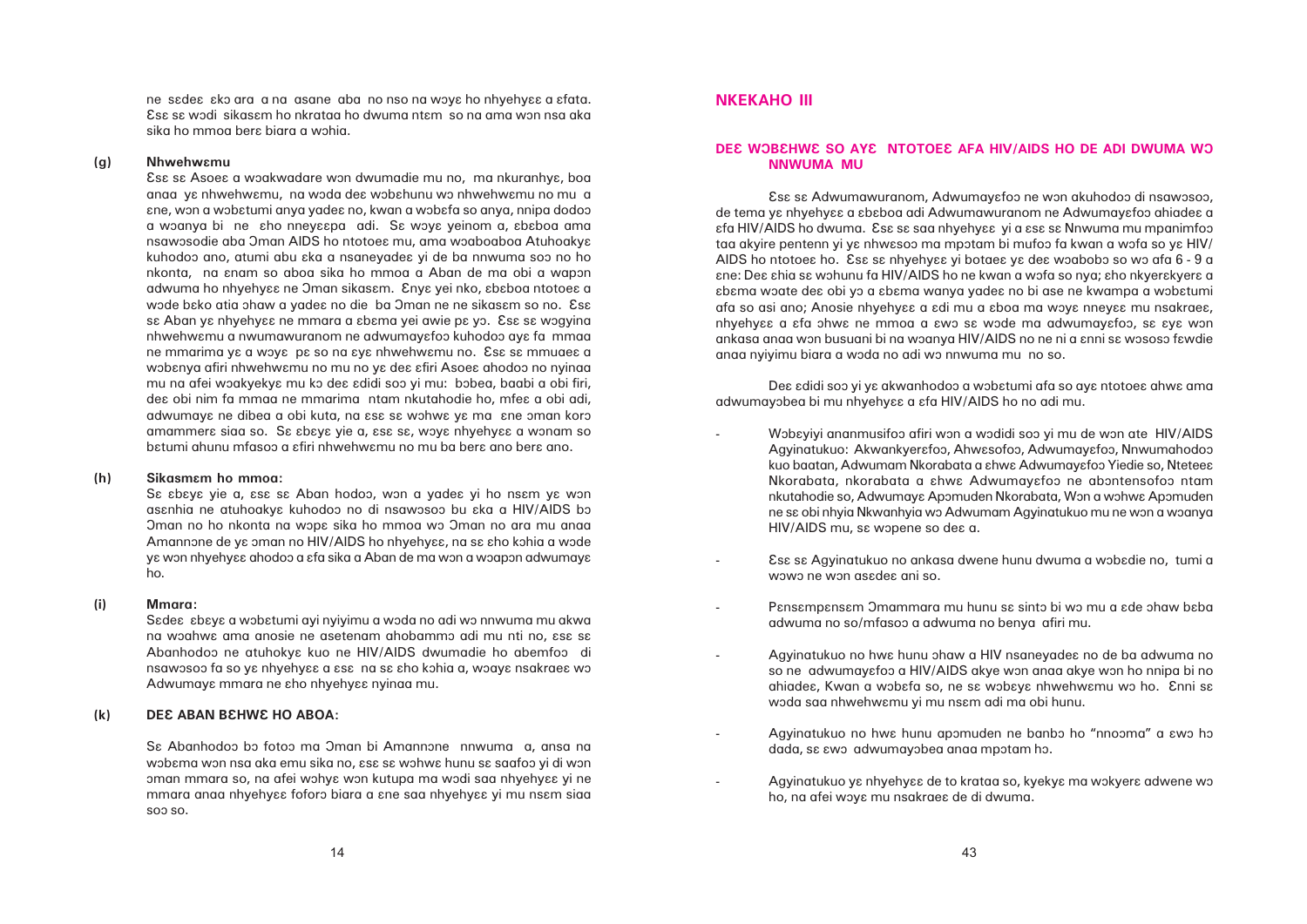**(l) HWÂ A WÔBÂHWÂ AMA ADI MU:** adwumayafoo ho no so ma nhyehyaa yi di mu wo nnwuma mu.

Âsâ sâ wôn a wôakwadare HIV/AIDS dwumadie mu no ma adwumawuranom ne adwumayafoo nimdea ho mmoa ne afotuo a asa fa kwan pa a wobatumi afa so de mmara ne nhyehyee a efa HIV/AIDS ne nnwuma ho adi dwuma ho. Esa sa wofa nnwuma a ahwa adwumayafoo so ma wodi dwuma sadea âsâ, ne kôôto akâseâ ne asânnibea nketewa a âhwâ di nsâm a âfa

Esa sa Abanhodoo de dwumadie a afa sika a wonya firi adwumaya ne Asetenam Ahobammo ho ka won HIV/AIDS anosie dwumadie a wobaya ama saa adwumayafoo yi ho. Sa abaya yie a asa sa Abanhodoo hwa mpotam bi a wopa sa wodi dwuma yi bi ma won ho ya ntotoea, sakra kwan

Esa sa Abanhodoo fa Amansan Apomuden dwumadie, sika a Aban de ma won a woapon adwumaya nhyehyaa ne Aban akwankyera foforo biara so ma ohwa ne mmoa ho nsam di mu. Sa abaya yie a asa sa Abanhodoo ne Adwumawuranom ne Adwumayafo akuhodoo di nsawosoo hwa ma

Sɛ Abanhodoɔ reyɛ nhyehyɛɛ nam so de atɔre nkwadaa adwumadenyɔ ase a,  $\frac{1}{10}$ s sa woma ani ko ohaw a  $\frac{1}{10}$ ba nkwadaa ne mmabunu a  $\frac{1}{10}$ 

Esa sa Abanhodoo hwa hunu mmoa a wonya firi Amannone wo won dwumadie ahodoo ho no. Esa sa wohwa taa anammontuo biara a ne botae $\epsilon$  ne s $\epsilon$   $\epsilon$  behwe ama yade $\epsilon$  no ho nnuro boo ako fam na ahwe ama

aba sa wobanya yadea no bi na woya dea wobatumi biara si akwan a anam so batumi ama woanya no nyinaa ano. Esa sa Abanhodoo bo mmoden

- **(m) ADWUMAYEFOO A WOYE WON ANKASA NNWUMA:** a wôfa so di dwuma no mu.
- **(n) SÂDEÂ ANO BÂBRÂ ASE:** omamfoo nya ayarehwa ho mmoa a asa
- **(o) NKWADAA NE MMABUNU:** AIDS nti yadea abo won awofoo ama woawuwu so.
- **(p) MANTAM NE AMANAMAN NTAM NSAWÔSODIE :**

Esa sa Abanhodoo fa Aban nnwuma ne atuhoakya kuhodoo so hwa ma nsawosodie mapa ba Mantam ne Amanaman ahodoo ntam, s $ed$ e abaya a wobatumi atwe Amanaman adwene asi nnwuma ahodoo ahiadea asiane HIV/AIDS nti no so.

- **(q) AMANAMAN MMOA A WÔDE MA:** omamfoo anya bi a wommra ho akyi.
- **(r) WÔN A YADEÂ NO TUMI NYA WÔN :** Esa sa Abanhodoo ya nhyehyaa a wobafa so ahunu adwumayafoo a abatumi ya anosie dwumadie a asa ma saa adwumayafoo yi.
- Centres for Disease Control and Prevention (CDC) National center for HIV, STD and TB Prevention Division of HIV AIDS Prevention. Preventing occupational HIV transmission to health care workers (Updated June, 1999)
- South African Law Commission Aspects of the law relating to AIDS (Project No. 85) Universal workplace infection control measures (Universal Precautions) (1997)
- WHO: WHO guidelines on AIDS and first aid in the workplace WHO AIDS series 7 Geneva (1990)
- WHO /UNAIDS/ICN (International Council of Nurses) HIV and the workplace and Universal Precautions Fact sheets on HIV/AIDS for nurses and midwives (Geneva, 2000)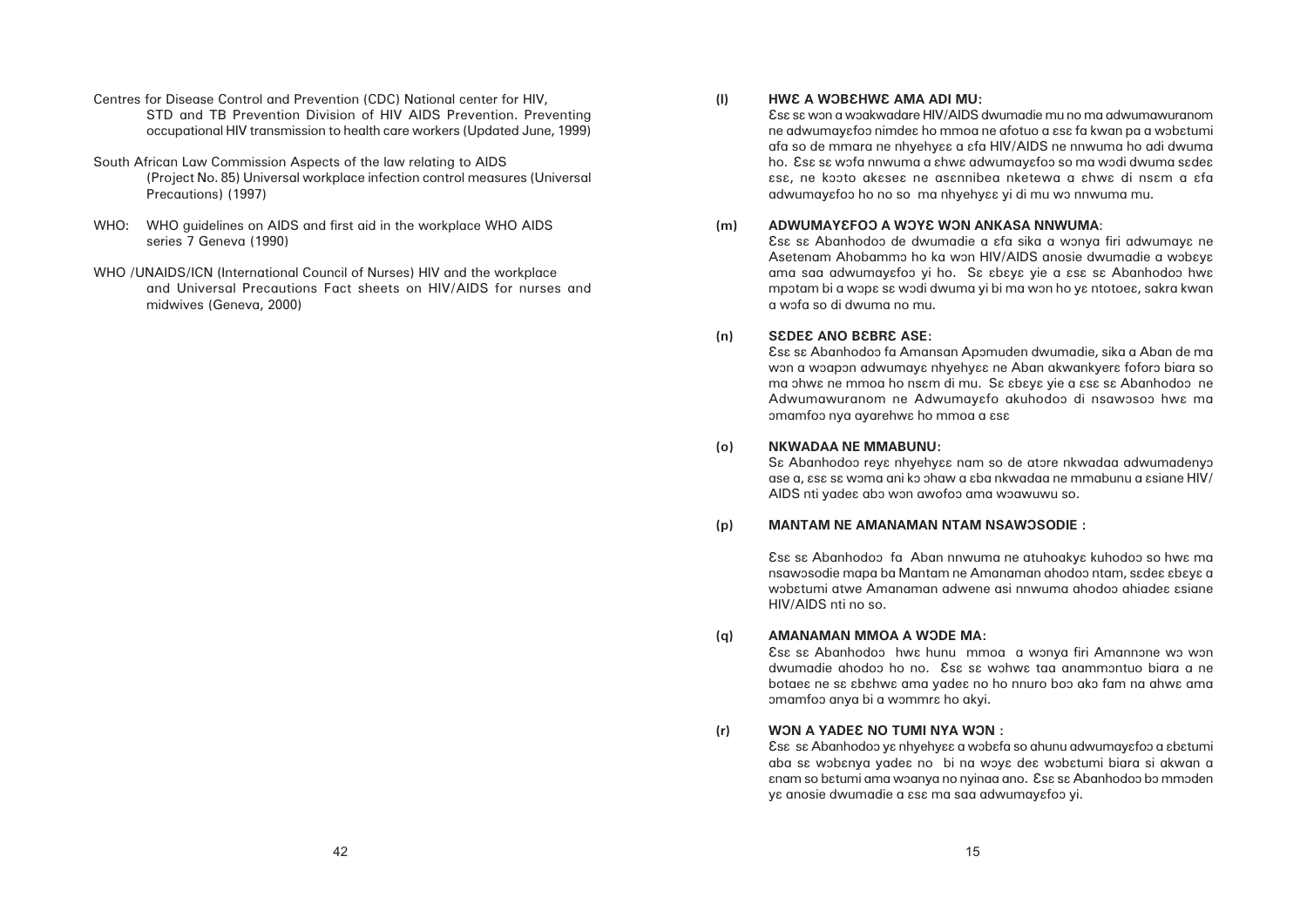### 5.2 ADWUMAWURANOM NE WON AKUHODOO

- (a) Adwumayobea bi mu nhyehyɛɛ: Esɛ sɛ adwumawuranom ne adwumayɛfoo ne won anamusifoo di nkutaho, ya nhyehyaa pa bi wo won nnwumayobea fa so si nsaneyadea no ano, na abo adwumayofoo no nyinaa ho ban firi nyiyimu a woya tia obi asiane HIV/AIDS nti ho, Woatwera adwumayobea mu nhyehyɛɛ a ɛwɔ sɛ wɔde di dwuma, sɛdeɛ wɔbɛtoto nnoɔma, ne kwan a wôbâfa so de adi dwuma no nnidisoô nnidisoô wô nkekaho III hô.
- (b) Nkuro, Asoes ahodoo ne nnwumayobea nnyetom. Sa adwumawuranom ne adwumayɛfoɔ ne wɔn anamusifoɔ retoto adwene afa adwumayɛ nhyehyaa ho a, anni sa wobu ani gu omammara so, na afei asa sa wohwa de HIV/AIDS ho bambo ne anosie nhyehya hya nkuro, Asoea ahodoo ne nnumayôbea nnyetom mu.
- (c) Nkyerakyera ne nteteea; Esa sa adwumawuranom ne won akuhodoo ne adwumayɛfoɔ ne wɔn anamusifoɔ di nkutaho, tu anammɔn, na wɔtaa wɔn nnwuma mu dwumadie ahodoo a  $\varepsilon$ fa dawurobo, nkyer $\varepsilon$ kyer $\varepsilon$  ne ntetee $\varepsilon$  a woyo ma adwumayafoo fa HIV/AIDS anosie, aho ohwa ne mmoa no akyi. Enya yei nko ara asa sa wotaa adwuma no nhyehyaa a afa HIV/AIDS ho a nhyehyaa a afa nyiyimu a woya tia won a woanya HIV/AIDS anaa won busuani bi a wanya HIV/AIDS fa sika ho kyɛfa a wɔwɔ, ne sika a ɛwɔ hɔ sɛ wɔn nsa ka fra mu bie no nso akyi.
- (d) Ohaw a  $\epsilon$ de ba sikasam so: Esa sa adwumawuranom, adwumayafoo ne won akuhodoo di nsawosoo, fa okwan pa bi so hunu sikasam ho ohaw a yadea no de ba won nnwuma ne won Asoea so no, na wopa ne pomasibera.
- (e) Nhyehyââ a âfa adwumayâfoô ho: Ânni sâ adwumawuranom ma ho kwan ma woya nhyehyaa biara a aya nyiyimu tia adwumayafoo a woanya HIV/ AIDS, anaa won busuani bi a wanya HIV/AIDS anaa nso won ankasa ya nyiyimu tia won. Titire no  $\epsilon$ nni sa :
- Woma adwumayafoo ya won mmogya mu nhwehwamu fa HIV/AIDS ho, gye sa ebia nhyehyaa yi mu ahyadea 8 ka yei ho biribi foforo.
- Hwa ma obi yo adwuma wo bera a wonya nyiyimu biara ntia no anaa wonni ne ho faw asiane sa ebia wosusu sa wanya HIV/AIDS nti
- Wohye won a woanya HIV/AIDS ho nyarewa ahodoo no mu bi no kutupa ma woya adwuma bera tenten biara a won ahooden bama won ho kwan, na afei
- S $\epsilon$   $\epsilon$ ba s $\epsilon$  adwumay $\epsilon$ ni bi a HIV/AIDS nti yade $\epsilon$  reha no ahooden so hwane koraa, na wode mmoa a  $\epsilon$ wo ho ma saafoo yi a ahomegye $\epsilon$  nyinaa ka ho bie boa no nanso anya yie a, annea wobatumi agyina ya a anni sa woya nyiyimu tia obi ne adwumayo mmara ahodoo no so aya dea asa biara ama

a wobafa so abo asopiti adwumayafoo ho ban afiri nyarewa a wonya firi mmogya mu ho no na wohyehyaa yei. Saa kwan foforo yi ya dea adi kan koraa a wosii hia a shia sa woya ahwayie wo mmogya biara a wobadi ho dwuma ho,  $\varepsilon$ mfa ho s $\varepsilon$  yade $\varepsilon$  wo mu anaa ebi nni mu no so dua. Amansan Nyinaa Ahwayie Nhyehyaa yi ya kwan ketewa bi a wofa so bra kwan a wofa so nya yadea no ano ase, na asa sa ano so na wofa di ayarefoo nyinaa ho dwuma bera biara sadea abaya a amma wonnya mmogya mu

bahohoro won nsa ansa na woadi dwuma ne bera biara a wobadi dwuma

de "nsaboha" "nkatanim" ne dea akeka ho badi dwuma bera biara a wobadi

banoa /de aduro a akum mmoawammoawa bahohoro "nnadea" ne mfidie

Wobaya ahwayie wo "ntomago" biara a wode adi mmogya ho dwuma ho.

# AMANSAN AHWEYIE NYEHYEE A EFA SEDEE WOSI BRE KWAN A

Amansan Nyinaa Mmogya Ne Nnipadua No Mu Nsuhodoô Ho Dwumadie Ho Ahwayie (a wotaa fra no Amansan nyinaa Ahwayie nhyehaa" no), no Amarika Adwuma a ahwa sadea wobra yadea ano ase ne aho anosie so na ohyehy $\epsilon$  wo afe apem ahankron aduowotwe nnum mu.

- Bere a HIV/AIDS nsaneyadea no baea, na aho kohiaa sa wopa akwan foforo yadea biara. Amansan Nyinaa Ahwayie nhyehyaa no na adidi soo yi:
- baya ahwayie wo mpanea ne ne saso a wode di dwuma ho.
- awie
- mmogya anaa nnipadua mu nsuhodoô ho dwuma.
- bato "nnooma" biara a wode adi nnipadua no mu nsuhodoo anaa mmogya ho dwuma no agu yie.

- a wode adi dwuma no nyinaa ano.
- 
- B DEE EDIDISOO YI YE AKWANKYERE A WOAHYEDA AYIYI NE WOFA SO NYA YADE & NO ANO ASE HO
- Bednarsh, H.S. Eklund K.J "Infection control. Universal Precautions reconsidered", in American Dental Hygienists Association Access (Chicago, 1995) Vol,11 No.1

# **NKEKAHO II**

### **YADEE NO ANOSIE WO NNWUMA MU.**

# A. AMANSAN NYINAA MMOGYA NE NNIPADUA NO MU NSUHODOO HO DWUMADIE HO AHWEYIE

-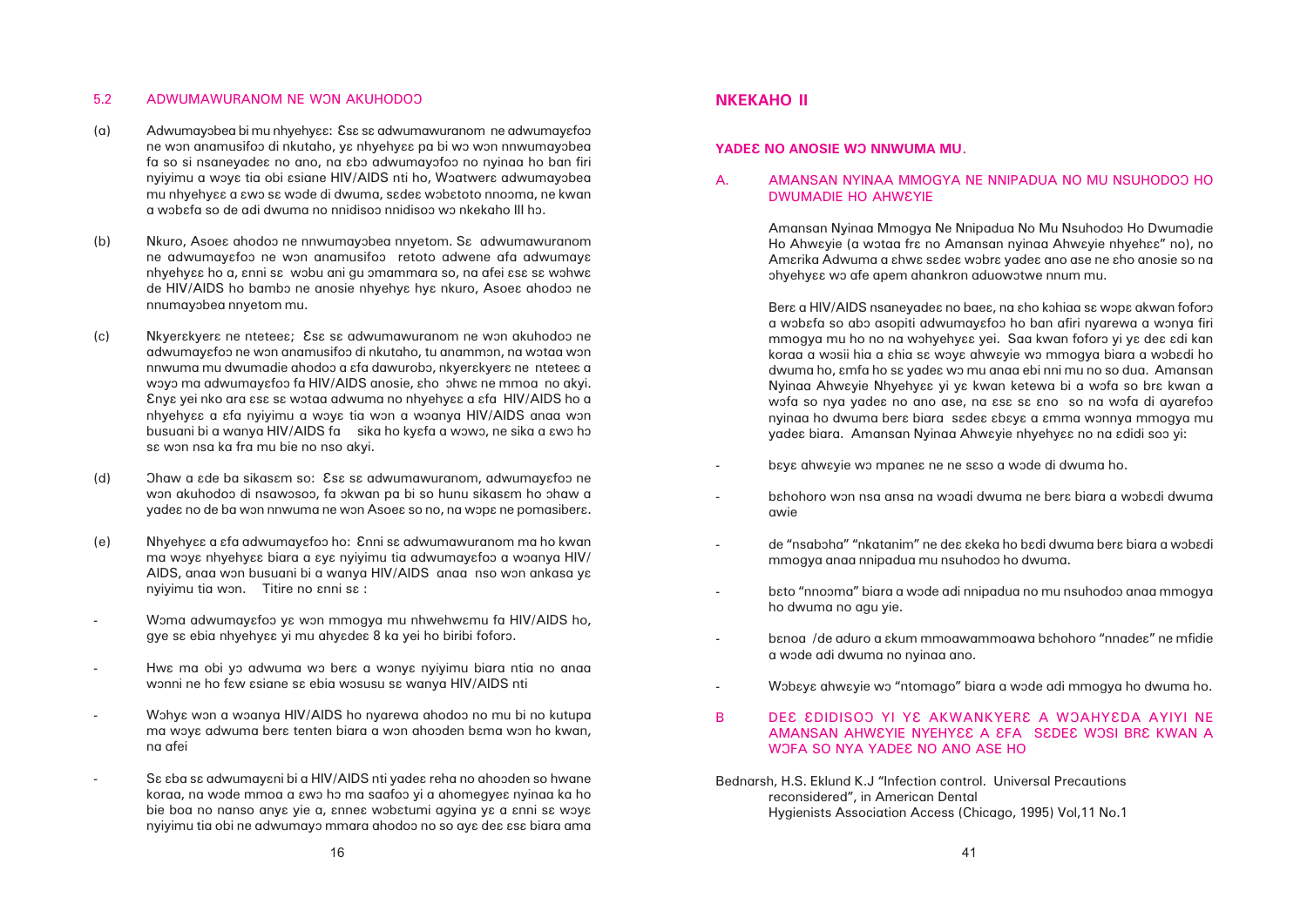Ankorankora Nnwuma A Sika Ho Mmoa a Aban de ma obi a wapon adwuma ne Adwumaya mu Apomuden ho mmoa biara nni mu no mu.

- Mmarima a wonya Sika a Aban De ma Obi A Wapon Adwuma ne Adwumaya mu Apomuden ho mmoa no dooso koraa sene mmaa.
- Esiane sa wohunu mmarima sa wodi mu, na won ho ya den sene mmaa nti, âbâtumi ama wône wôn adi ahyia wô berâ a wômmô wôn ho ban/ato wôn mmonaa mpo.
- Mmarima dooso wo nnwuma a anam so ma obi tumi nya HIV/AIDS no mu pa ara, na asiane won adwuma nti wobatumi ako tebea bi a abatumi ama wone won yonko mmarima adi ahyia wo bera a wommo won ho ban mu.
- $E$ siane s $E$ de $ε$  wɔhunu mmaa ne mmarima nti no, mmarima wɔ asodie sε woda nneyaa pa a ababoa asi HIV/AIDS ano ama woatumi adi yadea no so adi na afei wohye afoforo kutupa ma woyo saa ara bi.

ne nsa aka sika biara a  $\epsilon$ wo ho ma no s $\epsilon$  ne nsa ka, na afei woayi no afiri adwuma no mu

- (f) Kwan a  $\epsilon$ s $\epsilon$  sa wode Ohaw ne Asotwe nsam fa so:  $\epsilon$ sa sa adwumawuranom obu mmara a woahyehya afa HIV/AIDS ho no so.
- (g) Kokoamsam: Esa sa adwumayafoo ho nsam a afa HIV/AIDS ho no ya sa mmara anaa nipa a afa ne ho no ama ho kwan.
- (h) Sadea wobabra akwanhyia ano ase ne ntotoea. Esa sa adwumawuranom anaa won akuhodoo hwehwa mmoa firi Aban ne nwumahodoo a asa ho.
- (i) **NNWUMAYÔBEA A ÂHÔ ADWUMAYÔFOÔ DI NNIPA MMOGYA NE WÔN** nsa ka de $\epsilon$  aho bahia won wo won dwumadie mu no nyinaa.
- 
- 

da kwan pa bi a adwumayɛfoɔ ne wɔn ananmusifoɔ bɛtumi afa so ada ohaw a wohyia wo won dwumadie mu adi. Ese se saa akwankyere yi da tebea koro a wobatumi atwe adwumayani bi a oya nyiyimu tia ne mfafoo âsiane sâ ebia wôanya HIV/AIDS anaa wôsusu sâ wanya bi nti, anaa obi a

kokoamsam. Esa sa wode sie baabi a wode apomuden nkrataa nko ara sie ho, sadea abaya a ansa na obi banya ho kwan ahunu mu nsam no na wadi adwumaya Apomuden ho dwumadie nhyehyaa 1985 (noma 171) no so pentenn. Esa sa apomuden adwumayafoo nko ara na woma won kwan ma wohunu saa nkrataa yi na mpo ansa na wobada emu nsam adi no gye

ma adwumayobea biara mu te na wohwa sa adwumayafoo nhyia nkwanhyia wo won dwumadie mu. Esa sa wode nhyehyaa a afa Amansan Nyinaa Ahwayie ho a ane sa wobama adwumayofoo nsa aka adwumaya ho " nnade $\varepsilon$ " nyinaa na afei woahw $\varepsilon$  asiesie saa "nnade $\varepsilon$ " yi ber $\varepsilon$  biara a  $\varepsilon$ ho bate kyema no di dwuma. Enya yei nko ara na mmom asa sa woma adwumayafoo "ohwa a adi kan' sa aba sa won mu bi hyia akwanhyia a. Sadea abaya a wobatumi ataa ankorankora a wopa sa wosakra won nneyaa akyi nti no, sa abaya yie a, asa sa adwumawuranom ma nsa ka mmaa ne mmarima kondôm, afotuo, ohwa, mmoa ne ayarehwa a wotwera ma woko asopoti foforo mu kotoa so ho mmoa. Sa asiane nnipa dodoo anaa εho ka wo a εwo soro nti yei ntumi nni mu a, εsε sε adwumawuranom

**MU NSUHODOO HO DWUMA:** Wo saa nnwumayobea ahodoo yi mu no,  $\epsilon$ sa sa adwumawuranom tu anammon pa hwa ma wotete adwumayafoo no nyinaa wo Amansan Nyinaa Ahwayie Nhyehyaa mu, hwa sa wowo nimdea wo dea sa aba sa wohyig akwanhyig wo won dwumadie mu g wode batete won ho won ho, na afei wohwa sa wobadi Amansan Nyinaa Ahwayie Nhyehyaa no so. Enya yei nko ara na mmom asa sa woma won

(j) Asetena a *idi mu:* Ess si adwumawuranom ne adwumayofoo ne won anamusifoo di nsawosoo fa so ya nhyehyaa a wonam so batumi ne adwumayɛfoɔ a wɔanya AIDS ho nyarewa ahodoɔ no mu bi no bɛtena asetena pa. De $\varepsilon$  wob $\varepsilon$ tumi ay $\varepsilon$  ne s $\varepsilon$  wob $\varepsilon$ y $\varepsilon$  nsakrae $\varepsilon$  wo adwumayober $\varepsilon$ , mfidie sononko a wode di dwuma, ahomegyebera, bera a wode ma ma obi de kohunu dokota; wobago yadea ho ahomegyea mu, bama ho kwan ama

1 Amanne $\epsilon$ bo ho Krataa a Amanaman Adwumay $\epsilon$  Ofese Kwankyerafoo Panin de komaa Amanaman Adwumaya no Nhyiamu wo afe apem ahankron aduokron baako mu no kyera Ankorankora Nnwuma ase sa "Nnwumakuo" Nketewa bi a woya na woton adwadea, a emu adwumawuranom ya ankorankora a wode won ho, na wowo Aman a afei na woretu mpon nkuro akasea mu. Amanneabo krataa no kyera mu sa, won a wofa won ma woya adwuma wo Ankorankora Nnwuma mu no bi ya abusuafoo anaa nso nnipa afoforo bi, na sika a wode di dwuma no sua anaa nso wônni bi koraa; afei wômfa abââfo nimdeâ kwan so na âdi wôn dwuma, na yei nti wontumi nya adwadea pii, na yei nti akatua a wode ma no nya adea tene bi anaa mpo wontaa ntua ka. Eko so ka sa aya a won a woya adwuma wo Ankorankora Nnwuma mu no tiri keka asiane sa wotumi yi won adi bera a won ani nna so. Wofra no, Ankorankora Nnwuma afiri sa mpra pii no aya a na nnwuma no ho nsam nni Aban nkrataa so;  $\epsilon$ y $\epsilon$  a won adwade $\epsilon$  ntaa nnya dwa, wontaa nnya bosea, wontaa nnya mmoa mfiri nwomasua ne nteteea asuaeabea. Enya yei nko na mmom aya a wonnya mmoa mfiri Aban Nnwuma ahodoo mu. Eye a Aban nnye won ntom, ommoa won, na afei onya won ho nhyehyaa biara. Yei nti wotaa bu won ani gu omammara so di won dwuma, na mpo aba sa won dwumadie ho nsam wo Aban nkrataa so, na ano nti wohwa omammara ho di won dwuma a, wonnya Asetenam Ahabammo, Adwumayafoo Dwumadie Nhyehyaa ne Nnwuma Mu Ahobammo nhyehyaa no mu kyafa. Eya a Ankorankora nnwuma mu adwuma-wuranom ne adwumayafoo nnom ekuo biara ( Ewo mu sa ebia na won a woya nnwuma potee bi no ate ekuo bi) na afei nso mpre pii no  $\epsilon$ ye a won tebea nti Nnwumakuo Baatan ne Adwumawuranom Kuo anammôntuo ntumi mmoa wôn.

(hwe ILC: The dilema of the informal sector;  $78<sup>th</sup>$  session (1991) Report (1) p.4 (English text)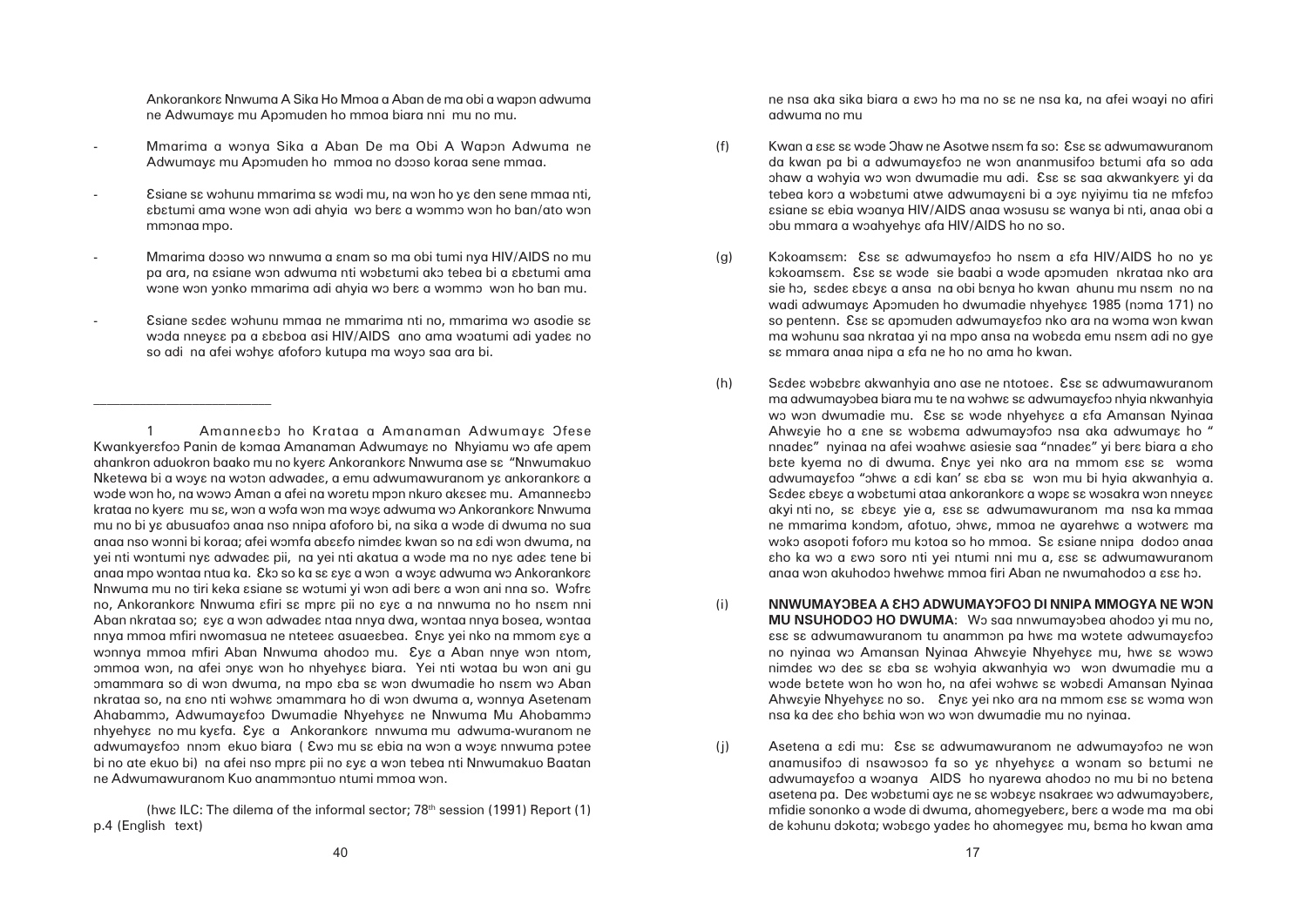afa sikasam ne ahyiadie ho no woka mmaa pii hya wo won awadea mu, yei nti wontumi mpere mpa ahobammo wo won ahyiadie mu anaa nso wontumi

mu. Sa wohwa Wiase nyinaa ahiafoo mu a, won mu fa ya mmaa. Ohia mu no sa wogye won ho na annye a, mpra pii no, woma mmaayewa gyae

Esiane sa mmaa dodoo no ara nnim atwera ne akenkan nti no, mpra pii mu no  $\epsilon$ y $\epsilon$  a wonte dawurobo a  $\epsilon$ fa ahobammo ho no. Wo wiase afanan

ne nkwadaa, na  $\epsilon$ y $\epsilon$  as $\epsilon$ nnaho s $\epsilon$  saa tebea no mu no  $\epsilon$ ny $\epsilon$  den koraa s $\epsilon$ won mu biara batumi anya HIV/AIDS. Sa ntokwa si a akofoo no taa to

Mpra pii mu no, aya mmaa ne mmaayewa na HIV/AIDS ayarefoo ho ohwa bato won so. Yei ma won kon mu adesoa mu ya duru a wontumi nya

Esiane adedie ne mmoa ho mmara nti no mmaa a woanya HIV, na woahwere won ahokafoo, anaa woayi won totwene asiane yadea no nti no nnya sikasam ho banbo, ne asetena mu kankoro biara, yei hya won ma wode won ho kohya ahyiadie mu sadea abaya a won nsa bako won ano. Mpra pii no mmaayewa na won ho ka adwaa mu wo "ahyiadie mu dwadie " yi ho.

Nhwehwamu ada no adi sa titire wo nkuraase no, wodi mmaa ho faw sane yi won totwene wo AIDS ho sene mmarima. Yei ma woye ankonam, na

nyinaa AIDS toto no ase: mfatoho ne sɛ, mmaa pa ara na wodooso wo

adwumayofo no aya adwuma ada fa, ne sa wobama obi ho kwan ama wasane abaya n'adwuma sa aba sa ne ho to no firi ne yarea mu a.

- (k) Adwenkyera: Oman ho do nti, sa abaya yie a asa sa Adwumawuranom ne won akuhodoo hya won mfafoo adwumawuranom kutupa ma woboa wo nnwumayobea HIV/AIDS anosie ne aho ntotoea no ho, na afei wohya Abanhodoo nso nkuran ma woyo dea wobatumi biara de si HIV/AIDS asetra no ano, na wohwe boa bre ohaw a ede ba no ano ase. Afoforo bi te se Ankorankora nnwuma ne Adwumayafoo Nkabom Kuhodoo batumi aboa wo yei yo ho.
- (I) Taa a  $\epsilon$ sa sa wotaa won a asiane sa wonim sa wonna no adi nkyera obiara nti no wofiri won pa mu koya won mmogya mu nhwehwamu fa HIV/AIDS ho anaa wokopa aho afotuo firi apomuden adwumayafoo a woakwadare wo won dwumadie mu ho no akyi. Ese se adwuma-wuranom ne adwumayɛfoɔ ne wɔn anamusifoɔ hyɛ wɔn a wɔfiri wɔn pɛ mu kɔyɛ won mmogya mu nhwehwamu fa HIV/AIDS ho anaa wokopa ho afotuo firi apomuden adwumayɛfoɔ a wɔakwadare wɔ wɔn dwumadie mu hɔ no kutupa anaa woboa ma afoforo nya yei ho mmoa firi apomuden adwumayɛfoɔ a wɔakwadare wɔn dwumadie mu hɔ.
- (m) Won a woya won ankasa nnwuma: Esa sa adwumawuranom a woya won ankasa adwuma ya nhwehwamu na sa abaya yie a wohyehya anosie ne ohwa dwumadie ma won adwumayafoo no.
- (n) Amanaman ntam nsawosodie: Se abaya yie a asa sa adwumawuranom ne won akuhodoo de mmoa a  $\text{ess}$  boa Amanaman akuhodoo a wode HIV/ AIDS ho ôko asi wôn ani soô no.

### 5.3 ADWUMAYEFOO NE WON AKUHODOO:

- (a) Adwumayobea bi mu nhyehyɛɛ: Esɛ sɛ adwumayɛfoo ne won anamusifoo ne adwumawuranom di nkutaho, ya nhyehyaa pa bi wo nnwumayobea fa so si nsaneyadea no ano, na abo adwumayafoo no nyinaa ho ban firi nyiyimu a woya tia obi asiane HIV/AIDS nti ho. Woatwera adwumayobea mu nhyehyaa a awo sa wode di dwuma, sadea wobatoto nnooma ne kwan a wobafa so de adi dwuma no nnidisoo nnidisoo wo nkekaho III ho.
- (b) Nkuro, Asoes ahodoo ne nnwumayobea nnyetom S& adwumayafoo ne won akuhodoo retoto adwene afa adwumaya nhyehyaa ho a, anni sa wobu ani gu omammara so, na afei ese se wohwe de HIV/AIDS ho banbo ne anosie nhyehy $\epsilon$ a hya Nkuro, Asoea Ahodoo ne nnwumayobea nnyetom mu.
- (c) Dawurobo ne nkyerakyera: Esa sa adwumayafoo ne won akuhodoo gyina ekuo nhyehyaa ne nhyehyaa foforo biara a awo ho dada so bo HIV/AIDS ho dawuro wo nnwumayobea, na woya nkyerakyera a afata ma

Ankorankora Nnwuma pa ara na yei nya won so tumi.

# SEDEE ESI KA MMAA NE MMARIMA

Nsonoe $\epsilon$  wo kwan a mmaa ne mmarima fa so nya HIV/AIDS ne ohaw a ade ba won mu biara so no ntam. Esiane mmaa bobea nti, yadea no taa kye won sene mmarima. Afei nyiyimu a woye tia mmaa a nti  $\epsilon$ mma wontumi ntu anammon abatumi asi yadea no ano no, na ama AIDS ho ohaw nya won so tumi kasea pa ara no.

- mpo ahyiadie a ahobammô nni mu.
- hunu a wohunu mmarima sa wosene mmaa wo nnwumayobea mu no ma ho kwan ma woha won wo ahyiadie ho.
- ohia di akotene pa ara wo nnoomahodoo a anam so ma HIV/AIDS ba no sukuu koya adwumaden anaa nso woton won ho de pa sika.
- nyinaa mu no, saa ohaw yi wo mmaa ho pa ara sene mmarima.
- Sε γεκγε Amanaman so "atukofoo" mu nnan a, won mu mmiεnsa γε mmaa mmaa mmônaa.
- adwuma pa bi anaa wonko sukuu.
- 
- anam so ma wohwehwa "ayonkofa" ne "anigyea" firi ahyiadie mu.
	- Nnwuma a mmaa yo dea wotua won ho ka ne dea wontua won ho kano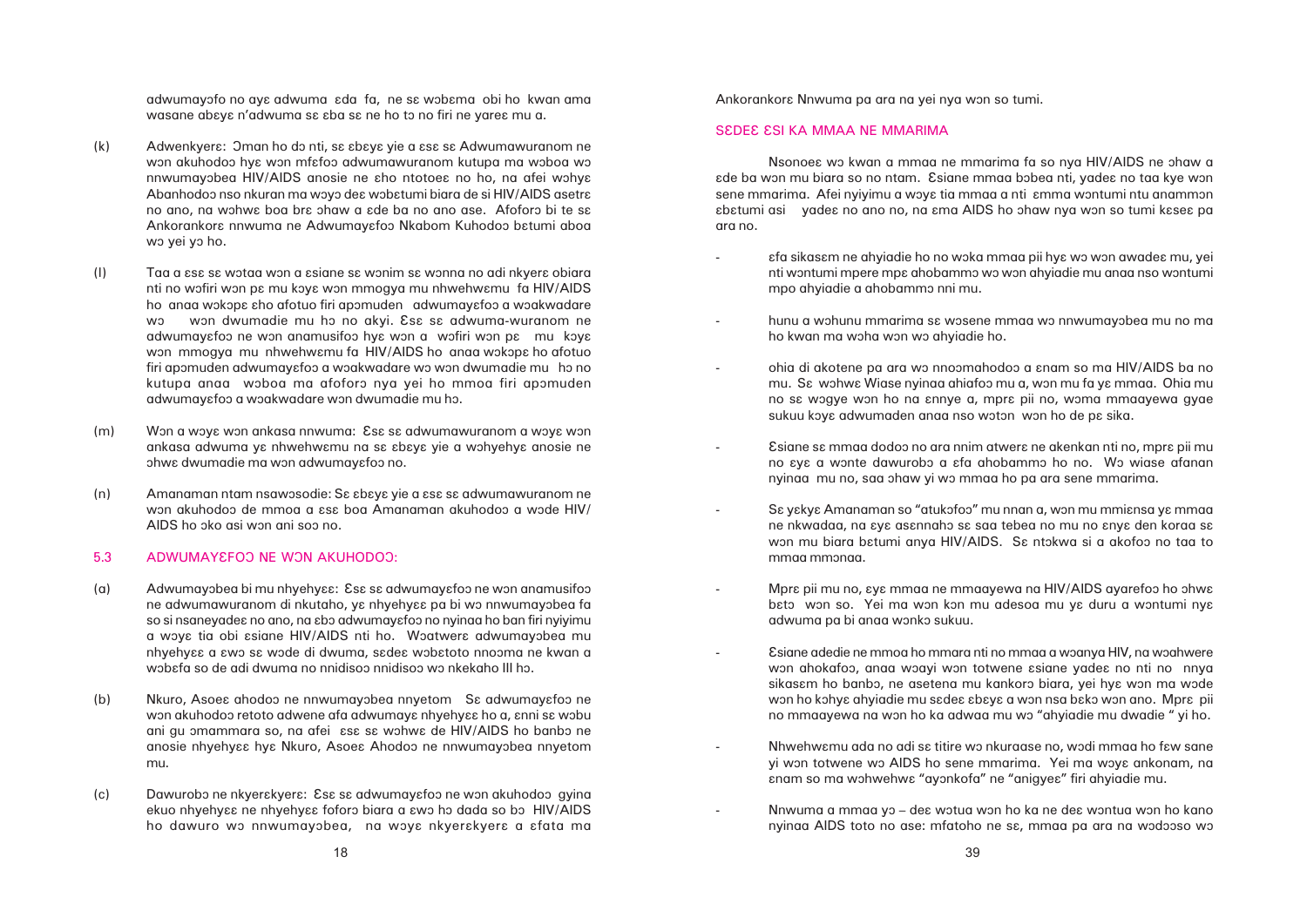- nnwuma a akwantuo wo mu, titire dea anam so ma wotutu kwan ntamntam gya won hokafoo wo akyire.
- adwuma a woyo wo akuraase, baabi a wonhunu nnipa pii ne wonni nkutaho, na afei apomuden ho mmoa papa bi nni ho.
- sa mmaa anaa mmarima nko ara baya adwuma wo baabi ne atenaea nhyehyɛɛ a ɛwɔ mmarima no ntam.
- tebea a adwumayani no ntumi mmo ne ho ban mfiri yadea no ho.
- nnwuma a mmarima dôôso sene mmaa koraa.
- Nnwuma a akwanhyia wo mu sa ebia baabi a wode mmogya anaa nnipadua no mu nsuhodoo ho "nnooma "di dwuma. Mfatoho ne sa panea a obi de redi dwuma no bɛtumi awɔ no anaa ɔbɛhyia nkwanhyia wɔ mmogya bi a oredi ho dwuma ho. Beaes a wonni Amansan Nyinaa Ahweyie Nhyehyes a wode di dwuma so anaa mfidie a wode di dwuma nnooso mu nso wobatumi anya yadea no bi wo ho.

Wobatumi de "nnwumahunu" aka nnwumahodoo a yaadi kan abobo so no ho ama aka won a wonni dwuma titire bi di, na wode adwumanya ho anidasoo aboa won ho ano wo nkuro akasea mu, na anam yei so nti wobatumi anya HIV, anaa nso won a biribi nti won atenae asesa anaa ' ' 'atukofoo' a ssiane sa woyi won totwene nti wobako akohwehwa anigyea afiri ahyiadie mu anaa nso wobahya won ne won adi ahyia, titire maamefoo a wonni kununom no ho asam.

#### WON A WOYE ANKORANKORE HO AHIADEE

Dea adi kan, asiane sa wonnya Apomuden anaa Asetenam Ahobammo Ho Mmoa a  $\epsilon$ wo ho ma Aban Adwumay $\epsilon$ foo no bi nti no, ohaw a HIV/AIDS de ba no taa nya Ankorankora Nnwuma mu adwumayafoo so tumi pa ara. Bio, asiane sa won dwumadie nnyina Sika Ahobammo Nhyehyaa biara so nti no na ataa ba saa. Enna dea ato so ne sa, asiane sadea won nnwuma no tebea te nti no, sa obi anko adwuma da koro mpo a, ama adwadea yo ne ne ton ho nsam to sini. Ankorankora Nnwuma mu no, se wohwere adwumayani baako anaa dea aboro saa a, ade ohaw kasea, a atumi ma adwuma no gu mpo ba. Sa akoba sa adwumawura no nya HIV nam so yare, na owu, mpo dea a, te a wote adwuma no dwetire hwa no yadea, boa no, anaa de ya n'ayie no tumi bo adwuma no fam a wonnya sika mfa nhya mu bio. Sa aba no saa a ama adwumayafoo no ne won abusuafoo ho kyere won. Wo Ankorankora Nnwuma a awo nkuraase mu no, asiane adagye a wosae wo yadea no ho ôhwâ ho no nti, âmma wôntumi nni wôn kua ho dwuma. Saa ara nso na wu a kuayo mu adwumayɛfoɔ wu ɛsiane AIDS nti no mma aduane mma. Yei ntumi mma womfa aduane nsie.

Ne tiawatwa mu no, yabatumi aka sa sa adetofoo wuwu ma dwadie ko fam anaa won akatua ho nsam ya basaa asiane ayaresa ne aho ohwa ho ka nti a, hunu sikasam ho ohaw a yadea no de ba won nnwuma ne won Asoea so

ne won akuhodoo ne Aban ka bom bo HIV/AIDS anosie ne aho ntotoea ho

taa adwumawuranom akyi na wohya won kutupa ma woya adwumayafoo

wo ho kwan sa woso nsam a afa ohaw a dwumayafoo bi refa mu no ne dea afa asotwe ho no mu, na afei wode nyiyimu a woya tia adwumayafoo

dwumadie ma won anamusifoo fa ohaw a nsaneyades no de ba nnwumayobea so no ho, akwanhodoo a wobafa so ako atia ne won a

adwumayɛfoɔ ne wɔn akuhodoɔ pere pɛ, na afei wɔne adwumawuranom di nsawosoo hwa ma adwumayobea ahodoo mu te na afei wohwa yi akwanhyia akwa wo ho. Esa sa wode kwanpa a wode ahobammo mfidie di dwuma ne sadea sa aho te kyema a wobasiesie ne "ohwa a adi kan" a wode ma obi a oyare/wapira fra yei yo mu. Enya yei nko, na mmom asa sa adwumayofoo ne won akuhodoo no hwa hunu nnwumayobea no mu mmeammea a adwumayofoo no batumi ahyia akwanhyia na woya nhyehyaa

won asetena ne won apomuden ho no mu. Enni sa woma adwumayafoo akuhodoo nsa ka adwumayani bi ho nsam a afa HIV ho no. Akwanhodoo nyinga mu no, sa Nnwumhodoo Kuo Baatan mufoo redi won dwuma a, asa sa wodi mmara a afa kokoamsam ne pene a asa sa dea worekohwehwa ne nkrataa mu pene so ansa a woada no adi wo Adwumaya Apomuden

won akuhodoo ne won a yadea yi ho nsam ya won asanhia di nsawosoo di dwuma a  $\epsilon$ b $\epsilon$ boa saafoo yi, na wotaa anammontuo foforo a  $\epsilon$ hw $\epsilon$  boa si

adwumayafoo no ne won abusuafoo. Esa sa wode dawuro a afa ka a asa sa woka ma wotwera won abrabo mu nsakraea biara a ababa hya won adwuma mu nkrataa soô no ka ho bi.

- (d) Esa sa adwumayafoo ne won akuhodoo di nsawosoo fa okwan pa bi so no na wopε ne pomasiberε.
- (e) Mpaemuka: Esa sa adwumayafoo ne won akuhodoo ne adwumawuranom dawuro.
- (f) Nhyehyaa a afa adwumayafoo ho: Esa sa adwumayafoo ne won anamusifoo ho nhyehyɛɛ a ɛnyɛ nyiyimu ntia wɔn a wɔanya HIV/AIDS.
- (g) Hwa a asa sa wohwa ma wodi nhyehyaa yi so. Adwumayafoo anamusifoo  $s$ siane s $s$  woanya HIV/AIDS nti kodane mmaranimfoo a  $s$ s $s$ .
- (h) Ntetees: Ess se adwumayafoo akuhodoo hyehya na woya nteteea woanya HIV/AIDS ne won ahwafoo ahiadea ho.
- (i) Kwan a wobafa so abra akwanhyia ano ase ne ntotoea. Esa sa a âsâ de si ano.
- (i) Kokoamsam: Adwumayafoo wo ho kwan sa wohwehwa wo "faeel" a afa dwumadie nhyehyaa 1985 (Noma 171) mu no so pee.
- (k) Won a woya won ankasa adwuma: Sa abaya yie a asa sa adwumayafoo ne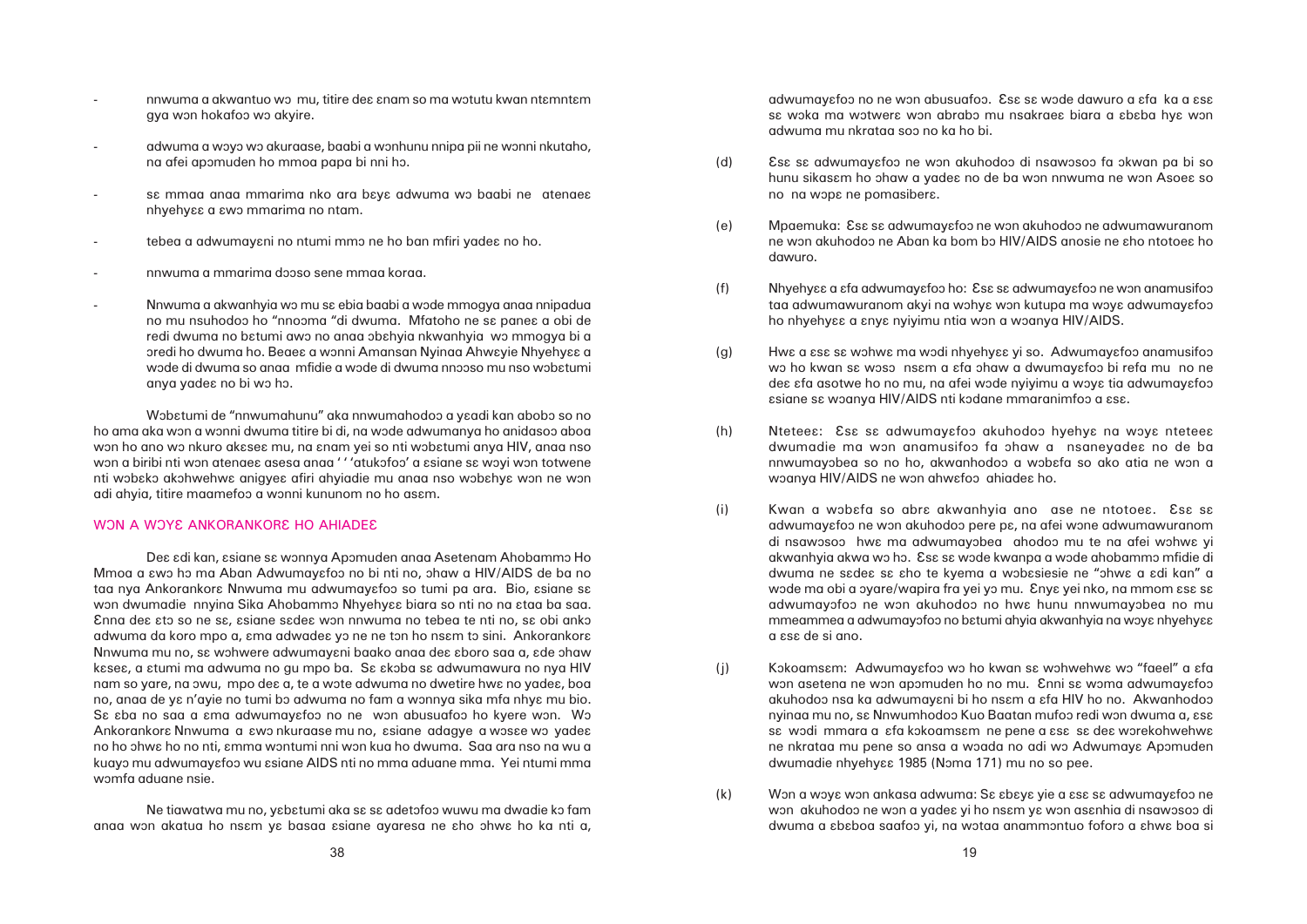HIV/AIDS asetre ano na afei abre ohaw a ade ba ano ase no akyi.

- (I) Won a yadea no tumi nya won : Esa sa adwumayafoo ne won akuhodoo ne adwumawuranom di nsawosoo hwa si akwan biara a adwumayafoo ahodoo bi fa so nya yadea no ano.
- (m) Taa a  $\epsilon$ sa sa wotaa won a asiane sa wonim sa wonna no adi nkyera obiara nti, wofiri won pa mu koya won mmogya mu nhwehwamu fa HIV/AIDS ho anaa wokopa aho afotuo firi apomuden adwumayafoo a woakwadare won dwumadie mu ho no akyi. Esa sa adwumayafoo ne won akuhodoo ne adwumawuranom ka bom di dwuma fa so hye won a wofiri won pe mu koya won mmogya mu nhwehwamu fa HIV/AIDS/ wokopa aho afotuo no kutupa na woboa ma afoforo nso nya yei ho mmoa.
- (n) Amanaman ntam nsawosodie: Ese se adwumayefoo akuhodoo fa Asoee, Mantam ne Amannone akuhodoo so ne Amanaman ya baako bo ohaw a HIV/AIDS de ba nnwuma soo ho dawuro, na woma adi akotene wo adwumayafoo kyafa a wowo ho dawuro nyinaa mu.

# **6 SE WOBEFA DAWUROBO NE NKYEREKYERE SO ASI ANO:**

Eho hia sa wobo yadea no ho dawuro ya ho nkyerakyera wo nnwuma mu sadea abaya a ababoa asi HIV/AIDS yi ano na ama adwumayafoo a woanya bie no akoma ato won yam. Nkyerskyera a adi mu tumi boa ma adwumayɛfoɔ nya nkanyan bi de bɔ wɔn ho ban firi HIV/AIDS ho. Ebɛtumi aboa abra ateetee ne fawdie a abata HIV ho no ano ase, ama akwansidea a  $\epsilon$ de ba nnwuma mu no so ate koraa, na aboa ama adwumay $\epsilon$ foo no asakra won su ne won nneyaa. Sa worehyehya aho dwumadie a, asa sa wone Aban, adwumawuranom ne adwumayafoo ne won anamusifoo di nsawosoo sadea abaya a won a wodi mu wo aho dwumadie mu de mmoa a  $\epsilon$ sa b $\epsilon$ baoa, na won a won ho hia wo mu nyinaa de won ho afra mu bi. Esa sa wosakra kwan a wobafa so abo aho dawuro, asane aya nkyerakyera no mu. Enni sa wofa kwan dadaa a bera biara wofa so yo no nko ara so, na afei nso sa aho kohia a, asa sa wode nkyerakyera a wontena sukuu dan mu nsua na mmom sa obi wo "akyirikyiri baabi" mpo a otumi sua hunu no fra dwumadie no mu. Bio  $\epsilon$ sa sa wohwa nnipa a worekodi dwuma no ama won no mfea a woadi, sa woya mmaa anaa mmarima, dea wonim fa mmaa ne mmarima ntam nkutahodie ho, wohwa hunu nnooma potee bi fa asoea koro a worekodi dwuma ama emu adwumayafoo no ne ohaw a asiane won nneyaa nti wobatumi ako mu no ho ansa na woahyehya dwumadie no. Esa sa ankorankora a won ani da fam na omamfoo de obuo ma won na woma wodi nkyerakyera dwumadie yi anim. Ada adi pefee sa mpra pii no sa woma okyerakyerani bi ya nkyerakyera ma n'atipanfoo anaa wode won a woanya HIV/AIDS no fra dwumadie no hyehya ne aho ntotoea mu a, aboa pa ara.

Mmoa A Aban De Ma Won A Woapon adwuma nhyehyaa no ko soro, na afei atoto adwumayani ahobammo ne n'apomuden ho nsam ase.

### DEE ENAM SO MA OBI TUMI NYA YADEE NO BI NNOOMA POTEE PA ARA A ENAM SO MA WONYA

Baabi a wototo kyɛfa a omamfoo wo wo Sikasɛm, Abrabo ne Amammerɛ ho ase no pa ara na AIDS tumi tu atese. Bio  $\varepsilon$ tumi tu atese wo baabi a wobu ani gu Omamfoo yiedie ne Amanyosam so. Sa yahwa sikasam ho a, ohia fitaa na ama yei ba pa ara: yi a woyi won a wonnim atwers ne akenkan ne ahiafoo totwene no ka ho na wonya yadea no. Afei ohia ma mmaa yo dea wobatumi biara a abama wone won abusua nsa ako won ano. Ne saa ya mu no wodi ahyia wo bera a wommo won ho ban. Nnuane a nnuaneduro biara nni mu, adan a  $\epsilon$ ho y $\epsilon$  nna, ne di a wonni won ho nni no ma nyarewa a aba won a woanya AIDS so no nya won a woanya HIV no so tumi. Wo abrabo ne amammera ho no nso, hunu a wohunu ankorankora ne adwumayafoo sa wonya pa no ma wodi ahyia wo bera a wommo won ho ban. Esa sa wohya no nso sa suban ne nneyaa nso tumi ma HIV ase tra. Enam mpane $\varepsilon$  a wode nsuo fa mu ma obi so tumi ma ofoforo nya yade $\varepsilon$  no bi. Ada adi nso sa sa obi nom nnubone anaa nsa ma aboro so a atumi ma ofa so nya yadea no bi. Few a wodi won a woanya HIV/AIDS no nti se obi nya bi a onka, na yei boa ma yadea no ase tra. Amammera ne da a won a woanya yadea no nna no adi nti, âma âyâ den sâ wôbâyâ ho ntotoeâ wô mpôtam ne ankorankorâ ho.

Wo Omamfoo yiedie ne amammera ho no nso, ntokwasam, mmara a anya adwuma, basabasayo, ne hwa a wontumi nhwa mma nhyehyaa nya adwuma, ne ma a womma ho kwan mma nnwuma mu kyɛfa a adwumayɛfoo wo ne kwan a wowo sa woka bo mu de won ahiasam koto mpanimfoo anim nyo adwuma no toto kankoro ne tititre apomuden ho dawurobo kankoro nhyehyaa ase. Wo Aman bebree so no asiane di a woredi Oman Mpontuo Ho Ntotoee Nhyehyaa a afiri Amannone aboafoo ho so pee, na anam so ama wonni ayaresa ho akadea wo won Apomuden Nnwuma mu nti no, ama wontumi mma ohwa ne anosie a worepere hwehwa no nni mu.

Ne tiawatwa mu no,  $\epsilon$ sa sa yahya no nso sa anam ya a woya nyiyimu ne obuo a womfa mma adwumayafoo kyafa a wowo so ma wonya HIV/AIDS, na afei amma won a woanya AIDS no ntumi nni so afiri sa amma wontumi nkohwehwa aho afotuo, mfiri won pa mu nkoya won mmogya mu nhwehwamu, anaa nkopa aho ayarehwa ne mmoa. Bio amma wontumi mfa won ho nhya aho nkyerakyera ne anosie dwumadie mu.

# DEE ENAM SO MA NNIPA POTEE BI TUMI NYA HIV/AIDS NO BI

Ewom sa mpra pii no anam obi nneya so na mmom anya adwuma a oya so na onya HIV/AIDS des, nanso anam nnwuma potee bi so ma ebinom tumi nya yadea no. Saa nnwumahodoo yi na woahyehya no nnidisoo yi.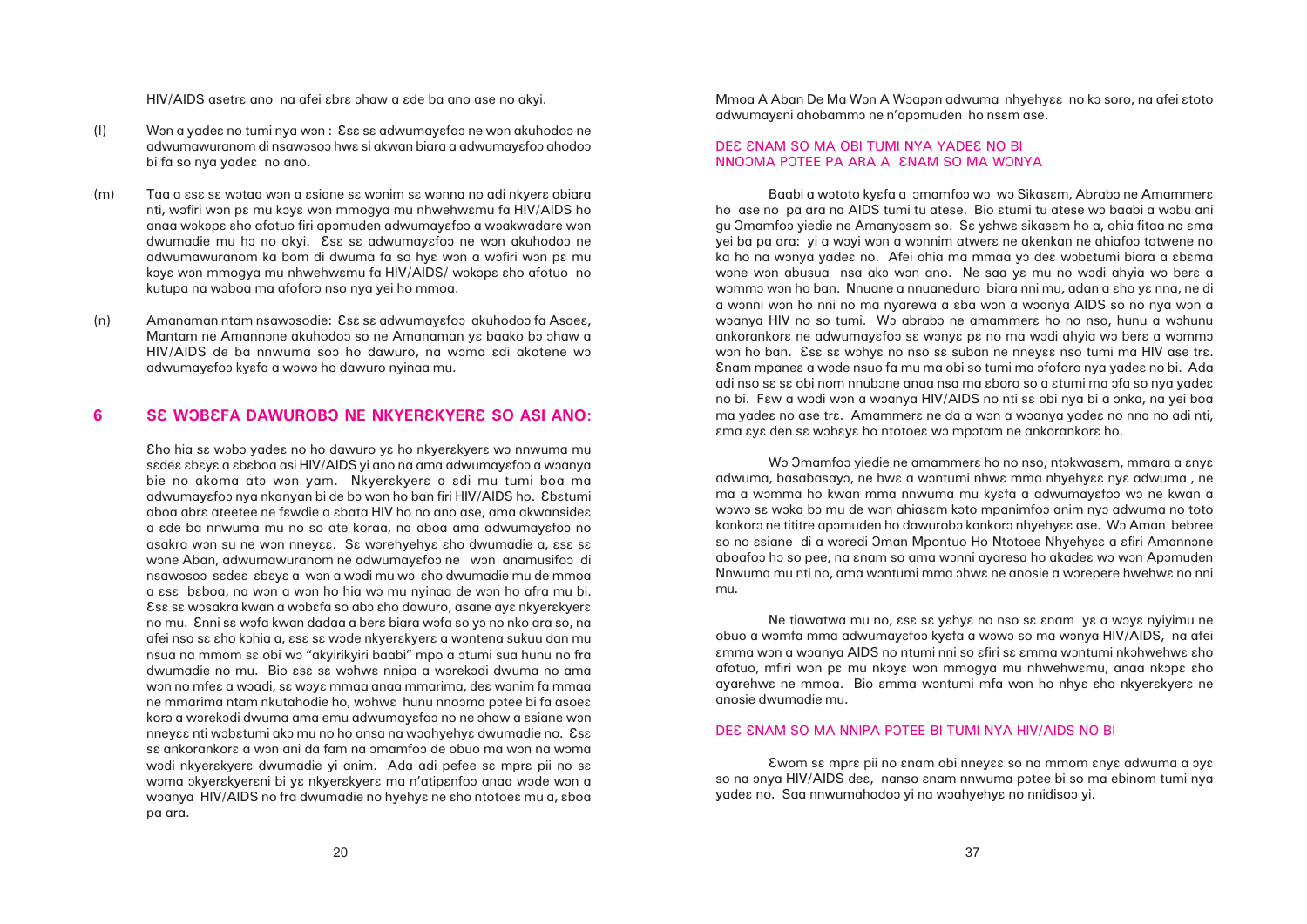#### OHAW A EDE BA OMAMFOO NE NNWUMA SO

Ada adi sa mfea mpem mmienu koo awieea no na nnipa dodoo a woanya HIV/AIDS no ya opepem aduasa nsia. Saa nnipa dodoo yi mu oha nkyamu mmiansa mu mmienu wo Abibirem Anaafoo fam ha. Nnipa dodoo baya sa opepem aduonu mmienu na vadea yi akum won, na mfea mpem mmienu no mu mpo dea nnipa dodoo a yadea yi kum won wo wiase afanan nyinaa mu no ya opepem mmiansa.

Yade $\epsilon$  yi de ohaw aba Amanaman nyinaa so: Mpanin ne nkwadaa a woanya HIV/AIDS no dodoo twam opepem aduonu-num wo Abibirem Anaafoo fam ha, opepem mmienu wo Latin Amarika ne Carribean, baya apem wo Amarika Atifi, ahanum wo Nyiresi Aburokyire Apuees, baya apem nkyamu mmiansa mu baako wo Nyiresi Aburokyire Atoea ne Asia mfimfini fam ho.

anammontuo a  $\epsilon$ fa HIV/AIDS ho ansa na woahyehy $\epsilon$  dawurobo dwumadie ahodoo. Es $\varepsilon$  s $\varepsilon$  wogyina nokwas $\varepsilon$ m a  $\varepsilon$ fa HIV/AIDS su ne Kwan a  $\varepsilon$ fa so tre so, kwan a wobetumi afa so ayi ehu a ebata ho no, kwan a wobetumi afa so asi ano, aho ayaresa, ohaw a ade ba ankorankora so ne ohwa,

ho nhyehyaa, ne aho dwumadie ho na ahyehya dawurobo, nkyerakyera ne adesua dwumadie nyinaa. Enya yei nko na mmom asa sa wohwa yei ho ansa na woaya si a anni sa akwanhyia si nnwumam, apomuden ane yi a

ne sa abaya yie a, Aban ne won a yadea yi ho nsam ya won asanhia na woakwadare HIV/AIDS nkyerakyera, aho afotuo ne 0ohwa mu ntam nkutahodie so na ahyehya nkyerakyera dwumadie no. Esa sa kwan a wobafa so adi dwuma no ya dea obiara tumi da n'adwene adi, de ne ho fra

adwumayofoo no, na wode saa bera no twera nkrataa yo nwoma ahodoo a aho baba adwumayafoo no mfasoo bera a woapon adwuma. Sa aya adea a woya nkyerakyera sononko bi wo ho a, annea asa sa wohya adwumayofoo

dea ababog ankorankora ama woahunu ohaw a abatumi aba won so (sa woye ankorankore anaa wofra ekuo bi mu) na woafa gyinaeesie nsawosodie, nkutahodie pa ne nkyerakyera, anosie ne afotuo dwumadie so aboa asi

si nneyɛɛ a ɛtumi de yadeɛ no ba pa ara ne akwan foforɔ a wɔfa so nya sɛ ebia adwuma a wontena faako nya a ano nti atumi ma HIV/AIDS kye

kwan a wobatumi asi ano sadea abayo a womfa saa kwan yi so nya yadea

ahodoo, Abanhodoo ne adwumawuranom ne adwumayafoo akuhodoo ntam.

# 6.1 DAWUROBO NE KWAN A WOBEFA SO AMA OMAMFOO ANI ABA WON HO SO

- (a) Sa abaya yie a, asa sa wohwa Mpotam, Asoea, Mantam ne Oman bi mmoa ne ayaresa a wobatumi anya ho na ahyehya dwumadie no.
- (b) Akwanhodoo nyinaa mu no,  $\epsilon$ s $\epsilon$  sa wohwa nkyerakyera ne omamfoo yiedie  $\epsilon$ sa sa woyi nyiyimu akwa ho nhyehy $\epsilon$ a.

#### 6.2 NKYER EKYERÊ DWUMADIE AHODOO

- (a) Ess sa wogying adwumawuranom ne adwumayafoo ne won anamusifoo, dwumadie no mu bie no.
- (b) Esa sa woma ho kwan ma wode adwumayobera ya nkyerakyera ma no nyinaa ma woko bi.
- (c) Sâ âbâyâ yie a, âsâ sâ dwumadie ahodoô no da deâ âdidi soô yi adi:

- ano.
- adwumayafoo potee bi no so dua. -Bo nya a wotumi nya yadea no firi panea a wode nsuo fa mu ma obi ne no ho dawuro.
	- Hwa ma nkutahodiepa ba Aman a woatwa Oman bi ho ahyia ne Mantam

-

Nnipa dodoo a woanya wo Abibirem Atifi fam ne "Middle East" no dodoo yɛ ahanum. Ewɔ mu sɛ kwan a saa nnipa dodoɔ yi mu biara fa so nya no yɛ sononko de $\epsilon$ , nanso won a worenya yade $\epsilon$  yi wo Amanaman so no ko ara na  $\epsilon$ reko so.

Owuo ho ohaw a AIDS de ba Abibirem omamfoo so no nya ahintasam koraa. Ennuru mfea mpem mmienu ne edu mu no, baya Aman aduonu nkron a emu nnipa dodoo a woanya no gyina oha nkyɛmu mu mmienu no, Aman no mu nnipa dodoo so bate baya opepem aduonum asiane AIDS nti. Yadea yi de ohaw ba mmaa anaa mmarima ne nnipa dodoo bi a woadi mfea potee bi so pa ara.

Yei te saa afiri sa Aman pii so no mmaa sii soo no ara na yadea yi akye won wo bera a ante saa mma mmarima. Won a woadi mfea dunnum kosi aduanannkron no pa ara na yadea yi taa kye won. Saa nnipakuo yi nso na wotumi keka won ho, na ssiane yades yi nti abusua, omamfoo ne Oman mu no nyinaa hwere mfasoo a  $\mathfrak s$  is anka wonya firi won ho no. Nhwehwemu a Amanaman Adwumayɛfoɔ Ofese ayɛ no ada no adi sɛ wiase afanan nyinaa mu no, adwumayɛfoɔ baya opepem aduonu na woanya HIV/AIDS. Wo Aman a yadea yi agye nhini pa ara wo mu no, annuru mfea mpem mmienu ne aduonu mu no na adwumayafoo no dodoo so ate baya oha nkyamu edu de kosi aduasa asiane HIV/AIDS nti. Yadea yi ama nkwadaa dodoo b $\epsilon$ y $\epsilon$  opepem du-nan ahwere won awofoo nyinaa anaa won mu baako, na snam yei so b $em$ a won mu dodoo no ara agyae sukuu akoy $\varepsilon$  adwuma. Yei hya nkwadaa adwumadenya mu kena.

HIV/AIDS de ohaw mapa ba won a yadea no akye won no ne won abusua so. Enye won nko ara na mmom ede ohaw ba mpotam bi mu nnipa nyinaa so. Won a wodane HIV/AIDS ayarefoo no mpo des, nsunsuansoo a ade ba won so no mma oka koraa. Ohaw a  $\epsilon$ de ba ankorankor $\epsilon$  ne fidua so no da ne ho adi wo nnwuma mu, na afei syi ne ho adi wo Oman mu no nyinaa so. Yades no de ohaw ahodoo pii na aba nnwuma so. Yei mu bi ne sa: atoto adwumaya ase, ade nyiyimu ba nnwuma mu, aboa ma hunu a wohunu mmarima sa wosene mmaa ho ohaw no baya kasea na afei ama nkwadaa dodoo a woya adwumaden no ko soro. Afoforo nso ne sa: atoto sikasam ase, ama sika a awo sa wotua wo Apomuden ne Sika Ho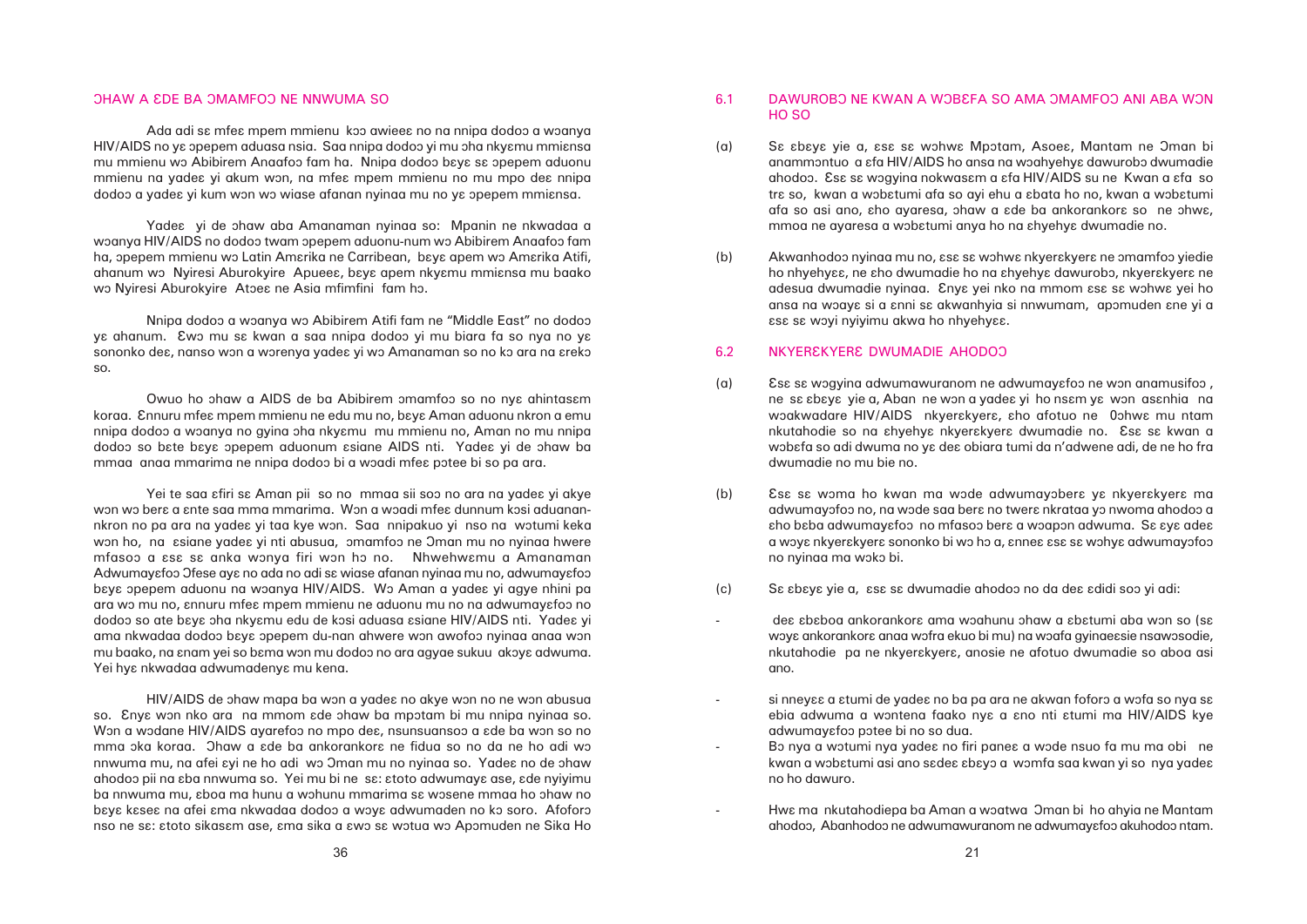- De HIV/AIDS ho dawurobo dwumadie bahya Nsanodwuma ntetea dwumadie a Aban ne nnwumahodoo ne Adwumayɛfoɔ Kuo bɛdi nsawɔsoɔ adi nyinaa mu.
- Hwa ma dawurobo a woya ma adwumayafoo a wonyinii pii (mmabunu) ne mmaa no di mu.
- Si kye a HIV/AIDS tumi kye mmaa pa ara no ne anosie nhyehyee a abatumi ako atia yei no so dua. (Hwa ofa 6.3 ho)
- Si nya a sa obi ne ofoforo a wanya HIV/AIDS di nkutaho kaka a ontumi nya bi, ne yi a anni sa woyi won a woanya HIV/AIDS totwene anaa wodi won ho faw no so dua. Dea asa sa woya ne sa wobaboa won ne won atena fa so wo nnwumayobea.
- Ma nkyer $\epsilon$ kyer $\epsilon$  fa ohaw a  $\epsilon$ ba obi so  $\epsilon$ siane aboawa a ode HIV/AIDS ba no nti ne hia a shia sa woda ahummoboro adi, na afei woyi nyiyimu a woya tia adwumayafoo a woanya HIV/AIDS no akwa ho.
- Ma adwumayafoo kwan ma woda atenka a wonya asiane HIV/AIDS nti, no adi, na afei ma won kwan ma wototo adwene fa ho.
- Hye adwumayefoo (titire apomuden adwumayefoo) ma wode Amansan Ahwayie Nhyehyaa di dwuma, na afei wokyerakyera won dea asa sa woyo sa aba sa wohyia akwanhyia bi a.
- Ma nkyer $\epsilon$ kyer $\epsilon$  fa nyarewa a wonya firi ahyiadie mu, anosie ne  $\epsilon$ ho ntotoea ho. Enya nya a obi a wanya yei bi tumi nya HIV ntam so no nko ara nti, na mmom asiane sa ano wo aduro nti. Ne saa yo mu no, ababoa adwumayofoo wo won apomuden ne yades anosie ho.
- Hwa ma ahonidie ne aduanepadie ko kan;
- Hwa ma ahyiadie ho nhyehyaa pa, a sadea wohya mmaa ne mmarima kondom, ka ho bie ko kan.
- Hwa ma nkyerakyera a woya ma atipanfoo ne won a wonnim atwera ne akenkan ko kan
- Sε εho kohia a, εsε sε woma ani ko ho, bu ho nkonta, yε nhwehwεmu fa ho, na afei woys mu nsakraes bers ano bers ano.

# 6.3 DWUMADIE POTEE A £FA MMAA NE MMARIMA HO

(a) Es $\epsilon$  se woma mmaa ne mmarima ho nsem di akotene pa ara wo dwumadie biara a wobahyehya mu. Enya yei nko ara asa sa woma obi nnipa su ne deâ ônim fa mmaa ne mmarima ntam nkutahodie ho nso di mu akotene.

Wonya HIV a *ede AIDS* ba no firi nnipadua no mu nsuhodoo se ebia mmogya, ahyiadie mu nsuo, obaa ase nsuo, ne nufosuo mu. Woahwehwam ahunu sa akwanhodoo nan so na wofa nya yadea yi: Saa akwan yi ne: Ahyia a wone onipa a ôwô yadeâ no bi di a wômmô wôn ho ban; (saa kwan yi na wôtaa fa so nya) Mmogya anaa biribi a wode di mmogya ho dwuma sa ebia, mfidie a wode ma obi mmogya obi honam akwaa baabi a woyi firi ne mu de hy $\varepsilon$  obi foforo mu, anaa nso sa wode panea a wode awo obi a wanya yadea no bi wo obi foforo, sa akwadaa nya firi ne maame ho wo yafunu mu anaa bera a orewo no, ne nufoma mu. Sa obi ne ofoforo a wanya HIV di nkutaho kaka a antumi mma onya yadea no bi. Bio sa obi bo âwa, ôhwânsi, ôfe obi ano, ôkô tiafi a afoforô kô so so bi a, ôdidi wô nkyânsee a afoforo adidi mu bi mu a, anaa wodi aduane anaa wonom anonne $\bm{\varepsilon}$  a won a woanya yadea yi bi di ho dwuma a, amma wonya yadea no bi. Ntontom anaa ntuboa ahodoô nso ntumi mma obi nya yadeâ no bi.

HIV ma honam no mu mmoawa no nyinaa ya mmera, nti wontumi nko ntia nyarewa. Sa obi nya yadea no a, obatumi atena ase baya mfea edu wo bera a yadeɛ no nna ne ho adi. Saa berɛ yi mu nyinaa no wɔbɛtumi de yadeɛ no ama obi foforo. Sa obi nya AIDs a, nsankyeranee a ada ne ho adi bi ne obra a ano ya den pa ara, ayamtuo, atiridii, adwenem nsakraea, sa ebia, awerafiri, afon, awa a ano ya den honam ani nyarewa a ɛba a na ɛkɔ – na asane-aba, anom kuro ne ntini ahonhono. Esiane sa honam no mu mmoawa a woko tia nyarewa no ano aya mmera nti no, nyarewa afoforo bi te sa kokoram, akyiri dompe mu yadea, mfe yadea, ne nsamanwa nso tumi de ne ho gye mu. Ewo mu sa awo ho gra a obi a wanya HIV/AIDS te nka sa ne ho ya kakra dea, nanso mpra pii no yadea yi tumi di onii no awu pa ara. Wogu so reya nhwehwamu apa ano aduro, nanso emu biara nya nni mu. Woaya nnuro a atumi bra yadea yi ano ase, ma onii no nya nkwa tenten kakra, nanso yei boo ya den pa ara, a nti nnipa dodoo no ara ntumi nto bi. Seesei mpo dea nsakraea aba yei mu. HIV aboawa no ya aboawa hataa bi. Enya tebea nyinaa mu na otumi tena nya nkwa. Enya adea a otumi fa honam no mu baabi a aho mpaea anaa aho ntwae ko nnipadua no mu. Baabi a ɛhɔ yɛ "nsunsu" mu nko ara na otumi fa wura nnipadua no mu. Yei nti gye sa wode "ntamgyinadea" bi si no kwan na wantumi anko nnipadua no mu. Yei mu bi ne sa wode kondom badi ahyia anaa sa sa aho hia a wode ahobammo nnooma bi sa ebia wode "nsaboha" bahya won nsa anaa wode "nkatanim" bahya won anim de abo won ho ban. Bio aho hia sa wobahwa sa yadea no bi nni mpanea a wode di dwuma ano. Adesie samina a ano ya den ne nsuo a âyâ hye pa ara nko ara na âtumi kum HIV aboawa no. (Wobâhunu yei wô nkekaho  $II$  ho).

# **NKEKAHO 1**

### **NOKWASÂM A ÂFA NSANEYADEÂ NO NE ÂHO NSUNSUANSOÔ HO**

#### HIV NE AIDS HO NOKWASEM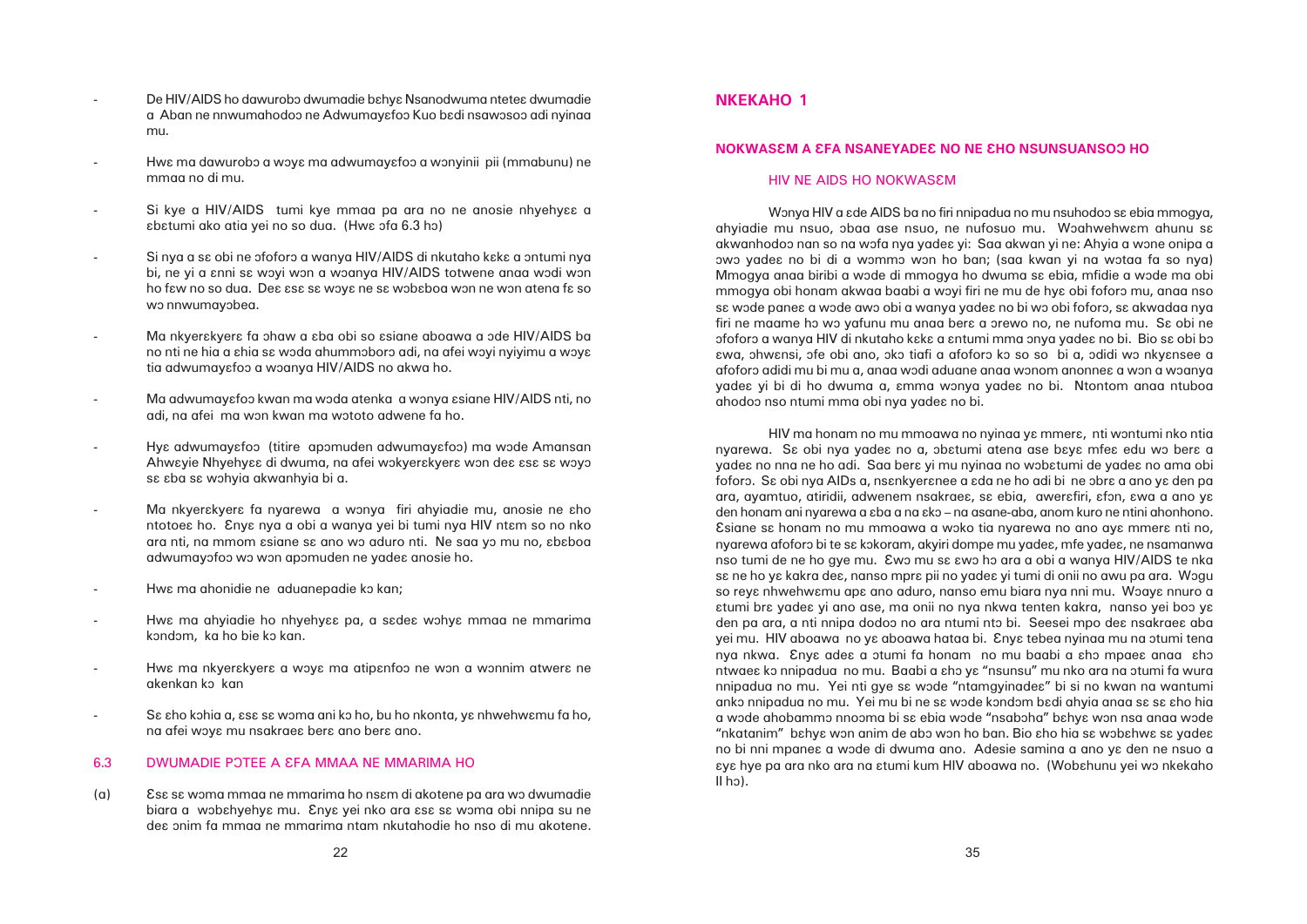# 6.4 AYONKOFA A EDA YADEE NO NE APOMUDEN DWUMADIE AHODOO NTAM

Sa abaya yie a, asa sa wohwa apomuden dawurobo dwumadie ahodoo, a  $\epsilon$ fa nnubonenom, ateetee ne awoo ho ns $\epsilon$ m wo nnwumayobea mu ho na âyâ nkyerâkyerâ dwumadie nyinaa. Âsâ sâ adwumayâfoô Agyinatukuo anaa nso Apomuden ne Ahwayie akuhodoo a awo ho dada hwa boa wo HIV/AIDS ho dawurobo ne nkyerakyera dwumadie mu. Saa dwumadie yi mu no,  $\epsilon$ wo s $\epsilon$  wobo dawuro fa nya a wotumi nya yade $\epsilon$  no firi pane $\epsilon$  a wode nsuo fa mu ma obi a wanya HIV/AIDS mu. Bio εsε sε wobo dawuro fa esiane nom a obi benom nsa /adubone aboro nti no otumi da nneyee bi a  $e$ ns $e$  adi, na  $e$ nam so ma  $\sigma$ tumi nya HIV ho.

# 6.5 NHYEHYÊ AHODOO A EBÊBOA ASESA ƏMAMFOO NNEYÊ

- (a) Es $\epsilon$  sa woma adwumayafoo nkyerakyera mapa fa kwan a wobatumi afa so mmarima kondom kwa.
- (b) Esa sa woya nhyehyaa a abama woahunu ahyiadie mu nyarewa ne nsamanwa ntam pa ara na woatumi apa ano aduro, aya ho

koraa sa yadea no bakye won, titire mmaayewa no so, na afei woma won

nyinaa ma wote hunu a wohunu won mu baako sa osene ne yonko wo adwumam ne won ho won ho ntam nkutahodie mu no ase, na wotu ho anammon. Yei yo mu no ese se woma ani ko ayakayakadee a wode di

adwumayobea no ho nteasea na atumi ama won tumi de abo won ho ban.

nkontabuo ne akwanhodoo a wobatumi afa so aboa asi HIV/AIDS ano no

ahyia no ne won ananmusifoo di nsawosoo fa so ye anosie dwumadie

abra yadea no ano ase ho, na sa abaya yie a, asa sa woma nsa ka mmaa ne

ntotoea. Bio asa sa woya nhyehyaa a abatumi ama afaanu bi adi nsesa

no mu.

- Ahomegyea a wode ma asiane tebea a yadea no ama woako mu nti.
- To nsa fra won ma wode won ho fra Dawurobo Ne Nkyerakyera Dwumadie a wôbâhyehyâ mu.
- Kyera won Mmoa Akuhodoo bi akyiri akwan.
- Sa aba sa yei twintwane nkwadaa sukuuko anan mu dea a asa sa woboa abusuafoo ma wohwehwe adwuma foforo bi ma adwumayeni no.
- Nhyehyaa titire sa ebia Sukuuko ho mmoa, Nsaanodwuma ho nteteea, ne Adwumasua a ababoa adi nkwadaa ne mmabunu a woahwere won awofoo nyinaa anaa won mu baako  $s$ siane HIV nti no ahiade $\epsilon$  ho dwuma.
- Wone won a yadea yi ho nsam ya won asanhia ne Mpotam bi mu Akuhodoo a âhô sukuu ahodoô no fra mu bie bâdi nsawôsoô.
- Bahwa atoto sikasam a afa nyarewa a yadea no de ba ne won a wodane won ahiadea nyinaa yie.
- Bama woanya mmara ho nimdea, afotuo ne mmoa a asa.
- Mmoa a  $\epsilon$ fa nimde $\epsilon$  a  $\epsilon$ s $\epsilon$  sa wonya wo mmara kwan a wob $\epsilon$ tumi afa so wo won yadea ne owuo ho, sa ebia Sikasam Ho Ntotoeea a afa yadea no ho, sadea wotwera nsamansea ne adedie ho nhyehyaa.
- Boa abusuafoo ma wohunu Sika Ho Mmoa a Aban De Ma Obi A Wapon Adwuma ne Adwumaya mu sikasam ho mmoa nhyehyaa ani so.
- Di kan tua sika bi a  $\epsilon$ wo ho ma adwumayani bi no mu bi ma no.
- Kyera abusuafoo Mmara ne Apomuden nnwuma a adi mu akyiri kwan anaa nso kyera won, won a woagye won atom no akyiri kwan.

Dea asa sa woya ne sa wobahwa nyarewa ahodoo a atumi kye adwumayafoo mmaa ne mmarima ne ohaw a  $\epsilon$ tumi de ba won mu biara so ho ay $\epsilon$ nhyehy $\epsilon$ e, ne dwumadie sononko ama won mu biara.

- (b) Ess sa dawurobo a afa mmaa ho no twe won adwene si ya a anya den εho nkyerεkyerε.
- (c) Essa sa nkyerakyera a wode bama won no tumi boa mmaa ne mmarima mmaa no so.
- (d) Ess se dwumadie ahodoo no boa mmaa ma wonya kyafa a wowo wo
- (e) Esa sa wode ba a won ani baba won ho so, ohaw a yadea no de ba ho fra nkyer $\epsilon$ kyer $\epsilon$  dwumadie a wob $\epsilon$ y $\epsilon$  ama mmarima no mu.
- (f) Ess se wone adwumayefoo mmarima a wone won yonkonom mmarima di sononko ma won.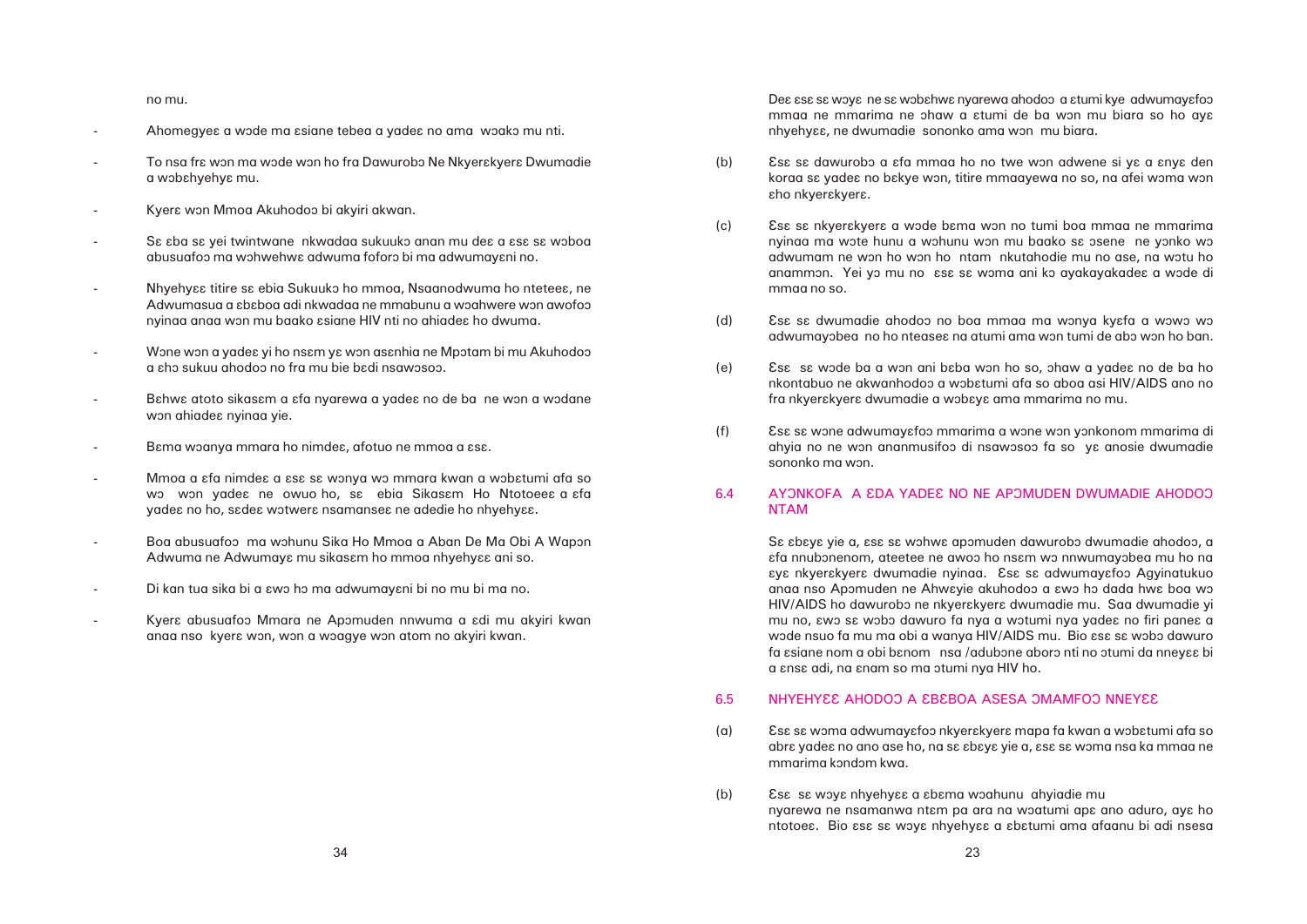wobatumi biara sadea abaya a wontoto Adwumayafoo a woanya HIV/AIDS ne won abusuafoo ase wo kyɛfa a wowo fa ahobammo, Sika ho mmoa a Aban de ma ne Adwumaya mu sikasam nhyehyaa a awo ho ma won no ho. Yei sane gyina ho ma adwumayafoo a wowo adwumaya ne Atuhoakya

Adwumawuranom hwa sa wonna nsam a afa afotuo ohwa ne sika ho kyafa a wobama obi nsa aka ho nsam adi nkyera obiara sadea woyo wo Adwumayafoo Apomuden Ho Nkrataa ho no ara pa, na mmom wogyina Adwumaya Apomuden Dwumadie Nhyehyaa 1985 (noma 171) nko ara so

Adwuma ne Adwumaya Mu Sika Ho Mmoa so ahwafoo da nsam a afa HIV/ AIDS ho no adi sadea Amanaman Adwumaya Ofese nhyehyaa a afa Adwumayafoo Nkrataa Ho Banbo ho no mma ho kwan mma wonna

anaa sa ebi wo ho dada mpo a woma adi dwuma tumi boa adwumayafoo, ne won abusuafoo. Yei yo mu no, asa sa wone adwumayafoo ne won ananmusifoo di nsawosoo, na afei wohwe sika a  $\epsilon$ wo ho bere potee bi mu ho ne Aban ne Won A Yadea Yi Ho Nsam Ya Won Asanhia ka bom di

na HIV/AIDS ayarefoo hwa ho ohaw taa bato won so. Esa sa woma ani ko apemfoo ahiadea so pa ara. Enya won nko ara na mmom asa sa woma ani ko nkwadaa a asiane AIDS nti woahwere won awofoo nyinaa anaa won mu baako, ne asiane ano nti abama woagyae sukuu, akoyo adwuma, na afei ama wôakôhyia mmaa ne mmarima ahyiade mu ôhaw ahodoô no bi no ho. Wobatumi adi dwuma yi wo nnwuma ahodoo mu anaa nso nnwumahodoo yi batumi aka abom aboa ama dwumadie yi ako so, anaa nso wobatumi abo adwuma potee bi paa ama wadi dwuma no ama won.

akosua biribi afa "mpanea ano noa" ne dea atete saa ho, anaa wokyera baabi a wobanya yei ho mmoa akyiri kwan.

(c) Efa adwumayefoo mmaa a wohia sikasam ho mmoa no nso asa sa nkyerakyera dwumadie no da kwan a wofa so boa won a won akatua sua, sa ebia, wobama won nimdea afa sikadwuma, atotua ane akatua ntomu ho.

#### 6.6 MMONTENE SO DAWUROBO DWUMADIE AHODOO

Esa sa adwumawuranom, adwumayafoo ne won anamusifoo hwa ma dawurobo ne nkyerakyera dwumadie a afa HIV/AIDS anosie ne ntotoea ho ko so wo mmontene so, titire wo sukuu ahodoo mu. Esa sa wohya omamfoo kutupa ma wode won ho hya mmontene so dwumadie no mu sadea abaya a sbama woatumi akyera won adwene wo ho. Yei yo mu no ababoa adwumayɛfoɔ a wɔanya HIV/AIDS no yiedie, ɛfiri sɛ ɛbɛyi "ankonam" ne ka a wonka won ho nko nnipa mu no afiri ho. Se wobedi dwuma bi a ete sei a, ese se wone Oman anaa Mantam koro mu Agyinatukuo di nsawosoo.

# **7 NTETEEÂ**

Sa worehyehya nteteea dwumadie a, asa sa wohwa nnipakuo a woreya ama won no ho hyehya dea aso baba won mfasoo. Saafoo yi bi ne Adwumam mpanimfoo, Adwumayɛfoo so ahwɛfoɔ, ne Adwumayɛfoo Yiedie so hwafoo, Obi a otete won a worekoma afoforo nteteea, (mmaa ne mmarima), won a wotete atipanfoo, won a wohwa adwumayobea apomuden ne sadea wobayi akwanhyia akwa wo ho so, ne adwadea nnwuma mu adwumayafoo so ahwafoo. Esa sa wofa kwan pa bi so pa sikasam ho mmog. Mfataho ne sa nnwumayobea ahodoo batumi abisa akyerakyerafoo ho mmoa afiri won a wohwe Oman AIDS dwumadie so anaa won a yadea no ho nsam ya won asanhia ho anaa nso wobatumi abisa ama woaboa won ama won ankasa atete won akyerakyerafoo. Esa sa wohwa sika a wowo wo bera potee bi ho na aya nteteea dwumadie no. Nteteea dwumadie hyehya mu no, asa sa wohwa won a woreya ama won no amammera ne tebea a mmaa ne mmarima no wo mu ho. Esa sa woma won a woya nteteea ma afoforo nya nimdea mapa a wobatumi de akyerakyera won afa nyiyimu a woya tia Oman mu nnipakuo a wonnooso, titire des sfa baabi a obi firi anaa des onim fa mmaa ne mmarima ntam nkutahodie ho no. Ese se woboaboa nkrataa a efa nneyee pa ho no nyinaa ano. Mpra pii no aya a na adwumayafoo no ankasa binom akwadare wo ntetee dwumadie no mu yie, yei nti aho hia sa woma woya nkyerakyera ma won mfafoo no. Esa sa wone adwumayafoo anamusifoo di nsawosoo fa so de yei hya adwumayabea ho nteteea dwumadie a woya no afe biara no mu.

# 9.6 SIKA HO MMOA A ABAN DE MA OBI A WAPON ADWUMA

- (a) Es $\epsilon$  sa Abanhodoo, Adwumawuranom ne Adwumayafoo Akuhodoo ya dea akuhodoo ne won abusuafoo a wosusu sa wobatumi anya HIV/AIDS no.
- (b) Essa saa nhyehyaa ahodoo yi ma won a woanya HIV/AIDS no nsa ka kyefa pe te se won a woanya nyarewa afoforo a emu ye den no ara pe.

### 9.7 DA A ENNI SE WODA EMU NSEM ADI

- (a) Ess sa Abanhodoo, Asetenam Ahotosoo Nhyehyaa Nnwuma, ne na  $\epsilon$ da emu ns $\epsilon$ m adi no.
- (b) Enni sa akagyinamfoo ne Sika Ho Mmoa a Aban De Ma Won a Woapon Adwumayɛfoɔ Apɔmuden Ho Nsɛm bi adi no ara pɛ

# 9.8 MMOA AHODOO A EWO HO MA ADWUMAYEFOO NE WON ABUSUAFOO

- (a) Esiane sadea nsaneyadea no su tea nti no, asa sa wohyehya mmoa sononko, dwuma.
- (b) Wo dwumadie yi nhyehyaa mu no, asa sa wohya no nso sa mmaa mmom
- (c) Wôbâtumi de deâ âdidi soô yi afra mmoa a wôde ma abusuafoô dwumadie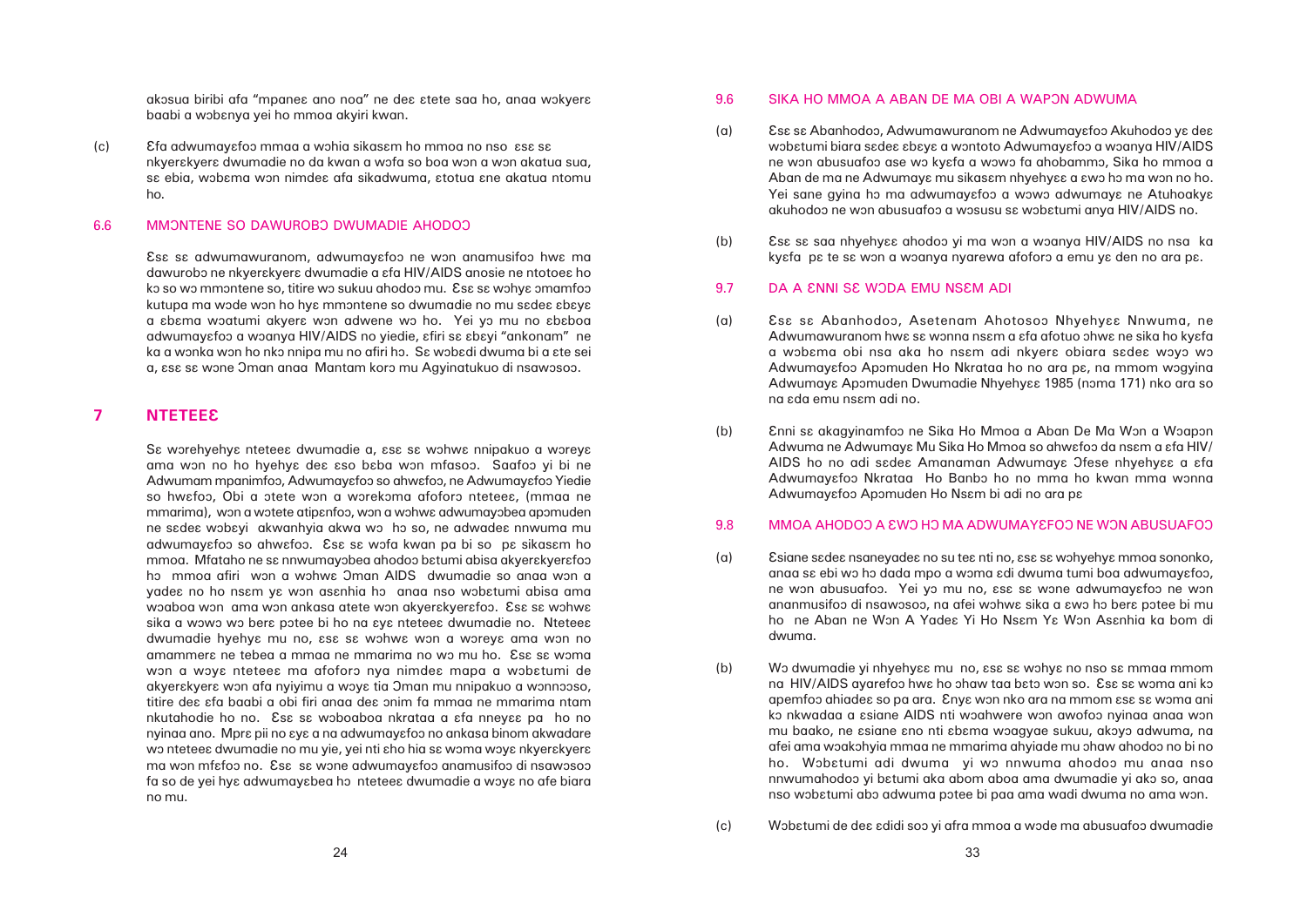wo Sika Ho Mmoa a Aban De Ma Obi a Wapon Adwuma ne Adwumaya Mu Sika ho mmoa Nhyehyaa mu.

(g) S $\epsilon$  sba sa anam won dwumadie so nti adwumayafoo bi nya HIV a, asa sa adwumawuranom ma won bera a wode bako akohwehwa aho afotuo.

### 9.3 APOMUDEN HO MMOA A WODE MA WO NNWUMA MU NE APOMUDEN HO MMOA AFOFORO BI

Hya a wode won ho hya dawurobo ne nkyerakyera dwumadie a woyo ma adwumayafoo mu nyinaa akyiri no, asa sa adwumam ahwasofoo ne

Woakyerakyera, na woayiyi nsammisa biara a afa won adwumam nhyehyaa

woanya nteasea mapa afa HIV/AIDS ho, na ama woatumi aboa adwumayɛfoɔ afoforɔ ama wɔate akwanhodoɔ a HIV/AIDS fa so trɛ wɔ

Woakyerakyera adwumayafoo a woanya HIV/AIDS mmoa ahodoo a awo ho ma won, sadea abaya a wobatumi ako so aya adwuma bera tenten biara

Woahwehwa ahunu, na woaya adwumayafoo nneyaa, suban ne nhyehyaa

Woatu fo afa apomuden dwumadie ne asetenam sikasam ho mmoa biara

wobɛnya nimdeɛ mapa afa HIV/AIDS nsɛm ho, atumi ahunu abo ho dawuro,

wo won nkyerakyera dwumadie mu no wonya nyiyimu biara wo baabi a obi firi, des wonim fa mmaa ne mmarima ntam nkutahodie ne amammers ho.

wobahwa adwumayobea nhyehyaa a awo ho dada sa ebia dea afa mmonaatoo

wobatumi aboa won mfafoo ama woahunu won abrabo mu nneyaa a anam

wobatumi ama adwumayafoo a woanya HIV/AIDS afotuo afa kwan a wobafa

- mpanimfoo nya nteteea a abatumi ama:
- a  $\varepsilon$ fa HIV/AIDS ho ano..
- nnwumayôbea mu no ase.
- a wôn ahoôden bâma wôn ho kwan.
- biara a  $\epsilon$ y $\epsilon$  nyiyimu tia won a woanya HIV/AIDS no ho ntotoe $\epsilon$ .
- a âwô hô ma saafoô no ho.

### 7.2 NTETEE E A WOYE MA WON A WOMA WON ATIPENFOO NKYEREKYERE

Âsâ sâ wôyâ nteteeâ ma wôn a wôyâ nkyerâkyerâ ma wôn atipânfoô sâdeâ âbâyâ a:

- asane aya ho nkyerakyera ama adwumayafoo no
- 
- anaa won a woadi dam ho aya won nhyehyaa.
- so bɛtumi ama wɔanya HIV/AIDS no.
- so atumi adi ohaw a yades no de ba won so no so.
- (a) Ess sa adwumawuranom a wobatumi no boa adwumayafoo ma won nsa ka yadea no ho nnuro. Sa aya adea a wotumi ma apomuden ho mmoa wo adwumayobea ho nso dea a, annea na awo sa wone Aban ne won a Yadea Yi Ho Nsɛm Yɛ Wɔn Asɛnhia no di nsawɔsoɔ, ma yei ho mmoa a ɛkɔ kan a  $\epsilon$ batumi aboa asi HIV/AIDS no asetra ano, asane aboa aya ho ntotoea, na anam so aboa won a woanya yadea no bie no.
- (b) Ess sa wode ma a wobama nsa aka yadea no ho nnuro, sadea wobanya ayarehwa wo atenka a ada adi bera a obi nya HIV aduanedie ho afotuo ne âho akadeâ, sâdeâ wôbâbrâ ateetee a yadeâ no de ba nnipa so no ano ase, ne nyarewa ahodoo a sa obi nya yadea no a ade ne ho gye mu sa ebia ahyiadie mu nyarewa ne nsamanwa no fra Apomuden Ho Mmoa dwumadie no mu.

### 9.4 NSAWOSODIE A £DA £NE MMOA KUO NE MPOTAM AKUHODOO NTAM

Sa aho kohia a, asa sa Adwumawuranom, Adwumayafoo Akuhodoo, ne Adwumam Apomuden Adwumayafoo hwa ma wote Mmoa Kuo wo Nnwumam anaa nso wokyera Adwumayafoo a woanya HIV/AIDS no ebi akyiri kwan wo mpotam ho.

#### 9.5 SIKASEM HO KYEFA

- (a) Es $\epsilon$  sa Abanhodoo ne Atuhoakya Kuo Ahodoo di nsawosoo hwa sa wobama adwumayɛfoɔ a wɔanya HIV/AIDS no nsa aka Sikasɛm Ho Kyɛfa biara a Omammara ne emu nhyehyaa ma won ho kwan sa won nsa ka no sadea woma adwumayafoo a wonya yadea a emu ya den afoforo no nsa ka no ara pa. Esa sa woya Sikasam Ho kyafa Ho nhyehyaa a ababoa won a woanya HIV/AIDS yadea no bi asiane yadea no su a ane sa "ako a na aba – âkô a na aba " no nti.
- (b) Ess sa adwumawuranom ne adwumayafoo kuo ne Aban di nsawosoo ya sikasam ho kyafa nhyehyaa a awo ho dada no mu nsakraea ma adi mu na atumi adi adwumayafoo a woanya HIV/AIDS no ahiadea, a akatua ntomu nhyehyaa ka ho bie ho dwuma.

# 7.1 NTETEE A WOYE MA ADWUMAM MPANIMFOO, AHWESOFOO NE WON A WOHWE ADWUMAYEFOO YIEDIE SO:

-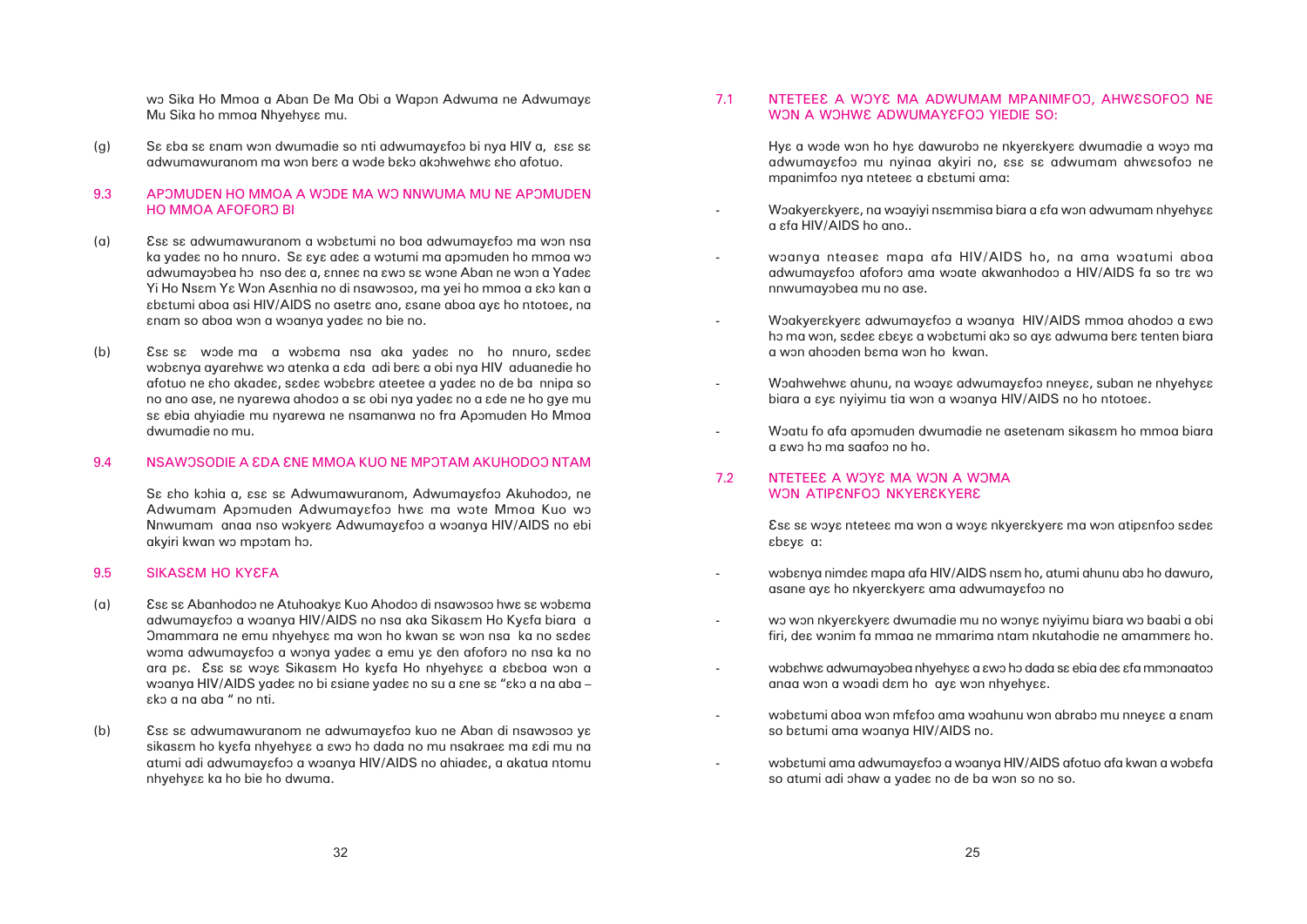#### 7.3 NTETEE A WOYE MA ADWUMAYE FOO ANAMUSIFOO

Esa sa adwumayo bera mu no, woya nteteea ma adwumayafoo anamusifoo sadea abaya a:

- wobatumi akyerakyera, na woayiyi nsammisa biara a afa won adwumam nhyehyââ a âfa HIV/AIDS ho no ano.
- wobatumi atete adwumayafoo afoforo a woka won a woya nkyerakyera ma nteteeâfoô ho no.
- wobahwehwa ahunu na woaya adwumayafoo nneyaa, suban ne nhyehyaa biara a  $\epsilon$ y $\epsilon$  nyiyimu tia won a woanya HIV/AIDS no ho ntotoe $\epsilon$ , na woatumi asi ano.
- sa aho kohia a, wobaboa anaa wobagyina adwumayafoo a woanya AIDS anan mu apere mmoa biara a wowo mu kyefa ama won.
- wobatumi atu adwumayafoo fo ama woahunu dea woya a abatumi ama woanya yadea no bi, na woayo dea wobatumi biara de asi saa akwanhodoo yi ano.
- wobanya nimdea mapa afa HIV/AIDS nsam ho, na woatumi abo kwan a  $\epsilon$ fa so tr $\epsilon$  ho dawuro akyer $\epsilon$  adwumay $\epsilon$ foo.
- wobatumi ama nsam biara a asiane won ananmusie dwumadie nti wobahunu afa adwumayafoo a woanya HIV/AIDS ho no aya kokoamsam/wonna no adi nkyera obiara.

# 7.4 NTETEE A WOYE MA APOMUDEN ADWUMAYEFOO NE WON A WOHWA SE AKWANHYIA NSI WO NNWUMA MU

Nimdea a wowo wo Dawurobo ne nkyerakyera dwumadie a woya ma adwumayafoo ho no nyinaa akyiri no, awo sa woma Apomuden Adwumayafoo ne won a wohwa sa akwanhyia nsi wo nnwuma mu no nteteea sononko sadea abaya a:

- wobanya nimdea mapa afa akwanhodoo a wobafa so asi HIV/AIDS asetra ano na woatumi abo ho dawuro, aya ho nkyerakyera ama adwumayafoo.
- wobatumi ahwehwa ahunu kwan a wofa so di dwuma no mu dea ahia sa wosesa anaa woya mu nsakraea na aboa abra ohaw a HIV/AIDS de ba adwumayafoo so no ano ase.
- wobahwa ama adwumawuranom ama adwumayafoo nsa aka Apomuden ho mmoa a  $\epsilon$ sa, na woaya nhyehyaa a amma wonhyia akwanhyia wo won dwumadie mu. Yei yo mu no,  $\epsilon$ s $\epsilon$  s $\epsilon$  wode ohwe a  $\epsilon$ di kan a wode ma obi a

fa yades afoforo a emu ye den ho no ara pe.

- (b) Efa no sika ho kyɛfa a wɔwɔ wɔ Abodwosika a ɛwɔ hɔ ma wɔn ne mmoa emu ya den no ara bi na woya ma won a woanya HIV/AIDS no.
- (c) Bera tenten biara a adwumayafoo a yadea yi bi aya won wo ahooden a adwuma so ne kankoro ho mmoa.

ôyarehwâfoô ma wôfiri no ma no ayarehwâ sâ âba sâ ômfirii aseâ mpââ yei ho mmoa dada a, anaa nso boa adwumayani ma ohunu apomuden

ma wode kopa yadea no ho afotuo ne ayarehwa sadea Oman koro mu

 $\epsilon$ sse, wo bere a wonnye won hwee. Yei yo mu no,  $\epsilon$ b $\epsilon$ boa pa ara s $\epsilon$  wone Aban, Adwumayafoo ne won Akuhodoo ne won a yadea yi ho nsam ya won

# 9.2 AFOTUO.

- (a) Ess sa adwumawuranom hya won adwumayafoo a woanya HIV/AIDS kutupa kokoamsam dea a
- (b) Sa yei badi mu a asa sa adwumawuranom hya dea adidi soo yi nso,
- -Hwa hunu Abemfoo Atuhoakya kuo ne Nnwuma Ahodoo a wodi HIV/AIDS ho afotuo ne sho ayaresa ho dwuma wo mpotam ahodoo mu no.
- Hwa hunu mpotam akuhodoo a wodi HIV/AIDS ho dwuma ne won a wonni woanya yadea no bi no.
- Twe adwumayani bi adwene si hia a ahia sa okohunu ne dokota anaa adwumayâni bi a wakwadare ne dwumadie mu akyiri kwan.
- (c) Ess sa adwumawuranom ma adwumayafoo a woanya HIV/AIDS bera bi nhyehyaa te no ara pa.
- (d) Essa sa wohwa mmarima ne mmaa ahiadea ho ma won afotuo ho mmoa a asanhia no di nsawosoo a.
- (e) S $\epsilon$  wobisa won ho mmoa dea a, asa sa Adwumayafoo Ananmusifoo boa won a woanya HIV/AIDS ma won nsa ka afotuo a adi mu ho mmoa.
- (f) Afotuo dwumadie mu no,  $\epsilon$ sa sa woma Adwumayafoo hunu kyafa a wowo

a  $\epsilon$ sa sa wonya ho no,  $\epsilon$ sa sa sadea wobaya ama won a woyare yarea a

wode bako so aya adwuma no, asa sa woma wonya Adwumaya Ho Ahobammo ne Yi a Woyi Obi Ma Oko Adwuma Nkorabata bi mu kotoa

ma wohwehwa mmoa firi baabi foforo a anya adwumayobea ho fa afotuo ho anaa nso sa abaya yie a, wohwehwa afotuo ho mmoa yi firi adwuma no ankasa mu Ahobammo ne Apomuden Nkorabata anaa Adwuma foforo bi mu dwumadie mu sa woakwadare won dwumadie mu na wobama aya

HIV/AIDS ho dwuma nyinaa a won ho baba mfasoo ama adwumayafoo a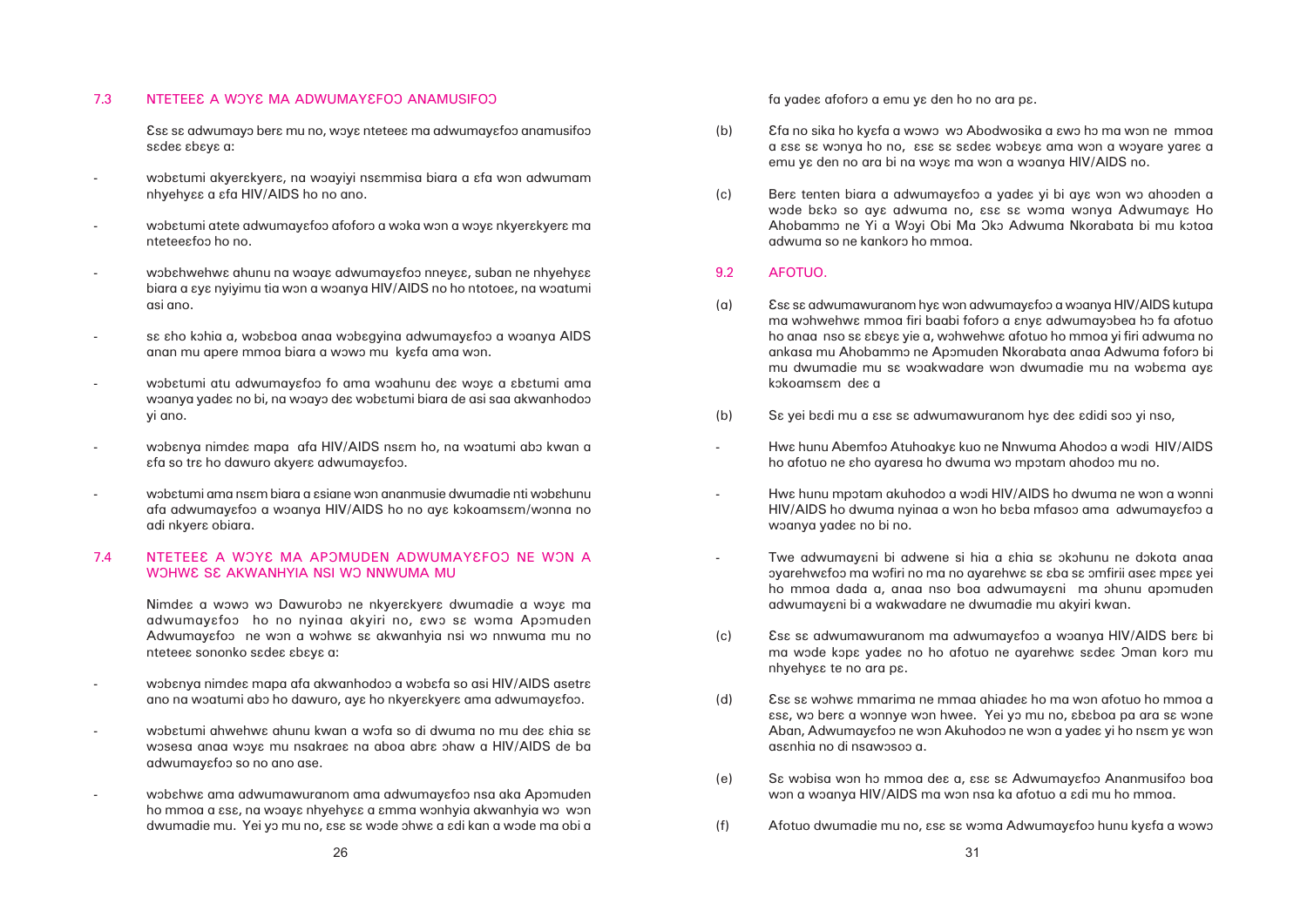Apomuden Dwumadie mu no na woya, na asa sa wodi nhyehyaa a afa da a anni sa woda nhwehwamu no mu nsam adi kyera obiara no so. Esa sa wohwa ya a obi ya obaa anaa obarima ho ma won afotuo a abama woanya nteasea afa yadea no tebea, ne botaea nti a ahia sa woya mmogya mu nhwehwamu no, mfasoo ne ohaw a awo mmogya mu nhwahwamu no mu, ne atenka a adwumayani no banya sa aba sa woda nhwehwamu no mu nsam adi kyera no a.

# 8.5 MMOGYA MU NHWEHWEMU NE OHWE A WODE MA ESIANE ADWUMAYE MU AKWANHYIA NTI:

sa abaya yie a, wobama nsam a afa HIV/AIDS ho no aya kokoamsam sadea wogyina Amanaman Adwumayafoo Ofese nhyehyaa a afa da a anni sa woda adwumayafoo nkrataa ho nsam adi kyera obiara no nhyehyaa nko ara so na woda nkrataa a  $\varepsilon$ fa adwumay $\varepsilon$ foo apomuden ho adi no ara p $\varepsilon$ .

wobatumi ama adwumayafoo afotuo ama woatumi ahunu ohaw a yadea

wobatumi ama adwumayafoo ako adwumayobea no mu asopiti akopa ayaresa ho mmoa, anaa nso wobatwera ama woako baabi foforo a wobatumi

Dawurobo a afa Amanaman Adwumayafoo nhyehyaa a ahia, titire dea afa Nyiyimu Gyinae $\epsilon$  (Adwuma ne nsaanodwuma) 1958 (Noma 111) ne

sadea wobabo HIV/AIDS ho dawuro akyera adwumayafoo ne nndwumam

baboa ama adwumayafoo nsa aka mmoa a asa (sa ebia, wobahunu sadea wobasi ayiyi sika ho kyafa a wowo ho nkrataa so nsam ano) na woadi

a wobafa so ayi akwanhyia akwa wo nnwuma mu ne apomuden ho no mu. Enya yei nko ara na mmom asa sa wode nteteea hya a woya ma

sadea wobahunu sa woretwetwe won nan ase wo kyafa a adwumayafoo wo wo HIV/AIDS ho no ho, anaa nso sa womfa nhyehyaa a afa ho no nni

wobanya nimdea a wode baboaboa HIV/AIDS nkrataa ano aya mu mpansampansamu sa aba sa wohia yei de ahunu nnipa dodoo a yadea yi tumi sane won ne ohaw a  $ad$ e ba won so wo nnwuma mu s $ad$ e nhyehy $\epsilon$ ε

- Omammara ne emu nhyehyaa ho no.
- mpanimfoô
- mmara ho kyefa afoforo a wowo ho dwuma. sadea wode HIV/AIDS ho nsam bahyehya won daadaa nkyerakyera a kwan adwumayafoo no nso mu.
- dwuma.
- 
- (a) Adwumayobea a asiane di a wodi mmogya anaa nnipadua no mu nsuhodoo ho dwuma nti sbɛtumi aba sɛ wɔbɛhyia akwanhyia mu no, ɛsɛ sɛ wɔyɛ nhyehyaa a abadi ho dwuma.
- (b) S $\epsilon$  *s*ba sa adwumayani bi hyia nkwanhyia wo nnipa mmogya anaa won mu nsuhodoo bi a oredi ho dwuma ho wo ne dwumadie mu a, εsε sε woma no afotuo ntam pa ara fa kwan a obafa so adi yadea no so, ohaw a ade baba n'apomuden so, hia a ahia sa oya ne mmogya mu nhwehwamu fa HIV ho, mmoa a obatumi anya, na afei wokyera no apomuden adwuma a adi mu pa ara akyiri kwan. Sa wotena ase bu ohaw a aba ne soo no ho nkonta wie a, εsε sε woma adwumayɛni no akwankyerɛ fa mmara ho kyɛfa a ɔwɔ ho. Esa sa wode kyafa a owo wo adwumayafoo abodwosika ho ne kwan a ôbâfa so ama ne nsa aka yei ka ho bi.

# **9. DHWE NE MMOA**

Esa sa adwumayobea biara gyina nkabom, ohwa ne mmoa so na adi HIV/ AIDS nsam nyinga ho dwuma. Esa sa woya nhyehyaa a abama woqda odo, nnyetom ne mmoa mapa adi akyera adwumayafoo a woada no adi sa woanya HIV/AIDS no, na wohwe sa wonya nyiyimu biara ntia won anaa nso wonni won ho fɛw. Sɛdeɛ ɛbɛyɛ a ɔhaw a HIV/AIDS de ba nnwuma ahodoo so ano babra ase nti no, asa sa wode Afotuo ne Asetenam Mmoa Nhyehyaa Ahodoo ma won a woanya HIV/AIDS no. Adwumayobea a wotumi de Apomuden Dwumadie ho mmoa boa adwumayafoo no mu no,  $\epsilon$ s $\epsilon$  s $\epsilon$  woma won ayarehw $\epsilon$  a  $\epsilon$ s $\epsilon$ . Baabi nso a Apomuden Dwumadie Ho Mmoa nni ho no nso  $\mathop{\mathrm{csc}}$  sa wokyera won abontene so dea bi akyiri kwan. Ânni sâ wôde nhyehyââ a âte sei boa adwumayâfoô no nko ara, na mmom  $\epsilon$ s $\epsilon$  s $\epsilon$  woma  $\epsilon$ ka won abusuafoo, titire won mma. Nsawosoo a Abanhodoo, Adwumawuranom, Adwumayafoo ne won Akuhodoo ne won a HIV/AIDS nsam ya won asanhia badi no baboa ama yadea yi ho dwumadie ako so bera a wommo ho ka pii.

# 9.1 YE A HIV/AIDS NE YADEE AFOFORO A EMU YE DEN YE Pa

(a) Essa sa ntotoea a wobaya afa HIV/AIDS yadea no ho no ya te sa dea woya

wapira /oyare ka ho bi.

- 
- no de ba won so, atumi abre ano ase.
- ama won yei ho mmoa a  $\text{c}$ sand a  $\text{c}$

# 7.5 NTETEE A WOYE MA NNWUMA A WOYE ADWADEE/ ADWUMAYEEOO SO AHWEFOO

Esa sa Asoea a woakwadare won dwumadie mu no adwumayafoo so ahwafoo nsa ka biribiara a ababoa won ama woatumi adi won dwuma a âne âsohwâ, hwâ a wôbâhwâ ama nnwuma dwumadie adi mu ne afotuo a  $\epsilon$ fa HIV/AIDS anosie wo nnwuma mu ho no yie. Sa won botaea yi batumi adi mu a, gye sa woma won nteteea sononko fa HIV/AIDS anosie ne ho banbo nhyehyaa wo adwumayobea mu ho. Esa sa wode dea adidi soo yi ka nteteea a wobaya ama won no ho.